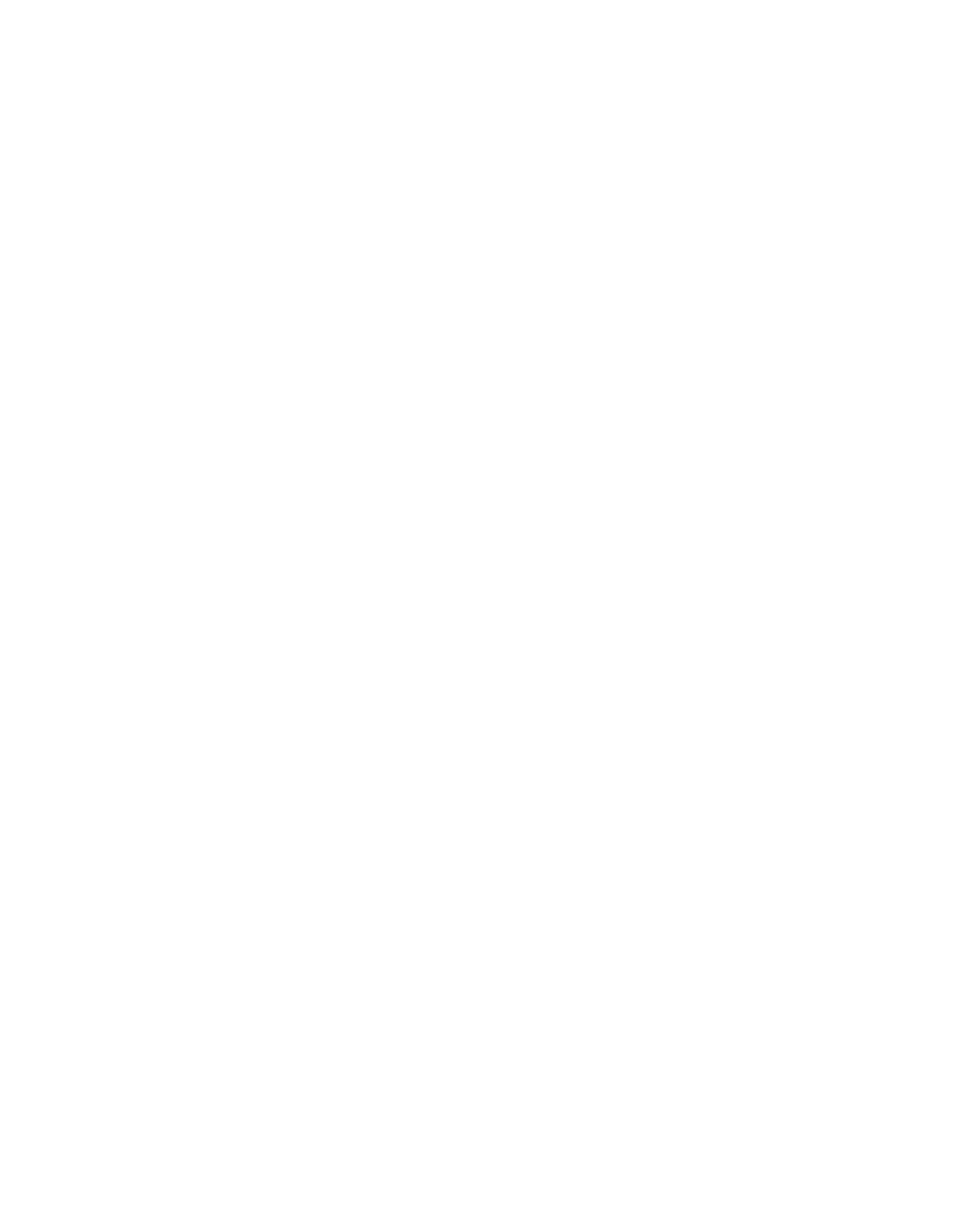The California Environmental Quality Act (CEQA) requires that public agencies adopting a Mitigated Negative Declaration (MND) take affirmative steps to determine that approved mitigation measures and project design features are implemented subsequent to project approval. The lead or responsible agency must adopt a monitoring and reporting program for the mitigation measures incorporated into a project or included as conditions of approval. The program must be designed to ensure compliance with the MND during project implementation (Public Resources Code, Section 20181.6; CEQA Guidelines, Section 15074(d)).

This Mitigation Monitoring and Reporting Program (MMRP) will be used by the San Diego County Water Authority (Water Authority) to ensure compliance with adopted mitigation measures and project design features associated with the implementation of the proposed Second San Diego Aqueduct Moosa Canyon Crossing Erosion Control Project (project). The Water Authority, as Lead Agency pursuant to CEQA, will ensure that all design features and mitigation measures identified for the project are carried out in accordance with the adopted MMRP.

This MMRP consists of a checklist (Table 1) that identifies the project design features and mitigation measures, organized by environmental impact category discussed in the MND. The table identifies the mitigation monitoring and reporting requirements, including the timing of verification (prior to, during, or after construction) and the party responsible for implementing the measure. Space is provided for sign-off following completion/implementation of the design feature or mitigation measure. The responsible parties listed in Table 1 include the Water Authority, the Contractor who will be hired by the Water Authority to construct the project, and the Environmental Surveyor who will be assigned by the Water Authority to monitor compliance before and during project construction. These references in the table indicate the party responsible for implementing the respective measures, but the Water Authority will ultimately be responsible for verifying compliance with each measure listed in the table.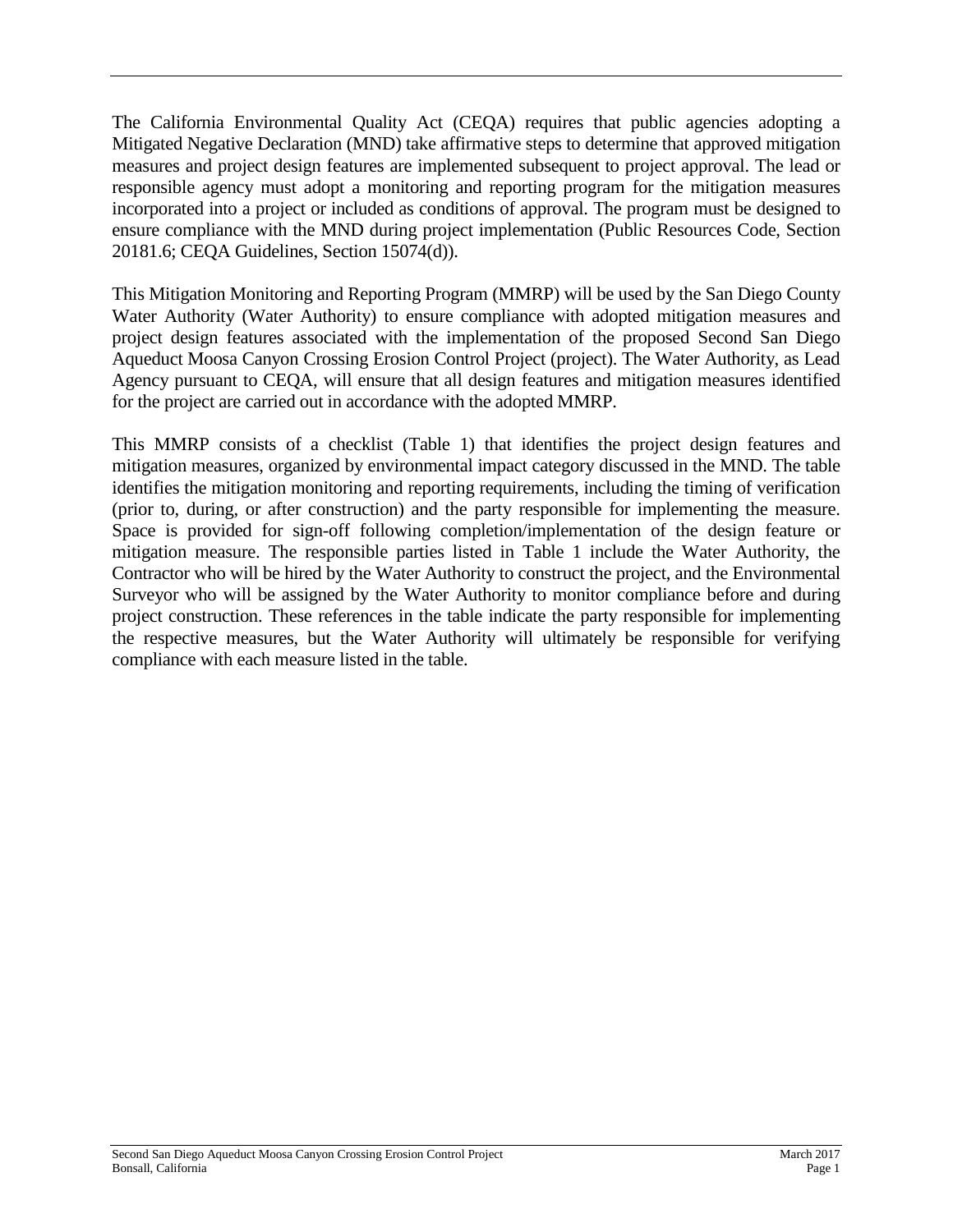This page intentionally left blank.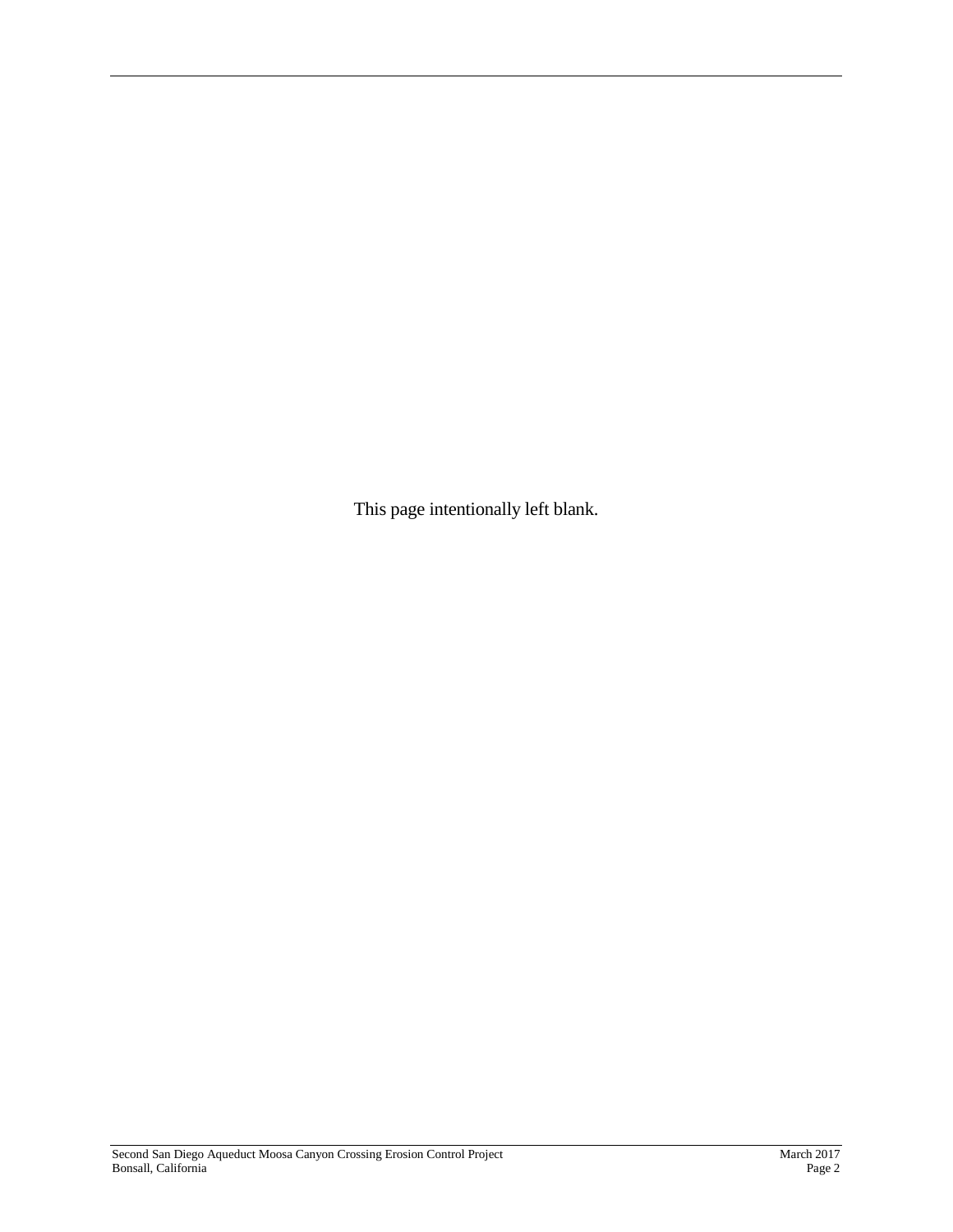## **Table 1. Mitigation Monitoring and Reporting Program Second San Diego Aqueduct Moosa Canyon Crossing Erosion Control Project, Bonsall, California**

|                             |                                                                                                                                  |       | <b>Timing of Verification</b> |      |                                                               | <b>Completed</b> |  |               | <b>Spec</b>    | <b>Verified</b> |                 |
|-----------------------------|----------------------------------------------------------------------------------------------------------------------------------|-------|-------------------------------|------|---------------------------------------------------------------|------------------|--|---------------|----------------|-----------------|-----------------|
| <b>Design Feature</b>       |                                                                                                                                  |       |                               |      |                                                               |                  |  | Resp.         | <b>Section</b> | in              |                 |
| or                          | <b>Design Feature or</b>                                                                                                         | Pre   | <b>During</b>                 | Post |                                                               |                  |  | <b>Team</b>   |                | or Dwg Contract |                 |
| <b>Mitigation No.</b>       | <b>Mitigation Measure</b>                                                                                                        | Const | <b>Const</b>                  |      | <b>Const   Responsible Party   Initials   Date   Comments</b> |                  |  | <b>Member</b> | No.            | by              | <b>Comments</b> |
|                             | <b>AESTHETICS / VISUAL QUALITY</b>                                                                                               |       |                               |      |                                                               |                  |  |               |                |                 |                 |
| Design Feature 1            | All areas cleared of vegetation for the temporary construction                                                                   |       |                               | X    | Contractor                                                    |                  |  |               |                |                 |                 |
|                             | and staging areas will be revegetated at the completion of the                                                                   |       |                               |      |                                                               |                  |  |               |                |                 |                 |
|                             | project.                                                                                                                         |       |                               |      |                                                               |                  |  |               |                |                 |                 |
| Design Feature 2            | Any lighting used will be of the lowest illumination                                                                             |       | X                             |      | Contractor                                                    |                  |  |               |                |                 |                 |
|                             | necessary to ensure safety of all construction personnel and                                                                     |       |                               |      |                                                               |                  |  |               |                |                 |                 |
|                             | security of the site, and will be shielded and directed away                                                                     |       |                               |      |                                                               |                  |  |               |                |                 |                 |
|                             | from adjacent habitat areas.                                                                                                     |       |                               |      |                                                               |                  |  |               |                |                 |                 |
| <b>AIR QUALITY</b>          |                                                                                                                                  |       |                               |      |                                                               |                  |  |               |                |                 |                 |
| Design Feature 1            | All clearing and grading will be carried out with dust control                                                                   |       | X                             |      | Contractor                                                    |                  |  |               |                |                 |                 |
|                             | measures adequate to prevent creation of a nuisance to                                                                           |       |                               |      |                                                               |                  |  |               |                |                 |                 |
|                             | persons or property.                                                                                                             |       |                               |      |                                                               |                  |  |               |                |                 |                 |
|                             | Design Feature 2   Points of public street access will be cleaned daily of any                                                   |       | X                             |      | Contractor                                                    |                  |  |               |                |                 |                 |
|                             | "track-out" materials.                                                                                                           |       |                               |      |                                                               |                  |  |               |                |                 |                 |
|                             | Design Feature 3 All paved access roads, parking areas, and staging areas at                                                     |       | $\mathbf X$                   |      | Contractor                                                    |                  |  |               |                |                 |                 |
|                             | construction sites will be swept daily.                                                                                          |       |                               |      |                                                               |                  |  |               |                |                 |                 |
| Design Feature 4            | All unpaved access roads, parking areas, and staging areas at<br>construction sites will be watered three times daily or treated |       | X                             |      | Contractor                                                    |                  |  |               |                |                 |                 |
|                             | with non-toxic soil stabilizers.                                                                                                 |       |                               |      |                                                               |                  |  |               |                |                 |                 |
|                             | Design Feature 5 Dirt storage piles will be stabilized by chemical binders,                                                      |       | X                             |      | Contractor                                                    |                  |  |               |                |                 |                 |
|                             | tarps, fencing, or other erosion control measures.                                                                               |       |                               |      |                                                               |                  |  |               |                |                 |                 |
| Design Feature 6            | Soil stabilizers will be applied to inactive construction areas                                                                  |       | $\mathbf X$                   |      | Contractor                                                    |                  |  |               |                |                 |                 |
|                             | (disturbed areas inactive for 10 days or more).                                                                                  |       |                               |      |                                                               |                  |  |               |                |                 |                 |
| Design Feature 7            | Traffic speeds on unpaved roads will be limited to 20 miles                                                                      |       | X                             |      | Contractor                                                    |                  |  |               |                |                 |                 |
|                             | per hour maximum.                                                                                                                |       |                               |      |                                                               |                  |  |               |                |                 |                 |
|                             | Design Feature 8 All trucks hauling soil, sand, and other loose materials will be                                                |       | $\overline{X}$                |      | Contractor                                                    |                  |  |               |                |                 |                 |
|                             | covered or required to maintain at least 2 feet of freeboard.                                                                    |       |                               |      |                                                               |                  |  |               |                |                 |                 |
| <b>BIOLOGICAL RESOURCES</b> |                                                                                                                                  |       |                               |      |                                                               |                  |  |               |                |                 |                 |
| Mitigation                  | If construction activities must commence during the                                                                              |       | X                             |      | Water Authority                                               |                  |  |               |                |                 |                 |
| Measure BIO-1               | riparian avian breeding season (March 15 through                                                                                 |       |                               |      |                                                               |                  |  |               |                |                 |                 |
|                             | September 15), minimize impacts by conducting nest                                                                               |       |                               |      | Environmental                                                 |                  |  |               |                |                 |                 |
|                             | surveys within 300 feet of all proposed activities. If active                                                                    |       |                               |      | Surveyor                                                      |                  |  |               |                |                 |                 |
|                             | nests are encountered, no Covered Activities shall be                                                                            |       |                               |      |                                                               |                  |  |               |                |                 |                 |
|                             | implemented within a minimum distance of 100 feet of the                                                                         |       |                               |      |                                                               |                  |  |               |                |                 |                 |
|                             | nest. A greater setback (up to 300 feet) may be required, as                                                                     |       |                               |      |                                                               |                  |  |               |                |                 |                 |
|                             | determined by the Environmental Surveyor, based on the                                                                           |       |                               |      |                                                               |                  |  |               |                |                 |                 |
|                             | site-specific considerations, phase of the nesting cycle, and                                                                    |       |                               |      |                                                               |                  |  |               |                |                 |                 |
|                             | species or other biological considerations.                                                                                      |       |                               |      |                                                               |                  |  |               |                |                 |                 |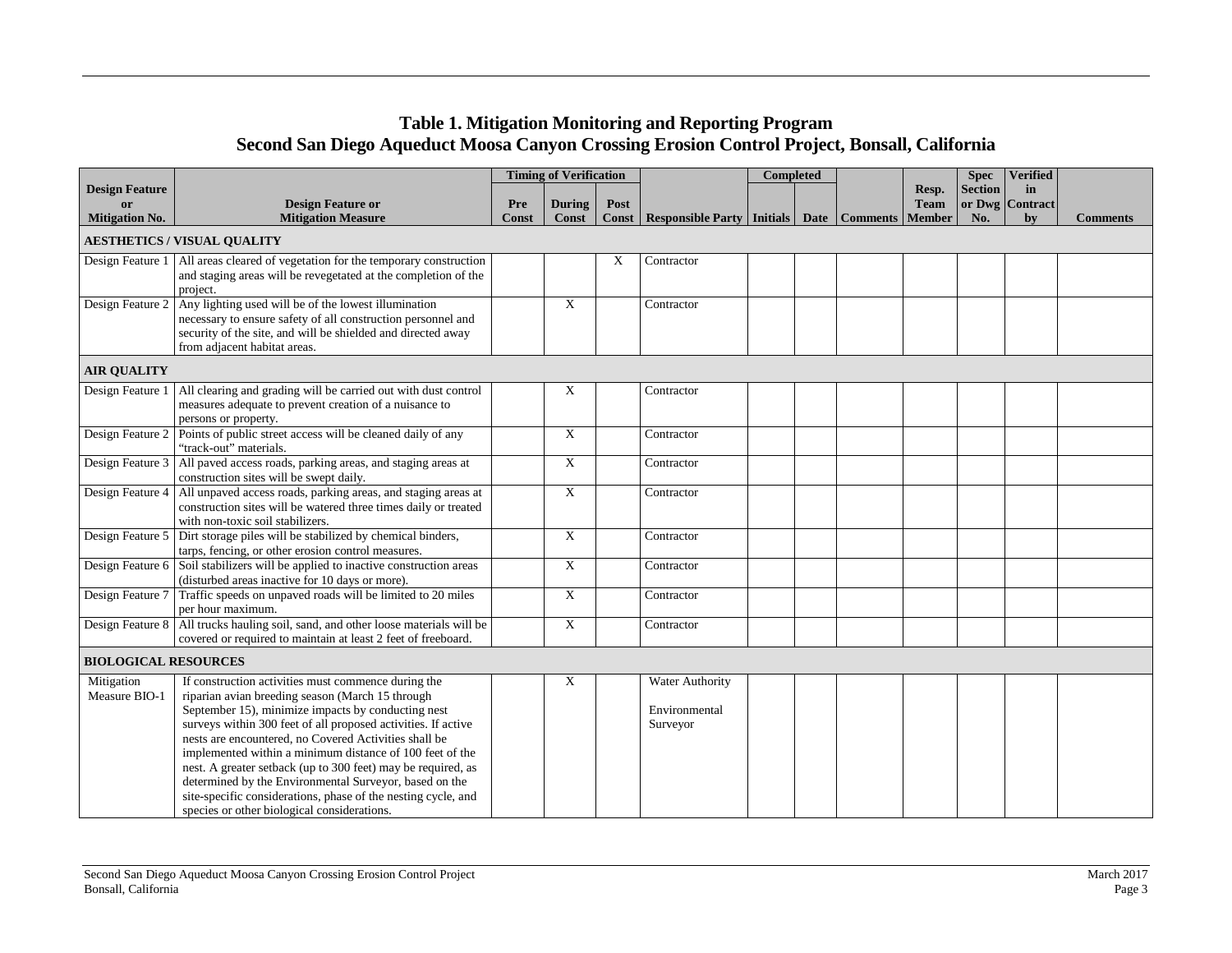|                             |                                                                                                                            |       | <b>Timing of Verification</b> |       |                           | <b>Completed</b> |             |                 |               | <b>Spec</b>    | <b>Verified</b> |                 |
|-----------------------------|----------------------------------------------------------------------------------------------------------------------------|-------|-------------------------------|-------|---------------------------|------------------|-------------|-----------------|---------------|----------------|-----------------|-----------------|
| <b>Design Feature</b>       |                                                                                                                            |       |                               |       |                           |                  |             |                 | Resp.         | <b>Section</b> | in              |                 |
| or                          | <b>Design Feature or</b>                                                                                                   | Pre   | <b>During</b>                 | Post  |                           |                  |             |                 | <b>Team</b>   | or Dwg         | <b>Contract</b> |                 |
| <b>Mitigation No.</b>       | <b>Mitigation Measure</b>                                                                                                  | Const | <b>Const</b>                  | Const | <b>Responsible Party</b>  | <b>Initials</b>  | <b>Date</b> | <b>Comments</b> | <b>Member</b> | No.            | by              | <b>Comments</b> |
| Mitigation                  | If construction activities must commence during the upland                                                                 |       | X                             |       | <b>Water Authority</b>    |                  |             |                 |               |                |                 |                 |
| Measure BIO-2               | avian breeding season (February 15 through August 15), the                                                                 |       |                               |       | Environmental             |                  |             |                 |               |                |                 |                 |
|                             | Water Authority shall minimize impacts through<br>conducting nest surveys within 300 feet of all proposed                  |       |                               |       | Surveyor                  |                  |             |                 |               |                |                 |                 |
|                             | activities. If active nests are encountered, no Covered                                                                    |       |                               |       |                           |                  |             |                 |               |                |                 |                 |
|                             | Activities shall be implemented within a minimum distance                                                                  |       |                               |       |                           |                  |             |                 |               |                |                 |                 |
|                             | of 100 feet of the nest. A greater setback (up to 300 feet)                                                                |       |                               |       |                           |                  |             |                 |               |                |                 |                 |
|                             | may be required, as determined by the Environmental                                                                        |       |                               |       |                           |                  |             |                 |               |                |                 |                 |
|                             | Surveyor, based on the site-specific considerations, phase of                                                              |       |                               |       |                           |                  |             |                 |               |                |                 |                 |
|                             | the nesting cycle, and species or other biological                                                                         |       |                               |       |                           |                  |             |                 |               |                |                 |                 |
|                             | considerations.                                                                                                            |       |                               |       |                           |                  |             |                 |               |                |                 |                 |
| Mitigation<br>Measure BIO-3 | The Water Authority shall prohibit direct take of coastal<br>California gnatcatcher individuals and destruction of coastal |       | $\mathbf X$                   |       | Water Authority           |                  |             |                 |               |                |                 |                 |
|                             | California gnatcatcher nests within an active territory.                                                                   |       |                               |       | Environmental             |                  |             |                 |               |                |                 |                 |
|                             |                                                                                                                            |       |                               |       | Surveyor                  |                  |             |                 |               |                |                 |                 |
| Mitigation                  | For temporary impacts to occupied coastal California                                                                       |       |                               | X     | Contractor                |                  |             |                 |               |                |                 |                 |
| Measure BIO-4               | gnatcatcher habitat, Water Authority shall ensure the work                                                                 |       |                               |       |                           |                  |             |                 |               |                |                 |                 |
|                             | site will be returned to preexisting contours, where feasible,                                                             |       |                               |       | Water Authority           |                  |             |                 |               |                |                 |                 |
|                             | and revegetated with appropriate locally native species.                                                                   |       |                               |       |                           |                  |             |                 |               |                |                 |                 |
|                             |                                                                                                                            |       |                               |       | Environmental             |                  |             |                 |               |                |                 |                 |
|                             |                                                                                                                            |       |                               |       |                           |                  |             |                 |               |                |                 |                 |
|                             | The Water Authority shall minimize and manage effects                                                                      |       |                               | X     | Surveyor                  |                  |             |                 |               |                |                 |                 |
| Mitigation<br>Measure BIO-5 | from introduced ant species that may exclude the termite                                                                   |       |                               |       | Contractor                |                  |             |                 |               |                |                 |                 |
|                             | prey base during restoration efforts. All nursery stock plants                                                             |       |                               |       | Water Authority           |                  |             |                 |               |                |                 |                 |
|                             | will be checked for nonnative ants before installation at                                                                  |       |                               |       |                           |                  |             |                 |               |                |                 |                 |
|                             | restoration sites. Nonnative ants that penetrate native                                                                    |       |                               |       | Environmental             |                  |             |                 |               |                |                 |                 |
|                             | habitats appear to be partially supported by artificial                                                                    |       |                               |       | Surveyor                  |                  |             |                 |               |                |                 |                 |
|                             | irrigation associated with landscaping. Therefore, runoff                                                                  |       |                               |       |                           |                  |             |                 |               |                |                 |                 |
|                             | from mitigation sites in to native habitat would be                                                                        |       |                               |       |                           |                  |             |                 |               |                |                 |                 |
| Mitigation                  | minimized and managed.<br>If a northern red diamond rattlesnake is observed in the                                         |       | X                             |       |                           |                  |             |                 |               |                |                 |                 |
| Measure BIO-6               | construction area, the snake shall be moved by the                                                                         |       |                               |       | Environmental<br>Surveyor |                  |             |                 |               |                |                 |                 |
|                             | Environmental Surveyor to the closest safe, suitable habitat                                                               |       |                               |       |                           |                  |             |                 |               |                |                 |                 |
|                             | in the area.                                                                                                               |       |                               |       |                           |                  |             |                 |               |                |                 |                 |
| Mitigation                  | The Water Authority shall acquire the appropriate types and                                                                | X     | X                             | X     | Water Authority           |                  |             |                 |               |                |                 |                 |
| Measure BIO-7               | amounts of off-site mitigation credits at Water Authority                                                                  |       |                               |       |                           |                  |             |                 |               |                |                 |                 |
|                             | Habitat Management Areas, other Wildlife Agency-                                                                           |       |                               |       |                           |                  |             |                 |               |                |                 |                 |
|                             | approved bank, or through the acquisition/protection of a<br>qualifying habitat area that augments the NCCP/HCP            |       |                               |       |                           |                  |             |                 |               |                |                 |                 |
|                             | Preserve Areas or reserves in another approved                                                                             |       |                               |       |                           |                  |             |                 |               |                |                 |                 |
|                             | conservation plan. Based on impacts and mitigation                                                                         |       |                               |       |                           |                  |             |                 |               |                |                 |                 |
|                             | assumptions available for this MND, off-site mitigation will                                                               |       |                               |       |                           |                  |             |                 |               |                |                 |                 |
|                             | include 1.137 acres of southern cottonwood willow riparian                                                                 |       |                               |       |                           |                  |             |                 |               |                |                 |                 |
|                             | forest or ecologically equivalent Tier I habitat, 0.045 acre of                                                            |       |                               |       |                           |                  |             |                 |               |                |                 |                 |
|                             | southern willow scrub or ecologically equivalent Tier II                                                                   |       |                               |       |                           |                  |             |                 |               |                |                 |                 |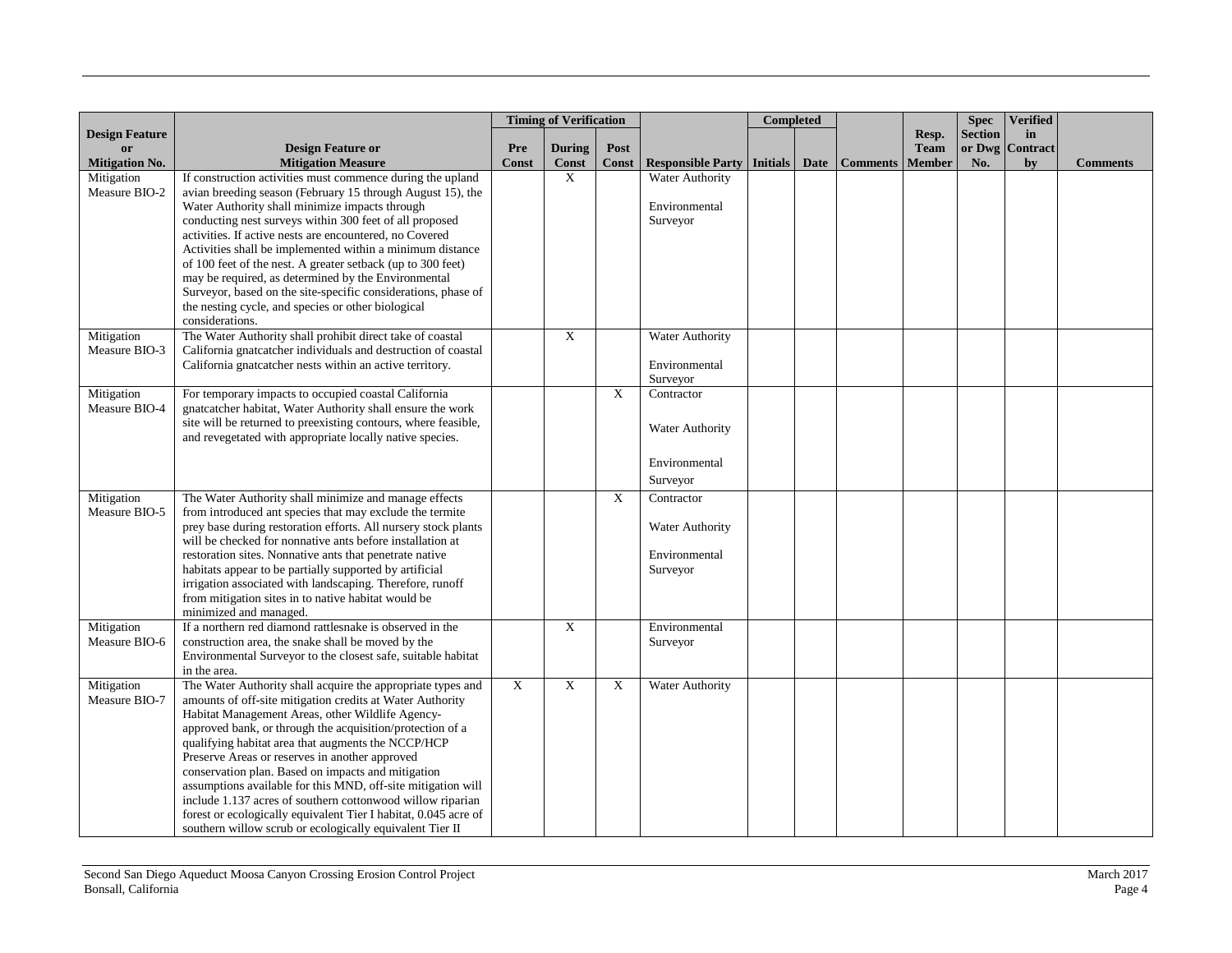|                                                                                                                                                                                                                       |                                                                                                                                                                                                                                                                                                                                                                                                                                                                                                                                                                                                                                                                                                                                                                                                                                                                                                                                                                                                                                                                       |                | <b>Timing of Verification</b> |              |                                                                                                                                                                                                     | <b>Completed</b> |             |                 |               | <b>Spec</b>    | <b>Verified</b> |                 |
|-----------------------------------------------------------------------------------------------------------------------------------------------------------------------------------------------------------------------|-----------------------------------------------------------------------------------------------------------------------------------------------------------------------------------------------------------------------------------------------------------------------------------------------------------------------------------------------------------------------------------------------------------------------------------------------------------------------------------------------------------------------------------------------------------------------------------------------------------------------------------------------------------------------------------------------------------------------------------------------------------------------------------------------------------------------------------------------------------------------------------------------------------------------------------------------------------------------------------------------------------------------------------------------------------------------|----------------|-------------------------------|--------------|-----------------------------------------------------------------------------------------------------------------------------------------------------------------------------------------------------|------------------|-------------|-----------------|---------------|----------------|-----------------|-----------------|
| <b>Design Feature</b>                                                                                                                                                                                                 |                                                                                                                                                                                                                                                                                                                                                                                                                                                                                                                                                                                                                                                                                                                                                                                                                                                                                                                                                                                                                                                                       |                |                               |              |                                                                                                                                                                                                     |                  |             |                 | Resp.         | <b>Section</b> | in              |                 |
| or                                                                                                                                                                                                                    | <b>Design Feature or</b>                                                                                                                                                                                                                                                                                                                                                                                                                                                                                                                                                                                                                                                                                                                                                                                                                                                                                                                                                                                                                                              | Pre            | <b>During</b>                 | Post         |                                                                                                                                                                                                     |                  |             |                 | <b>Team</b>   | or Dwg         | Contract        |                 |
| <b>Mitigation No.</b>                                                                                                                                                                                                 | <b>Mitigation Measure</b>                                                                                                                                                                                                                                                                                                                                                                                                                                                                                                                                                                                                                                                                                                                                                                                                                                                                                                                                                                                                                                             | Const          | <b>Const</b>                  | <b>Const</b> | <b>Responsible Party Initials</b>                                                                                                                                                                   |                  | <b>Date</b> | <b>Comments</b> | <b>Member</b> | No.            | by              | <b>Comments</b> |
|                                                                                                                                                                                                                       | habitat or greater ecological value, 0.112 acre of mulefat                                                                                                                                                                                                                                                                                                                                                                                                                                                                                                                                                                                                                                                                                                                                                                                                                                                                                                                                                                                                            |                |                               |              |                                                                                                                                                                                                     |                  |             |                 |               |                |                 |                 |
|                                                                                                                                                                                                                       | scrub or ecologically equivalent Tier II habitat, 0.005 acre                                                                                                                                                                                                                                                                                                                                                                                                                                                                                                                                                                                                                                                                                                                                                                                                                                                                                                                                                                                                          |                |                               |              |                                                                                                                                                                                                     |                  |             |                 |               |                |                 |                 |
|                                                                                                                                                                                                                       | of ecologically equivalent Tier III (riparian/wetlands)                                                                                                                                                                                                                                                                                                                                                                                                                                                                                                                                                                                                                                                                                                                                                                                                                                                                                                                                                                                                               |                |                               |              |                                                                                                                                                                                                     |                  |             |                 |               |                |                 |                 |
|                                                                                                                                                                                                                       | habitat or greater ecological value, and 0.001 acre of                                                                                                                                                                                                                                                                                                                                                                                                                                                                                                                                                                                                                                                                                                                                                                                                                                                                                                                                                                                                                |                |                               |              |                                                                                                                                                                                                     |                  |             |                 |               |                |                 |                 |
|                                                                                                                                                                                                                       | nonnative grassland or ecologically equivalent Tier III                                                                                                                                                                                                                                                                                                                                                                                                                                                                                                                                                                                                                                                                                                                                                                                                                                                                                                                                                                                                               |                |                               |              |                                                                                                                                                                                                     |                  |             |                 |               |                |                 |                 |
|                                                                                                                                                                                                                       | uplands habitat or greater ecological value. Mitigation                                                                                                                                                                                                                                                                                                                                                                                                                                                                                                                                                                                                                                                                                                                                                                                                                                                                                                                                                                                                               |                |                               |              |                                                                                                                                                                                                     |                  |             |                 |               |                |                 |                 |
|                                                                                                                                                                                                                       | amounts will be subject to discussion with the Army Corps                                                                                                                                                                                                                                                                                                                                                                                                                                                                                                                                                                                                                                                                                                                                                                                                                                                                                                                                                                                                             |                |                               |              |                                                                                                                                                                                                     |                  |             |                 |               |                |                 |                 |
| NCCP/HCP                                                                                                                                                                                                              | and CDFW during the project's permitting process.<br>Conduct pre-activity surveys within suitable habitat to ensure                                                                                                                                                                                                                                                                                                                                                                                                                                                                                                                                                                                                                                                                                                                                                                                                                                                                                                                                                   | X              |                               |              | Environmental                                                                                                                                                                                       |                  |             |                 |               |                |                 |                 |
| General                                                                                                                                                                                                               | that Covered Species are adequately addressed by impact                                                                                                                                                                                                                                                                                                                                                                                                                                                                                                                                                                                                                                                                                                                                                                                                                                                                                                                                                                                                               |                |                               |              |                                                                                                                                                                                                     |                  |             |                 |               |                |                 |                 |
| Condition 1                                                                                                                                                                                                           | avoidance, minimization, and mitigation. Surveys must be                                                                                                                                                                                                                                                                                                                                                                                                                                                                                                                                                                                                                                                                                                                                                                                                                                                                                                                                                                                                              |                |                               |              | Surveyor                                                                                                                                                                                            |                  |             |                 |               |                |                 |                 |
|                                                                                                                                                                                                                       | conducted by an Environmental Surveyor during the                                                                                                                                                                                                                                                                                                                                                                                                                                                                                                                                                                                                                                                                                                                                                                                                                                                                                                                                                                                                                     |                |                               |              |                                                                                                                                                                                                     |                  |             |                 |               |                |                 |                 |
|                                                                                                                                                                                                                       | appropriate field conditions for detection prior to any                                                                                                                                                                                                                                                                                                                                                                                                                                                                                                                                                                                                                                                                                                                                                                                                                                                                                                                                                                                                               |                |                               |              |                                                                                                                                                                                                     |                  |             |                 |               |                |                 |                 |
|                                                                                                                                                                                                                       | proposed impacts in the Plan Area.                                                                                                                                                                                                                                                                                                                                                                                                                                                                                                                                                                                                                                                                                                                                                                                                                                                                                                                                                                                                                                    |                |                               |              |                                                                                                                                                                                                     |                  |             |                 |               |                |                 |                 |
| NCCP/HCP                                                                                                                                                                                                              | Avoid and minimize impacts to occupied Covered Species                                                                                                                                                                                                                                                                                                                                                                                                                                                                                                                                                                                                                                                                                                                                                                                                                                                                                                                                                                                                                | $\mathbf X$    |                               |              | <b>Water Authority</b>                                                                                                                                                                              |                  |             |                 |               |                |                 |                 |
| General                                                                                                                                                                                                               | habitat or potential migration and/or dispersal corridors for                                                                                                                                                                                                                                                                                                                                                                                                                                                                                                                                                                                                                                                                                                                                                                                                                                                                                                                                                                                                         |                |                               |              |                                                                                                                                                                                                     |                  |             |                 |               |                |                 |                 |
| Condition 2                                                                                                                                                                                                           | all new facilities and O&M Activities of existing facilities                                                                                                                                                                                                                                                                                                                                                                                                                                                                                                                                                                                                                                                                                                                                                                                                                                                                                                                                                                                                          |                |                               |              |                                                                                                                                                                                                     |                  |             |                 |               |                |                 |                 |
|                                                                                                                                                                                                                       | through project design considerations.                                                                                                                                                                                                                                                                                                                                                                                                                                                                                                                                                                                                                                                                                                                                                                                                                                                                                                                                                                                                                                |                |                               |              |                                                                                                                                                                                                     |                  |             |                 |               |                |                 |                 |
| NCCP/HCP                                                                                                                                                                                                              | Fence and/or flag Covered Species populations and sensitive                                                                                                                                                                                                                                                                                                                                                                                                                                                                                                                                                                                                                                                                                                                                                                                                                                                                                                                                                                                                           | $\overline{X}$ |                               |              | <b>Water Authority</b>                                                                                                                                                                              |                  |             |                 |               |                |                 |                 |
| General                                                                                                                                                                                                               |                                                                                                                                                                                                                                                                                                                                                                                                                                                                                                                                                                                                                                                                                                                                                                                                                                                                                                                                                                                                                                                                       |                |                               |              |                                                                                                                                                                                                     |                  |             |                 |               |                |                 |                 |
|                                                                                                                                                                                                                       |                                                                                                                                                                                                                                                                                                                                                                                                                                                                                                                                                                                                                                                                                                                                                                                                                                                                                                                                                                                                                                                                       |                |                               |              | Environmental                                                                                                                                                                                       |                  |             |                 |               |                |                 |                 |
|                                                                                                                                                                                                                       |                                                                                                                                                                                                                                                                                                                                                                                                                                                                                                                                                                                                                                                                                                                                                                                                                                                                                                                                                                                                                                                                       |                |                               |              |                                                                                                                                                                                                     |                  |             |                 |               |                |                 |                 |
|                                                                                                                                                                                                                       |                                                                                                                                                                                                                                                                                                                                                                                                                                                                                                                                                                                                                                                                                                                                                                                                                                                                                                                                                                                                                                                                       |                |                               |              |                                                                                                                                                                                                     |                  |             |                 |               |                |                 |                 |
|                                                                                                                                                                                                                       |                                                                                                                                                                                                                                                                                                                                                                                                                                                                                                                                                                                                                                                                                                                                                                                                                                                                                                                                                                                                                                                                       |                |                               |              |                                                                                                                                                                                                     |                  |             |                 |               |                |                 |                 |
|                                                                                                                                                                                                                       |                                                                                                                                                                                                                                                                                                                                                                                                                                                                                                                                                                                                                                                                                                                                                                                                                                                                                                                                                                                                                                                                       |                |                               |              |                                                                                                                                                                                                     |                  |             |                 |               |                |                 |                 |
|                                                                                                                                                                                                                       |                                                                                                                                                                                                                                                                                                                                                                                                                                                                                                                                                                                                                                                                                                                                                                                                                                                                                                                                                                                                                                                                       |                |                               |              |                                                                                                                                                                                                     |                  |             |                 |               |                |                 |                 |
|                                                                                                                                                                                                                       |                                                                                                                                                                                                                                                                                                                                                                                                                                                                                                                                                                                                                                                                                                                                                                                                                                                                                                                                                                                                                                                                       |                |                               |              |                                                                                                                                                                                                     |                  |             |                 |               |                |                 |                 |
|                                                                                                                                                                                                                       |                                                                                                                                                                                                                                                                                                                                                                                                                                                                                                                                                                                                                                                                                                                                                                                                                                                                                                                                                                                                                                                                       |                |                               |              |                                                                                                                                                                                                     |                  |             |                 |               |                |                 |                 |
|                                                                                                                                                                                                                       |                                                                                                                                                                                                                                                                                                                                                                                                                                                                                                                                                                                                                                                                                                                                                                                                                                                                                                                                                                                                                                                                       |                |                               |              |                                                                                                                                                                                                     |                  |             |                 |               |                |                 |                 |
|                                                                                                                                                                                                                       |                                                                                                                                                                                                                                                                                                                                                                                                                                                                                                                                                                                                                                                                                                                                                                                                                                                                                                                                                                                                                                                                       |                |                               |              |                                                                                                                                                                                                     |                  |             |                 |               |                |                 |                 |
|                                                                                                                                                                                                                       |                                                                                                                                                                                                                                                                                                                                                                                                                                                                                                                                                                                                                                                                                                                                                                                                                                                                                                                                                                                                                                                                       |                |                               |              |                                                                                                                                                                                                     |                  |             |                 |               |                |                 |                 |
|                                                                                                                                                                                                                       |                                                                                                                                                                                                                                                                                                                                                                                                                                                                                                                                                                                                                                                                                                                                                                                                                                                                                                                                                                                                                                                                       |                |                               |              |                                                                                                                                                                                                     |                  |             |                 |               |                |                 |                 |
|                                                                                                                                                                                                                       | Stabilize work areas to control erosion or sedimentation                                                                                                                                                                                                                                                                                                                                                                                                                                                                                                                                                                                                                                                                                                                                                                                                                                                                                                                                                                                                              | $\mathbf X$    | X                             |              | Contractor                                                                                                                                                                                          |                  |             |                 |               |                |                 |                 |
| General                                                                                                                                                                                                               | problems when working near Covered Species populations                                                                                                                                                                                                                                                                                                                                                                                                                                                                                                                                                                                                                                                                                                                                                                                                                                                                                                                                                                                                                |                |                               |              |                                                                                                                                                                                                     |                  |             |                 |               |                |                 |                 |
| Condition 7                                                                                                                                                                                                           | within the Plan Area. Populations within or adjacent to work                                                                                                                                                                                                                                                                                                                                                                                                                                                                                                                                                                                                                                                                                                                                                                                                                                                                                                                                                                                                          |                |                               |              |                                                                                                                                                                                                     |                  |             |                 |               |                |                 |                 |
|                                                                                                                                                                                                                       |                                                                                                                                                                                                                                                                                                                                                                                                                                                                                                                                                                                                                                                                                                                                                                                                                                                                                                                                                                                                                                                                       |                |                               |              |                                                                                                                                                                                                     |                  |             |                 |               |                |                 |                 |
|                                                                                                                                                                                                                       | foot traffic, or other activities that result in soil surface                                                                                                                                                                                                                                                                                                                                                                                                                                                                                                                                                                                                                                                                                                                                                                                                                                                                                                                                                                                                         |                |                               |              |                                                                                                                                                                                                     |                  |             |                 |               |                |                 |                 |
|                                                                                                                                                                                                                       |                                                                                                                                                                                                                                                                                                                                                                                                                                                                                                                                                                                                                                                                                                                                                                                                                                                                                                                                                                                                                                                                       |                |                               |              |                                                                                                                                                                                                     |                  |             |                 |               |                |                 |                 |
|                                                                                                                                                                                                                       |                                                                                                                                                                                                                                                                                                                                                                                                                                                                                                                                                                                                                                                                                                                                                                                                                                                                                                                                                                                                                                                                       |                |                               |              |                                                                                                                                                                                                     |                  |             |                 |               |                |                 |                 |
|                                                                                                                                                                                                                       |                                                                                                                                                                                                                                                                                                                                                                                                                                                                                                                                                                                                                                                                                                                                                                                                                                                                                                                                                                                                                                                                       |                |                               |              |                                                                                                                                                                                                     |                  |             |                 |               |                |                 |                 |
|                                                                                                                                                                                                                       |                                                                                                                                                                                                                                                                                                                                                                                                                                                                                                                                                                                                                                                                                                                                                                                                                                                                                                                                                                                                                                                                       |                |                               |              |                                                                                                                                                                                                     |                  |             |                 |               |                |                 |                 |
|                                                                                                                                                                                                                       |                                                                                                                                                                                                                                                                                                                                                                                                                                                                                                                                                                                                                                                                                                                                                                                                                                                                                                                                                                                                                                                                       |                |                               |              |                                                                                                                                                                                                     |                  |             |                 |               |                |                 |                 |
|                                                                                                                                                                                                                       |                                                                                                                                                                                                                                                                                                                                                                                                                                                                                                                                                                                                                                                                                                                                                                                                                                                                                                                                                                                                                                                                       |                |                               |              |                                                                                                                                                                                                     |                  |             |                 |               |                |                 |                 |
|                                                                                                                                                                                                                       |                                                                                                                                                                                                                                                                                                                                                                                                                                                                                                                                                                                                                                                                                                                                                                                                                                                                                                                                                                                                                                                                       |                |                               |              |                                                                                                                                                                                                     |                  |             |                 |               |                |                 |                 |
| Condition 3<br>NCCP/HCP<br>General<br>Condition 4<br>NCCP/HCP<br>General<br>Condition 5<br>NCCP/HCP<br>General<br>Condition 6<br>NCCP/HCP<br>NCCP/HCP<br>General<br>Condition 8<br>NCCP/HCP<br>General<br>Condition 9 | habitat in or adjacent to work areas. Where necessary, install<br>signage to prohibit access and/or flag areas being restored or<br>protected for their biological value.<br>Avoid driving or parking on sensitive and/or occupied habitat<br>by keeping vehicles on roads and in designated staging areas.<br>Deter unauthorized activities (such as trampling and off-road<br>vehicle use) and perform litter abatement, including proper<br>disposal of illegally dumped materials, as part of routine<br>patrol of access roads.<br>Monitor encroachment of non-native and invasive species<br>into Covered Species populations and perform weed<br>abatement as needed to improve the habitat.<br>areas would be protected from vehicular traffic, excessive<br>disturbance.<br>Control dust when working near Covered Species<br>populations and/or habitat in accordance with applicable<br>regulations.<br>All identified populations of Covered Species within rights-<br>of-ways must be managed to control edge effects to the<br>maximum extent possible. |                | X<br>X<br>X<br>X<br>X         |              | Surveyor<br>Contractor<br>Environmental<br>Surveyor<br>Contractor<br>Environmental<br>Surveyor<br>Environmental<br>Surveyor<br>Contractor<br>Environmental<br>Surveyor<br>Environmental<br>Surveyor |                  |             |                 |               |                |                 |                 |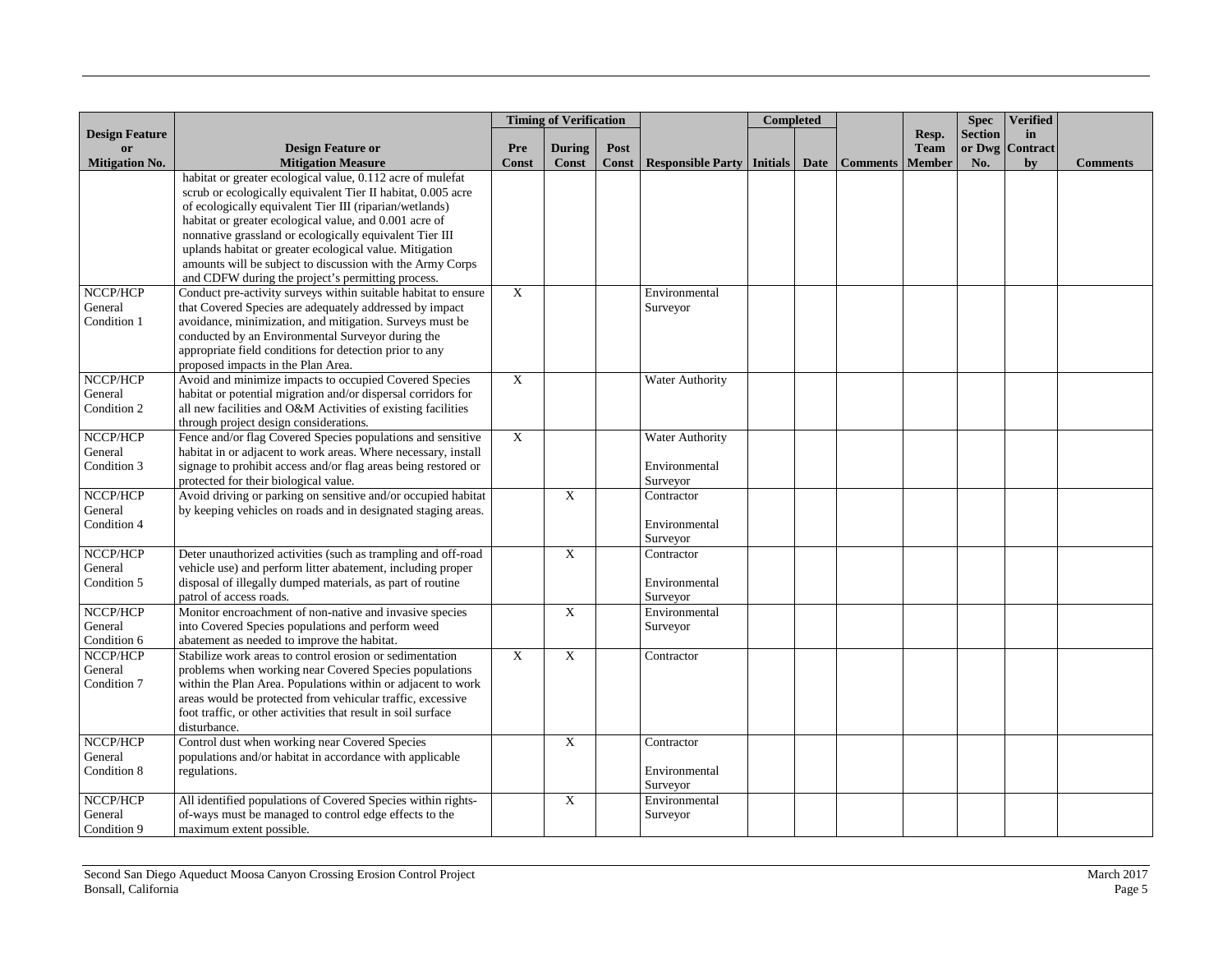|                         |                                                                                                                          |       | <b>Timing of Verification</b> |                           |                          | <b>Completed</b> |             |                 |               | <b>Spec</b>    | <b>Verified</b> |                 |
|-------------------------|--------------------------------------------------------------------------------------------------------------------------|-------|-------------------------------|---------------------------|--------------------------|------------------|-------------|-----------------|---------------|----------------|-----------------|-----------------|
| <b>Design Feature</b>   |                                                                                                                          |       |                               |                           |                          |                  |             |                 | Resp.         | <b>Section</b> | in              |                 |
| or                      | <b>Design Feature or</b>                                                                                                 | Pre   | <b>During</b>                 | Post                      |                          |                  |             |                 | <b>Team</b>   | or Dwg         | <b>Contract</b> |                 |
| <b>Mitigation No.</b>   | <b>Mitigation Measure</b>                                                                                                | Const | <b>Const</b>                  | <b>Const</b>              | <b>Responsible Party</b> | <b>Initials</b>  | <b>Date</b> | <b>Comments</b> | <b>Member</b> | No.            | by              | <b>Comments</b> |
| NCCP/HCP                | Any restoration and monitoring program prepared as a                                                                     |       |                               | X                         | Water Authority          |                  |             |                 |               |                |                 |                 |
| General<br>Condition 10 | component of the mitigation plan for impacts to a Covered                                                                |       |                               |                           |                          |                  |             |                 |               |                |                 |                 |
|                         | Species shall include, but not be limited to, species<br>propagation ratios, restoration site selection and assessment,  |       |                               |                           |                          |                  |             |                 |               |                |                 |                 |
|                         | site preparation, implementation strategies, weed control                                                                |       |                               |                           |                          |                  |             |                 |               |                |                 |                 |
|                         | procedures, required management and monitoring in                                                                        |       |                               |                           |                          |                  |             |                 |               |                |                 |                 |
|                         | perpetuity, funding commitment, and reporting procedures.                                                                |       |                               |                           |                          |                  |             |                 |               |                |                 |                 |
|                         | The program would be prepared in advance of project                                                                      |       |                               |                           |                          |                  |             |                 |               |                |                 |                 |
|                         | impacts and approved by the Wildlife Agencies.                                                                           |       |                               |                           |                          |                  |             |                 |               |                |                 |                 |
| NCCP/HCP                | Any planting stock used shall be inspected by an                                                                         |       | X                             | $\boldsymbol{\mathrm{X}}$ | Contractor               |                  |             |                 |               |                |                 |                 |
| General                 | Environmental Surveyor to ensure that it is free of pest                                                                 |       |                               |                           |                          |                  |             |                 |               |                |                 |                 |
| Condition 11            | species that may invade natural areas, including, but not                                                                |       |                               |                           | Environmental            |                  |             |                 |               |                |                 |                 |
|                         | limited to, Argentine ants (Iridomyrmex humii), fire ants                                                                |       |                               |                           | Surveyor                 |                  |             |                 |               |                |                 |                 |
|                         | (Solenopsis invicta), and other pests. Any planting stock that                                                           |       |                               |                           |                          |                  |             |                 |               |                |                 |                 |
|                         | is infested would not be allowed within restoration areas or                                                             |       |                               |                           |                          |                  |             |                 |               |                |                 |                 |
|                         | within 300 feet of native areas unless documentation is                                                                  |       |                               |                           |                          |                  |             |                 |               |                |                 |                 |
|                         | provided to the Wildlife Agencies that these pests already                                                               |       |                               |                           |                          |                  |             |                 |               |                |                 |                 |
|                         | occur in the native areas around the project site. The stock                                                             |       |                               |                           |                          |                  |             |                 |               |                |                 |                 |
|                         | would be quarantined, treated, or disposed of according to                                                               |       |                               |                           |                          |                  |             |                 |               |                |                 |                 |
|                         | best management principles by qualified experts in a manner<br>that precludes invasions into native habitat. Runoff from |       |                               |                           |                          |                  |             |                 |               |                |                 |                 |
|                         | mitigation sites in native habitat would be minimized and                                                                |       |                               |                           |                          |                  |             |                 |               |                |                 |                 |
|                         | managed.                                                                                                                 |       |                               |                           |                          |                  |             |                 |               |                |                 |                 |
| NCCP/HCP                | To the maximum extent possible, conduct Covered Activities                                                               |       | X                             |                           | Contractor               |                  |             |                 |               |                |                 |                 |
| General                 | occurring within wetland habitats during the dry season when                                                             |       |                               |                           |                          |                  |             |                 |               |                |                 |                 |
| Condition 12            | flows are at their lowest or nonexistent to minimize impacts                                                             |       |                               |                           | Environmental            |                  |             |                 |               |                |                 |                 |
|                         | to aquatic species and/or habitats.                                                                                      |       |                               |                           | Surveyor                 |                  |             |                 |               |                |                 |                 |
| NCCP/HCP                | Reseed temporary impact areas with an appropriate native                                                                 |       |                               | X                         | Contractor               |                  |             |                 |               |                |                 |                 |
| General                 | seed mix and allow for natural recolonization of the area by                                                             |       |                               |                           |                          |                  |             |                 |               |                |                 |                 |
| Condition 13            | adjacent populations.                                                                                                    |       |                               |                           |                          |                  |             |                 |               |                |                 |                 |
| NCCP/HCP                | For new facilities adjacent to native habitat, minimize                                                                  | X     |                               | X                         | Water Authority          |                  |             |                 |               |                |                 |                 |
| General                 | ornamental landscaping or irrigation not associated with                                                                 |       |                               |                           |                          |                  |             |                 |               |                |                 |                 |
| Condition 14            | native habitat restoration.                                                                                              |       |                               |                           | Contractor               |                  |             |                 |               |                |                 |                 |
| NCCP/HCP                | Collection of covered plant and wildlife species by Water                                                                |       | $\mathbf X$                   |                           | Water Authority          |                  |             |                 |               |                |                 |                 |
| General                 | Authority personnel and contractors is prohibited.                                                                       |       |                               |                           |                          |                  |             |                 |               |                |                 |                 |
| Condition 15            |                                                                                                                          |       |                               |                           | Contractor               |                  |             |                 |               |                |                 |                 |
|                         |                                                                                                                          |       |                               |                           |                          |                  |             |                 |               |                |                 |                 |
|                         |                                                                                                                          |       |                               |                           | Environmental            |                  |             |                 |               |                |                 |                 |
| NCCP/HCP                |                                                                                                                          | X     |                               |                           | Surveyor                 |                  |             |                 |               |                |                 |                 |
| General                 | Maintain and manage dispersal/movement corridors within<br>the Plan Area that contribute to long-term population         |       |                               |                           | Water Authority          |                  |             |                 |               |                |                 |                 |
| Condition 16            | viability.                                                                                                               |       |                               |                           |                          |                  |             |                 |               |                |                 |                 |
|                         |                                                                                                                          |       |                               |                           |                          |                  |             |                 |               |                |                 |                 |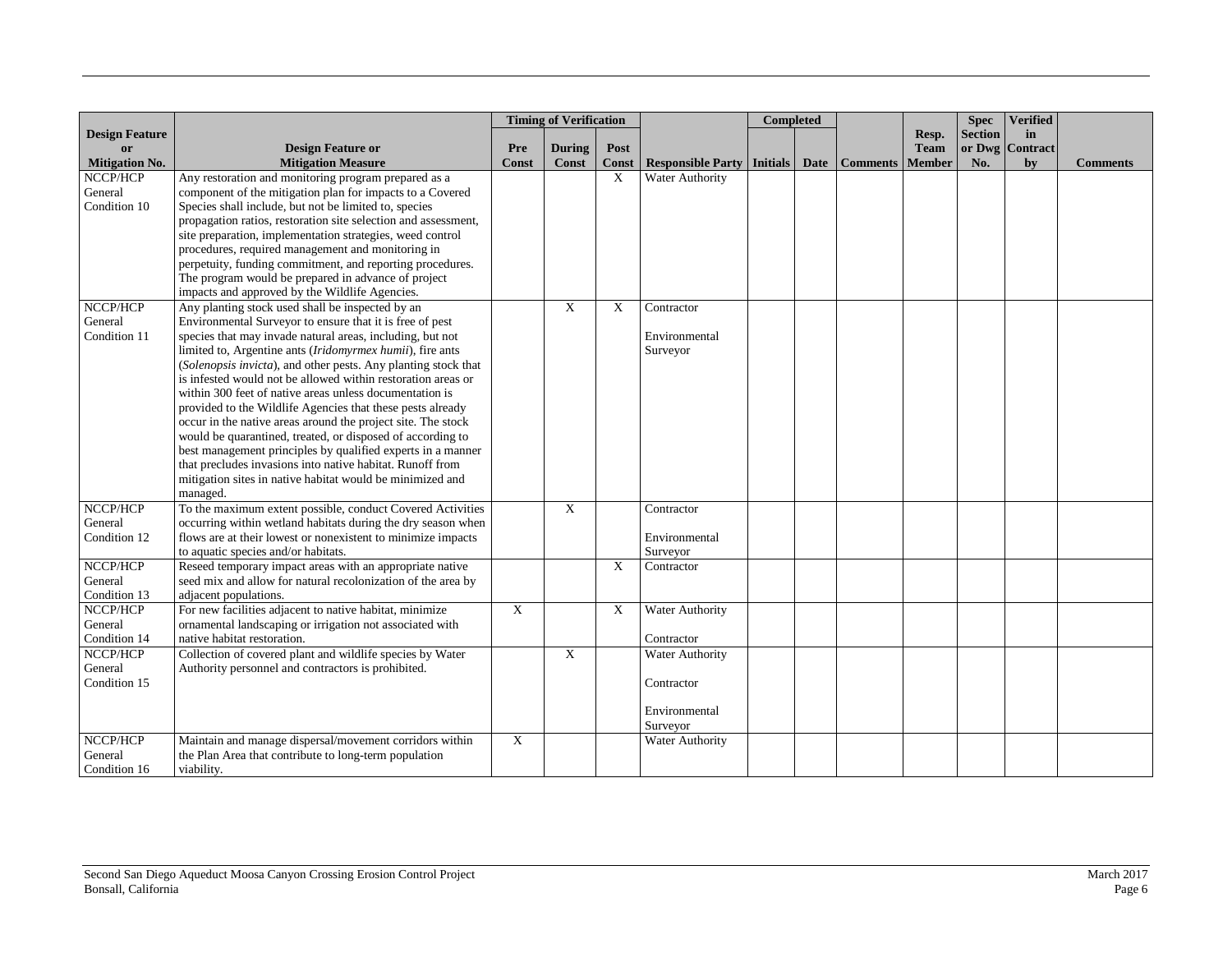|                       |                                                                                                                           |                           | <b>Timing of Verification</b> |              |                                     | <b>Completed</b> |      |                 |               | <b>Spec</b>    | <b>Verified</b> |                 |
|-----------------------|---------------------------------------------------------------------------------------------------------------------------|---------------------------|-------------------------------|--------------|-------------------------------------|------------------|------|-----------------|---------------|----------------|-----------------|-----------------|
| <b>Design Feature</b> |                                                                                                                           |                           |                               |              |                                     |                  |      |                 | Resp.         | <b>Section</b> | in              |                 |
| or                    | <b>Design Feature or</b>                                                                                                  | Pre                       | <b>During</b>                 | Post         |                                     |                  |      |                 | <b>Team</b>   | or Dwg         | <b>Contract</b> |                 |
| <b>Mitigation No.</b> | <b>Mitigation Measure</b>                                                                                                 | <b>Const</b>              | <b>Const</b>                  | <b>Const</b> | <b>Responsible Party   Initials</b> |                  | Date | <b>Comments</b> | <b>Member</b> | No.            | by              | <b>Comments</b> |
| NCCP/HCP              | The use of outdoor lighting within or adjacent to potential                                                               |                           | X                             |              | Contractor                          |                  |      |                 |               |                |                 |                 |
| General               | Covered Species habitat will be discouraged. If lighting must                                                             |                           |                               |              |                                     |                  |      |                 |               |                |                 |                 |
| Condition 17          | be used for reasons of safety and security, light sources                                                                 |                           |                               |              | Environmental                       |                  |      |                 |               |                |                 |                 |
|                       | would be shielded away from habitat and only low pressure                                                                 |                           |                               |              | Surveyor                            |                  |      |                 |               |                |                 |                 |
|                       | sodium lighting would be used.                                                                                            |                           |                               |              |                                     |                  |      |                 |               |                |                 |                 |
| NCCP/HCP              | The Water Authority will identify an Environmental                                                                        | $\mathbf X$               |                               |              | Water Authority                     |                  |      |                 |               |                |                 |                 |
| Minimization          | Surveyor for the project to oversee pre-project                                                                           |                           |                               |              |                                     |                  |      |                 |               |                |                 |                 |
| Measure 1             | evaluations/needs of Covered Activities and work with the                                                                 |                           |                               |              |                                     |                  |      |                 |               |                |                 |                 |
|                       | project engineer and contractors to ensure implementation                                                                 |                           |                               |              |                                     |                  |      |                 |               |                |                 |                 |
|                       | compliance of Covered Activities with Plan commitments.                                                                   |                           |                               |              |                                     |                  |      |                 |               |                |                 |                 |
| NCCP/HCP              | If the Environmental Surveyor discovers that the Water                                                                    |                           | $\mathbf X$                   |              | Environmental                       |                  |      |                 |               |                |                 |                 |
| Minimization          | Authority is out of compliance with the permits associated                                                                |                           |                               |              | Surveyor                            |                  |      |                 |               |                |                 |                 |
| Measure 2             | with this Plan [NCCP/HCP], he/she will report the non-                                                                    |                           |                               |              |                                     |                  |      |                 |               |                |                 |                 |
|                       | compliance to the Water Authority within one working day                                                                  |                           |                               |              |                                     |                  |      |                 |               |                |                 |                 |
|                       | and to the Wildlife Agencies within five working days so that                                                             |                           |                               |              |                                     |                  |      |                 |               |                |                 |                 |
|                       | the Water Authority and Wildlife Agencies can determine                                                                   |                           |                               |              |                                     |                  |      |                 |               |                |                 |                 |
|                       | how to put the Plan back into compliance.                                                                                 |                           |                               |              |                                     |                  |      |                 |               |                |                 |                 |
| NCCP/HCP              | Before any clearing and/or construction activities are                                                                    | $\boldsymbol{\mathrm{X}}$ |                               |              | Environmental                       |                  |      |                 |               |                |                 |                 |
| Minimization          | performed in habitat areas that may support Covered Species,                                                              |                           |                               |              | Surveyor                            |                  |      |                 |               |                |                 |                 |
| Measure 3             | the Environmental Surveyor will review the site, identify any                                                             |                           |                               |              |                                     |                  |      |                 |               |                |                 |                 |
|                       | sensitive plant and animal species, and identify requirements                                                             |                           |                               |              |                                     |                  |      |                 |               |                |                 |                 |
|                       | pursuant to the Plan [NCCP/HCP] for impact avoidance and<br>minimization that are not already adequately addressed in the |                           |                               |              |                                     |                  |      |                 |               |                |                 |                 |
|                       | project specific MMRP. A standard Pre-Activity Survey                                                                     |                           |                               |              |                                     |                  |      |                 |               |                |                 |                 |
|                       | Form (PSF) will be prepared for each project and submitted                                                                |                           |                               |              |                                     |                  |      |                 |               |                |                 |                 |
|                       | to the Water Authority for review and tracking purposes.                                                                  |                           |                               |              |                                     |                  |      |                 |               |                |                 |                 |
| NCCP/HCP              | The Environmental Surveyor will determine the extent of                                                                   | $\overline{X}$            |                               |              | Environmental                       |                  |      |                 |               |                |                 |                 |
| Minimization          | potential Covered Species habitat and will flag the sensitive                                                             |                           |                               |              | Surveyor                            |                  |      |                 |               |                |                 |                 |
| Measure 4             | resources to be avoided. If a Covered Species is present, the                                                             |                           |                               |              |                                     |                  |      |                 |               |                |                 |                 |
|                       | Environmental Surveyor will refer to Appendix B of the                                                                    |                           |                               |              |                                     |                  |      |                 |               |                |                 |                 |
|                       | NCCP/HCP for species-specific conservation measures. In                                                                   |                           |                               |              |                                     |                  |      |                 |               |                |                 |                 |
|                       | the case of unavoidable impacts to a Covered Species, the                                                                 |                           |                               |              |                                     |                  |      |                 |               |                |                 |                 |
|                       | Environmental Surveyor will determine the extent of impact,                                                               |                           |                               |              |                                     |                  |      |                 |               |                |                 |                 |
|                       | the appropriate mitigation measures, and recommend to the                                                                 |                           |                               |              |                                     |                  |      |                 |               |                |                 |                 |
|                       | project engineer additional measures to minimize impacts in                                                               |                           |                               |              |                                     |                  |      |                 |               |                |                 |                 |
|                       | accordance with Appendix B of the NCCP/HCP.                                                                               |                           |                               |              |                                     |                  |      |                 |               |                |                 |                 |
| NCCP/HCP              | The Environmental Surveyor will work with the project                                                                     | $\overline{X}$            |                               |              | Environmental                       |                  |      |                 |               |                |                 |                 |
| Minimization          | engineer to identify and mark areas appropriate for staging                                                               |                           |                               |              | Surveyor                            |                  |      |                 |               |                |                 |                 |
| Measure 5             | and temporary equipment storage, placement of heavy                                                                       |                           |                               |              |                                     |                  |      |                 |               |                |                 |                 |
|                       | machinery, as well as vehicle turn around and access, that                                                                |                           |                               |              | Water Authority                     |                  |      |                 |               |                |                 |                 |
|                       | will result in the least amount of impact to sensitive                                                                    |                           |                               |              |                                     |                  |      |                 |               |                |                 |                 |
|                       | vegetation and/or Covered Species. The Environmental                                                                      |                           |                               |              |                                     |                  |      |                 |               |                |                 |                 |
|                       | Surveyor will verify that all areas specified on the plans to be                                                          |                           |                               |              |                                     |                  |      |                 |               |                |                 |                 |
|                       | avoided are marked with flagging in the field prior to                                                                    |                           |                               |              |                                     |                  |      |                 |               |                |                 |                 |
|                       | construction start.                                                                                                       |                           |                               |              |                                     |                  |      |                 |               |                |                 |                 |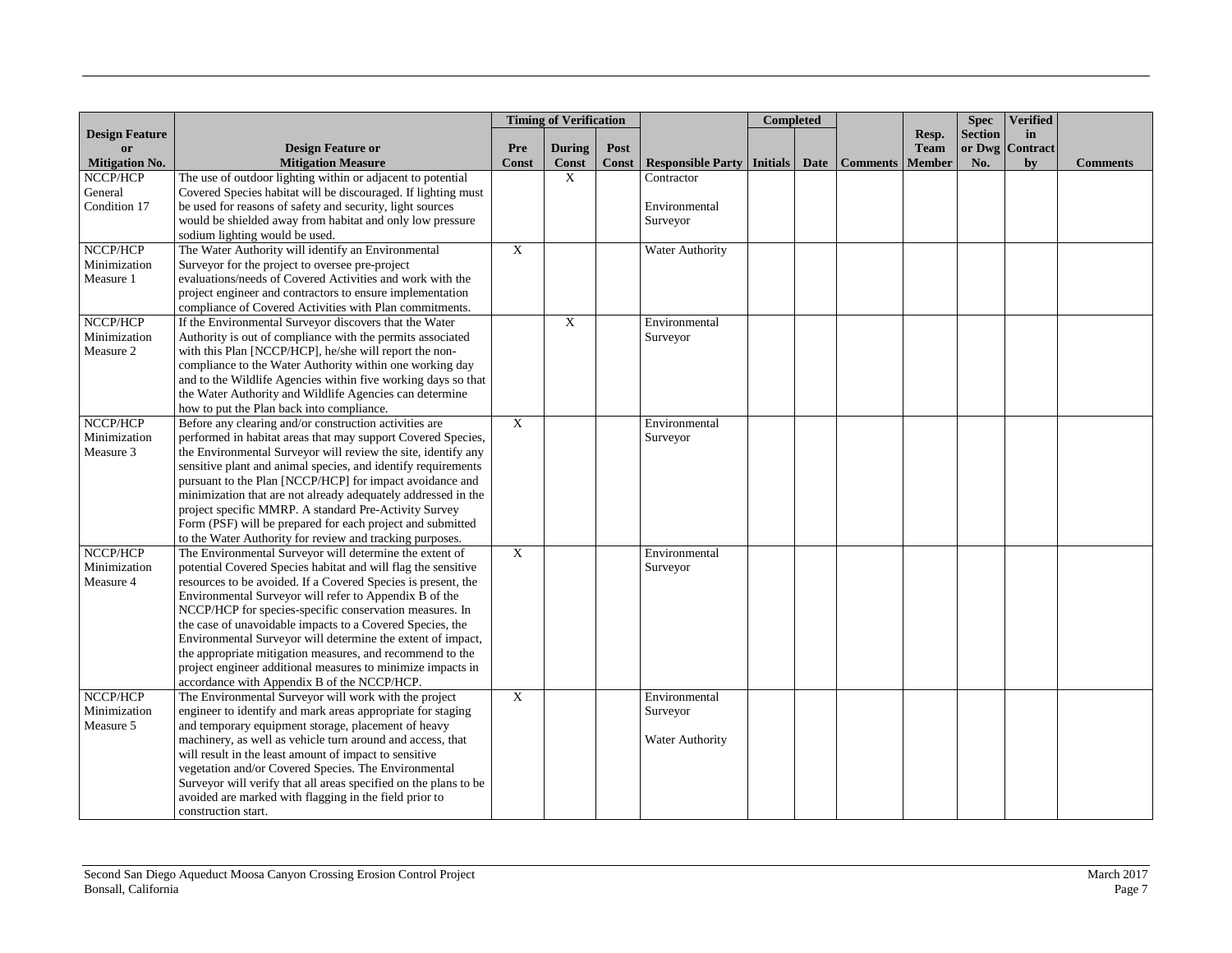|                       |                                                                                                             |                | <b>Timing of Verification</b> |       |                          | <b>Completed</b> |             |                          |             | <b>Spec</b> | <b>Verified</b> |                 |
|-----------------------|-------------------------------------------------------------------------------------------------------------|----------------|-------------------------------|-------|--------------------------|------------------|-------------|--------------------------|-------------|-------------|-----------------|-----------------|
| <b>Design Feature</b> |                                                                                                             |                |                               |       |                          |                  |             |                          | Resp.       | Section     | in              |                 |
| or                    | <b>Design Feature or</b>                                                                                    | <b>Pre</b>     | <b>During</b>                 | Post  |                          |                  |             |                          | <b>Team</b> | or Dwg      | Contract        |                 |
| <b>Mitigation No.</b> | <b>Mitigation Measure</b>                                                                                   | Const          | <b>Const</b>                  | Const | <b>Responsible Party</b> | <b>Initials</b>  | <b>Date</b> | <b>Comments   Member</b> |             | No.         | bv              | <b>Comments</b> |
| NCCP/HCP              | The Environmental Surveyor will attend pre-construction                                                     | $\mathbf{x}$   |                               |       | Environmental            |                  |             |                          |             |             |                 |                 |
| Minimization          | meetings for projects in sensitive areas. The Environmental                                                 |                |                               |       | Surveyor                 |                  |             |                          |             |             |                 |                 |
| Measure 6             | Surveyor will provide brief presentations to field staff                                                    |                |                               |       |                          |                  |             |                          |             |             |                 |                 |
|                       | (includes construction contractors), as needed, to familiarize                                              |                |                               |       |                          |                  |             |                          |             |             |                 |                 |
|                       | field personnel with the natural resources to be protected and                                              |                |                               |       |                          |                  |             |                          |             |             |                 |                 |
|                       | avoid on project sites and outline environmental expectations.                                              |                |                               |       |                          |                  |             |                          |             |             |                 |                 |
|                       | The Environmental Surveyor will also be available to answer                                                 |                |                               |       |                          |                  |             |                          |             |             |                 |                 |
|                       | questions and address any last-minute construction changes.                                                 |                |                               |       |                          |                  |             |                          |             |             |                 |                 |
| NCCP/HCP              | The Environmental Surveyor will be present during clearing,                                                 |                | $\overline{X}$                |       | Environmental            |                  |             |                          |             |             |                 |                 |
| Minimization          | topsoil salvage, and construction activities located within                                                 |                |                               |       | Surveyor                 |                  |             |                          |             |             |                 |                 |
| Measure 7             | sensitive habitat. The frequency and duration of required                                                   |                |                               |       |                          |                  |             |                          |             |             |                 |                 |
|                       | monitoring will be specified in the PSF that is completed by                                                |                |                               |       |                          |                  |             |                          |             |             |                 |                 |
|                       | the Environmental Surveyor and submitted to the Water                                                       |                |                               |       |                          |                  |             |                          |             |             |                 |                 |
|                       | Authority on a project-by-project basis prior to the start of                                               |                |                               |       |                          |                  |             |                          |             |             |                 |                 |
|                       | construction.                                                                                               |                |                               |       |                          |                  |             |                          |             |             |                 |                 |
| NCCP/HCP              | The Environmental Surveyor will advise the construction                                                     |                | $\mathbf X$                   |       | Environmental            |                  |             |                          |             |             |                 |                 |
| Minimization          | manager during construction to ensure compliance with all                                                   |                |                               |       | Surveyor                 |                  |             |                          |             |             |                 |                 |
| Measure 8<br>NCCP/HCP | avoidance, minimization, and mitigation measures.<br>The Environmental Surveyor will conduct (and document) | $\overline{X}$ |                               |       | Environmental            |                  |             |                          |             |             |                 |                 |
| Minimization          | monitoring as required by the PSF. At the completion of the                                                 |                |                               |       | Surveyor                 |                  |             |                          |             |             |                 |                 |
| Measure 9             | Covered Activity, the Environmental Surveyor will prepare a                                                 |                |                               |       |                          |                  |             |                          |             |             |                 |                 |
|                       | brief report to verify compliance with the avoidance and                                                    |                |                               |       |                          |                  |             |                          |             |             |                 |                 |
|                       | minimization recommendations in the PSF or Project MMRP.                                                    |                |                               |       |                          |                  |             |                          |             |             |                 |                 |
|                       | This report will include documentation that the flagged areas                                               |                |                               |       |                          |                  |             |                          |             |             |                 |                 |
|                       | were avoided and that minimization measures were properly                                                   |                |                               |       |                          |                  |             |                          |             |             |                 |                 |
|                       | implemented. The Environmental Surveyor will be                                                             |                |                               |       |                          |                  |             |                          |             |             |                 |                 |
|                       | responsible for the identification and monitoring of any                                                    |                |                               |       |                          |                  |             |                          |             |             |                 |                 |
|                       | Covered Species that are found on the project site prior to                                                 |                |                               |       |                          |                  |             |                          |             |             |                 |                 |
|                       | and during construction activities. Monitoring activities will                                              |                |                               |       |                          |                  |             |                          |             |             |                 |                 |
|                       | be in accordance with the species-specific measures (see                                                    |                |                               |       |                          |                  |             |                          |             |             |                 |                 |
|                       | Appendix B of the NCCP/HCP).                                                                                |                |                               |       |                          |                  |             |                          |             |             |                 |                 |
| NCCP/HCP              | If any previously unidentified Covered Species or otherwise                                                 |                | X                             |       | Environmental            |                  |             |                          |             |             |                 |                 |
| Minimization          | sensitive species, nests, dens, or burrows are located on a                                                 |                |                               |       | Surveyor                 |                  |             |                          |             |             |                 |                 |
| Measure 10            | project site during construction activities, the Environmental                                              |                |                               |       |                          |                  |             |                          |             |             |                 |                 |
|                       | Surveyor will provide guidance, through the construction                                                    |                |                               |       |                          |                  |             |                          |             |             |                 |                 |
|                       | manager, as to how best to minimize or avoid impacting the                                                  |                |                               |       |                          |                  |             |                          |             |             |                 |                 |
|                       | $resource(s)$ .                                                                                             |                |                               |       |                          |                  |             |                          |             |             |                 |                 |
| NCCP/HCP              | The Environmental Surveyor will be on-call (via phone) to                                                   |                | $\mathbf X$                   |       | Environmental            |                  |             |                          |             |             |                 |                 |
| Minimization          | respond within 24 hours for potential emergency deployment                                                  |                |                               |       | Surveyor                 |                  |             |                          |             |             |                 |                 |
| Measure 11            | to assess and monitor potentially critical biological issues.                                               |                |                               |       |                          |                  |             |                          |             |             |                 |                 |
| NCCP/HCP              | If the Environmental Surveyor determines that the Covered                                                   |                | $\mathbf X$                   |       | Environmental            |                  |             |                          |             |             |                 |                 |
| Minimization          | Activity is out of compliance with the requirements of the                                                  |                |                               |       | Surveyor                 |                  |             |                          |             |             |                 |                 |
| Measure 12            | Plan, the Environmental Surveyor will report it to the Water                                                |                |                               |       |                          |                  |             |                          |             |             |                 |                 |
|                       | Authority. The Water Authority will be responsible for                                                      |                |                               |       | Water Authority          |                  |             |                          |             |             |                 |                 |
|                       | bringing the project back into compliance and determine the                                                 |                |                               |       |                          |                  |             |                          |             |             |                 |                 |
|                       | appropriate remedial action, if necessary, through                                                          |                |                               |       |                          |                  |             |                          |             |             |                 |                 |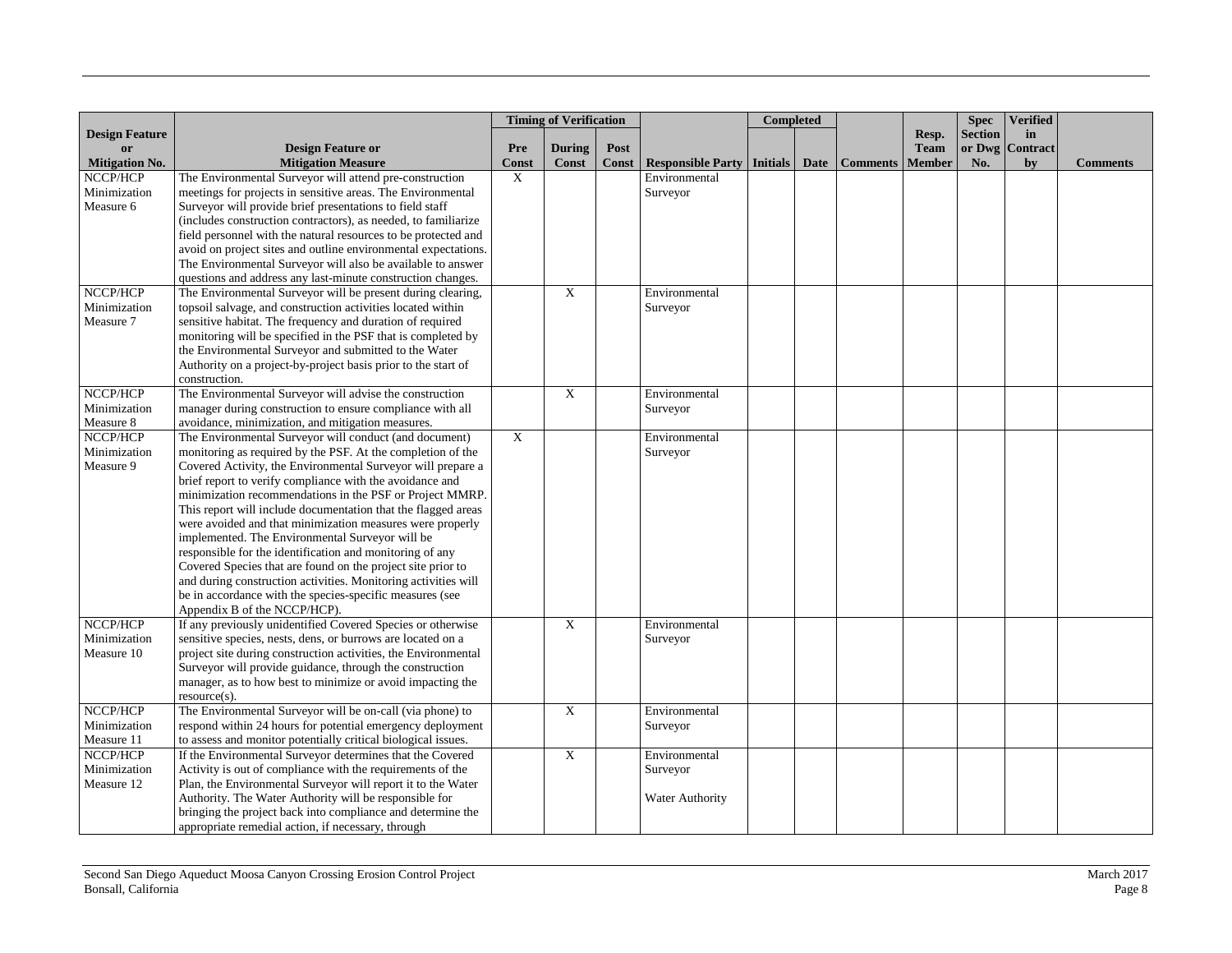|                       |                                                                                                                                |                           | <b>Timing of Verification</b> |       |                          | <b>Completed</b> |      |          |               | <b>Spec</b> | <b>Verified</b> |                 |
|-----------------------|--------------------------------------------------------------------------------------------------------------------------------|---------------------------|-------------------------------|-------|--------------------------|------------------|------|----------|---------------|-------------|-----------------|-----------------|
| <b>Design Feature</b> |                                                                                                                                |                           |                               |       |                          |                  |      |          | Resp.         | Section     | in              |                 |
| or                    | <b>Design Feature or</b>                                                                                                       | Pre                       | <b>During</b>                 | Post  |                          |                  |      |          | <b>Team</b>   | or Dwg      | Contract        |                 |
| <b>Mitigation No.</b> | <b>Mitigation Measure</b>                                                                                                      | <b>Const</b>              | Const                         | Const | <b>Responsible Party</b> | <b>Initials</b>  | Date | Comments | <b>Member</b> | No.         | by              | <b>Comments</b> |
|                       | coordination with the Wildlife Agencies.                                                                                       |                           |                               |       |                          |                  |      |          |               |             |                 |                 |
| NCCP/HCP              | The Environmental Surveyor or construction manager will be                                                                     |                           |                               | X     | Contractor               |                  |      |          |               |             |                 |                 |
| Minimization          | responsible for ensuring the removal of all habitat flagging                                                                   |                           |                               |       |                          |                  |      |          |               |             |                 |                 |
| Measure 13            | from the construction site at completion of work.                                                                              |                           |                               |       | Environmental            |                  |      |          |               |             |                 |                 |
|                       |                                                                                                                                |                           |                               |       | Surveyor                 |                  |      |          |               |             |                 |                 |
| NCCP/HCP              | If included in the PSF, the Environmental Surveyor will                                                                        |                           | $\mathbf X$                   |       | Environmental            |                  |      |          |               |             |                 |                 |
| Minimization          | direct the relocation of Covered Species that can be moved                                                                     |                           |                               |       | Surveyor                 |                  |      |          |               |             |                 |                 |
| Measure 14            | from harm's way in coordination with the species-specific                                                                      |                           |                               |       |                          |                  |      |          |               |             |                 |                 |
|                       | Conditions of Coverage in Appendix B of the NCCP/HCP (in                                                                       |                           |                               |       |                          |                  |      |          |               |             |                 |                 |
|                       | non-emergency situations) with notification to the Wildlife                                                                    |                           |                               |       |                          |                  |      |          |               |             |                 |                 |
|                       | Agencies.                                                                                                                      |                           |                               |       |                          |                  |      |          |               |             |                 |                 |
| NCCP/HCP              | The PSF will include a review of the avoidance,                                                                                | $\boldsymbol{\mathrm{X}}$ |                               |       | Water Authority          |                  |      |          |               |             |                 |                 |
| Minimization          | minimization, and mitigation requirements stated in this                                                                       |                           |                               |       |                          |                  |      |          |               |             |                 |                 |
| Measure 15            | MMRP and will confirm the measures are still applicable                                                                        |                           |                               |       | Environmental            |                  |      |          |               |             |                 |                 |
|                       | and, if necessary, identify additional requirements based on<br>the general measures outlined in this section and the species- |                           |                               |       | Surveyor                 |                  |      |          |               |             |                 |                 |
|                       | specific conditions in Appendix B of the NCCP/HCP.                                                                             |                           |                               |       |                          |                  |      |          |               |             |                 |                 |
| NCCP/HCP              | The pre-activity survey will be valid for 30 days unless the                                                                   | $\mathbf X$               |                               |       | Environmental            |                  |      |          |               |             |                 |                 |
| Minimization          | project is scheduled to begin during the avian breeding                                                                        |                           |                               |       | Surveyor                 |                  |      |          |               |             |                 |                 |
| Measure 16            | season, in which case the nesting bird clearance must be                                                                       |                           |                               |       |                          |                  |      |          |               |             |                 |                 |
|                       | conducted within five days of project implementation. If                                                                       |                           |                               |       |                          |                  |      |          |               |             |                 |                 |
|                       | ground disturbance activities have not commenced within 30                                                                     |                           |                               |       |                          |                  |      |          |               |             |                 |                 |
|                       | days after the survey is completed, the Environmental                                                                          |                           |                               |       |                          |                  |      |          |               |             |                 |                 |
|                       | Surveyor will conduct a verification survey to confirm that                                                                    |                           |                               |       |                          |                  |      |          |               |             |                 |                 |
|                       | biological conditions have not significantly changed that                                                                      |                           |                               |       |                          |                  |      |          |               |             |                 |                 |
|                       | would alter the specified avoidance, minimization and                                                                          |                           |                               |       |                          |                  |      |          |               |             |                 |                 |
|                       | mitigation commitments prior to construction.                                                                                  |                           |                               |       |                          |                  |      |          |               |             |                 |                 |
| NCCP/HCP              | Field personnel working within sensitive habitat areas,                                                                        | $\overline{X}$            |                               |       | <b>Water Authority</b>   |                  |      |          |               |             |                 |                 |
| Minimization          | including both Water Authority employees and contractors,                                                                      |                           |                               |       |                          |                  |      |          |               |             |                 |                 |
| Measure 17            | will participate in an education training program at the start                                                                 |                           |                               |       | Contractor               |                  |      |          |               |             |                 |                 |
|                       | of each project. The program will be conducted on-site by an                                                                   |                           |                               |       |                          |                  |      |          |               |             |                 |                 |
|                       | Environmental Surveyor under the direction of the Water                                                                        |                           |                               |       | Environmental            |                  |      |          |               |             |                 |                 |
|                       | Authority. The training will include: an overview of Covered                                                                   |                           |                               |       | Surveyor                 |                  |      |          |               |             |                 |                 |
|                       | Species identification and the legal protections afforded to                                                                   |                           |                               |       |                          |                  |      |          |               |             |                 |                 |
|                       | each species; a brief discussion of their biology; habitat                                                                     |                           |                               |       |                          |                  |      |          |               |             |                 |                 |
|                       | requirements; status under ESA and CESA; conservation                                                                          |                           |                               |       |                          |                  |      |          |               |             |                 |                 |
|                       | measures being taken by the project for the protection of the<br>Covered Species and their habitats under this Plan; and       |                           |                               |       |                          |                  |      |          |               |             |                 |                 |
|                       | penalties for non-compliance. The training program will also                                                                   |                           |                               |       |                          |                  |      |          |               |             |                 |                 |
|                       | educate field personnel in the identification of invasive exotic                                                               |                           |                               |       |                          |                  |      |          |               |             |                 |                 |
|                       | species that may be removed, as well as desirable seeded and                                                                   |                           |                               |       |                          |                  |      |          |               |             |                 |                 |
|                       | planted species, to ensure that native species are not affected                                                                |                           |                               |       |                          |                  |      |          |               |             |                 |                 |
|                       | by invasive species control. A fact sheet conveying this                                                                       |                           |                               |       |                          |                  |      |          |               |             |                 |                 |
|                       | information will also be available to all personnel working in                                                                 |                           |                               |       |                          |                  |      |          |               |             |                 |                 |
|                       | the project area. The Water Authority, either directly or                                                                      |                           |                               |       |                          |                  |      |          |               |             |                 |                 |
|                       | through the services of the Environmental Surveyor, will be                                                                    |                           |                               |       |                          |                  |      |          |               |             |                 |                 |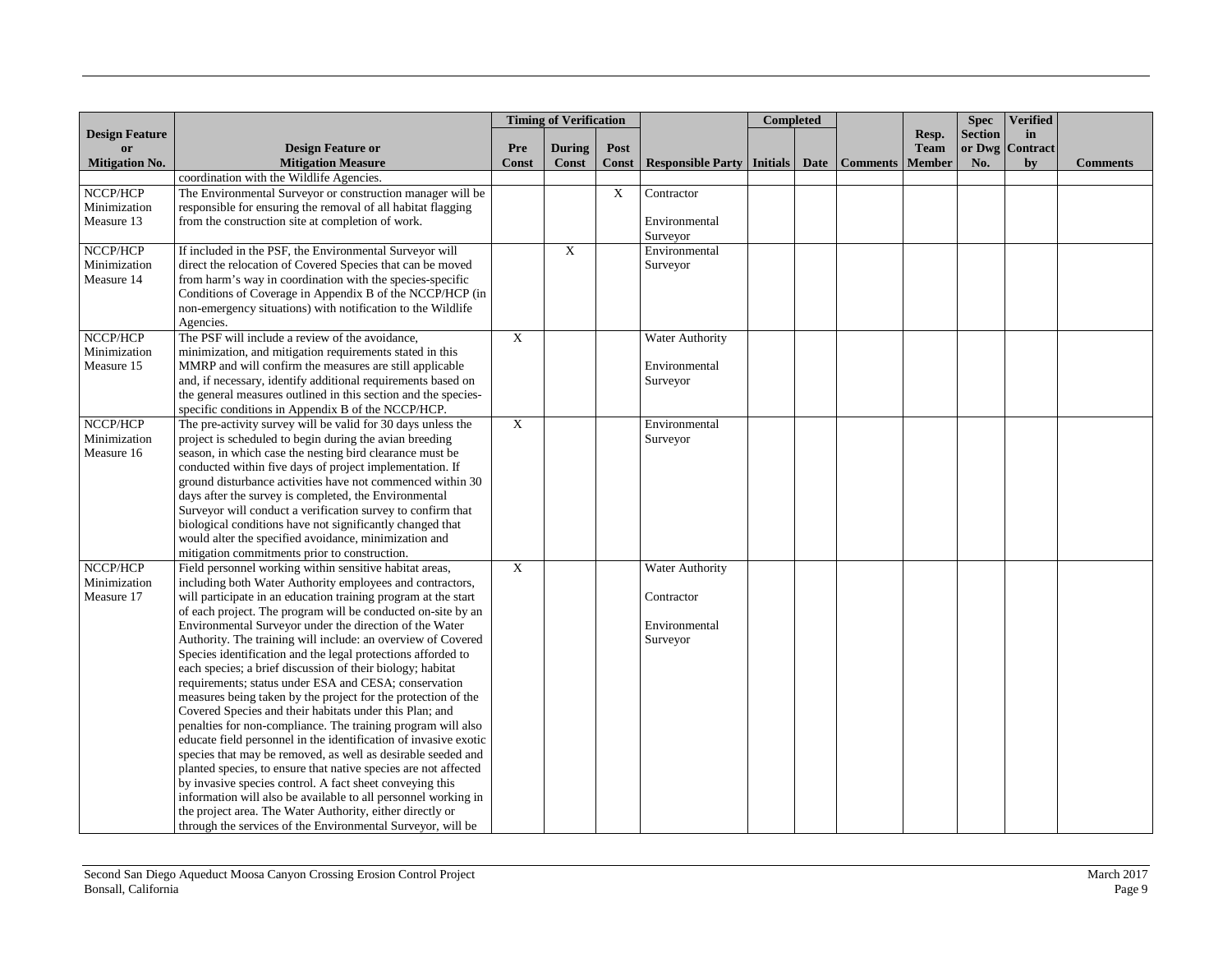|                       |                                                                                                           |       | <b>Timing of Verification</b> |       |                          | Completed       |      |                        |             | <b>Spec</b>    | <b>Verified</b> |                 |
|-----------------------|-----------------------------------------------------------------------------------------------------------|-------|-------------------------------|-------|--------------------------|-----------------|------|------------------------|-------------|----------------|-----------------|-----------------|
| <b>Design Feature</b> |                                                                                                           |       |                               |       |                          |                 |      |                        | Resp.       | <b>Section</b> | in              |                 |
| or                    | <b>Design Feature or</b>                                                                                  | Pre   | <b>During</b>                 | Post  |                          |                 |      |                        | <b>Team</b> | or Dwg         | <b>Contract</b> |                 |
| <b>Mitigation No.</b> | <b>Mitigation Measure</b>                                                                                 | Const | <b>Const</b>                  | Const | <b>Responsible Party</b> | <b>Initials</b> | Date | <b>Comments</b> Member |             | No.            | by              | <b>Comments</b> |
|                       | responsible for the education and training for new field                                                  |       |                               |       |                          |                 |      |                        |             |                |                 |                 |
|                       | personnel coming on-site after the start of a project.                                                    |       |                               |       |                          |                 |      |                        |             |                |                 |                 |
| NCCP/HCP              | Contractors or other project personnel will not collect plants                                            |       | X                             |       | Contractor               |                 |      |                        |             |                |                 |                 |
| Minimization          | or wildlife, unless specifically authorized and directed by the                                           |       |                               |       |                          |                 |      |                        |             |                |                 |                 |
| Measure 18            | Environmental Surveyor. Only qualified and appropriately                                                  |       |                               |       |                          |                 |      |                        |             |                |                 |                 |
|                       | authorized personnel will handle or collect plants or wildlife                                            |       |                               |       |                          |                 |      |                        |             |                |                 |                 |
|                       | as required by species-specific measures.                                                                 |       |                               |       |                          |                 |      |                        |             |                |                 |                 |
| NCCP/HCP              | Field personnel will not intentionally harm or harass wildlife                                            |       | $\overline{X}$                |       | Contractor               |                 |      |                        |             |                |                 |                 |
| Minimization          | or damage nests, burrows, rock outcrops, or other habitat                                                 |       |                               |       |                          |                 |      |                        |             |                |                 |                 |
| Measure 19            | components.                                                                                               |       |                               |       |                          |                 |      |                        |             |                |                 |                 |
| NCCP/HCP              | Drivers on unpaved roads in native habitats will not exceed a                                             |       | X                             |       | Contractor               |                 |      |                        |             |                |                 |                 |
| Minimization          | speed of 20 miles per hour in order to avoid injury to animals                                            |       |                               |       |                          |                 |      |                        |             |                |                 |                 |
| Measure 20            | and minimize dust generation.                                                                             |       |                               |       |                          |                 |      |                        |             |                |                 |                 |
| NCCP/HCP              | Impacts to adjacent native vegetation that would be                                                       |       | $\mathbf X$                   |       | Contractor               |                 |      |                        |             |                |                 |                 |
| Minimization          | significantly affected by excessive fugitive dust will be                                                 |       |                               |       |                          |                 |      |                        |             |                |                 |                 |
| Measure 21            | avoided and minimized through watering of access roads                                                    |       |                               |       |                          |                 |      |                        |             |                |                 |                 |
|                       | (except in areas with vernal pools) or other appropriate                                                  |       |                               |       |                          |                 |      |                        |             |                |                 |                 |
|                       | measures, such as reducing the number or speed of vehicles<br>or adding inert materials that reduce dust. |       |                               |       |                          |                 |      |                        |             |                |                 |                 |
| NCCP/HCP              | Vehicles will not park in areas where catalytic converters                                                |       | X                             |       |                          |                 |      |                        |             |                |                 |                 |
| Minimization          | may ignite vegetation. Construction vehicles will be equipped                                             |       |                               |       | Contractor               |                 |      |                        |             |                |                 |                 |
| Measure 22            | with shovels and fire extinguishers in order to reduce the risk                                           |       |                               |       |                          |                 |      |                        |             |                |                 |                 |
|                       | of wildfires.                                                                                             |       |                               |       |                          |                 |      |                        |             |                |                 |                 |
| NCCP/HCP              | Littering will be strictly prohibited. All trash will be                                                  |       | $\boldsymbol{\mathrm{X}}$     |       | Contractor               |                 |      |                        |             |                |                 |                 |
| Minimization          | deposited in secured, closed containers or hauled out daily by                                            |       |                               |       |                          |                 |      |                        |             |                |                 |                 |
| Measure 23            | field personnel.                                                                                          |       |                               |       |                          |                 |      |                        |             |                |                 |                 |
| NCCP/HCP              | No pets will be allowed on any construction site.                                                         |       | $\mathbf X$                   |       | Contractor               |                 |      |                        |             |                |                 |                 |
| Minimization          |                                                                                                           |       |                               |       |                          |                 |      |                        |             |                |                 |                 |
| Measure 24            |                                                                                                           |       |                               |       |                          |                 |      |                        |             |                |                 |                 |
| NCCP/HCP              | No firearms or other weapons will be allowed on any                                                       |       | X                             |       | Contractor               |                 |      |                        |             |                |                 |                 |
| Minimization          | construction site except as carried by governmental law                                                   |       |                               |       |                          |                 |      |                        |             |                |                 |                 |
| Measure 25            | enforcement, or as authorized in writing by Water Authority                                               |       |                               |       |                          |                 |      |                        |             |                |                 |                 |
|                       | staff.                                                                                                    |       |                               |       |                          |                 |      |                        |             |                |                 |                 |
| NCCP/HCP              | Field personnel will be prohibited from pushing or dumping                                                |       | X                             |       | Contractor               |                 |      |                        |             |                |                 |                 |
| Minimization          | soil and brush into sensitive habitats.                                                                   |       |                               |       |                          |                 |      |                        |             |                |                 |                 |
| Measure 26            |                                                                                                           |       |                               |       |                          |                 |      |                        |             |                |                 |                 |
| NCCP/HCP              | All vehicles, tools, and machinery will be restricted to access                                           |       | X                             |       | Contractor               |                 |      |                        |             |                |                 |                 |
| Minimization          | roads, approved staging areas, or within designated                                                       |       |                               |       |                          |                 |      |                        |             |                |                 |                 |
| Measure 27            | construction zones.                                                                                       |       |                               |       |                          |                 |      |                        |             |                |                 |                 |
| NCCP/HCP              | If any field personnel identify a previously unnoticed                                                    |       | $\mathbf X$                   |       | Contractor               |                 |      |                        |             |                |                 |                 |
| Minimization          | Covered Species on a construction site, work activities will                                              |       |                               |       |                          |                 |      |                        |             |                |                 |                 |
| Measure 28            | cease in order to immediately notify the Water Authority's                                                |       |                               |       | Environmental            |                 |      |                        |             |                |                 |                 |
|                       | construction manager, project engineer, and the                                                           |       |                               |       | Surveyor                 |                 |      |                        |             |                |                 |                 |
|                       | Environmental Surveyor. In conjunction with Water                                                         |       |                               |       |                          |                 |      |                        |             |                |                 |                 |
|                       | Authority environmental staff, the Environmental Surveyor                                                 |       |                               |       |                          |                 |      |                        |             |                |                 |                 |
|                       | will determine what actions would be taken to avoid or                                                    |       |                               |       |                          |                 |      |                        |             |                |                 |                 |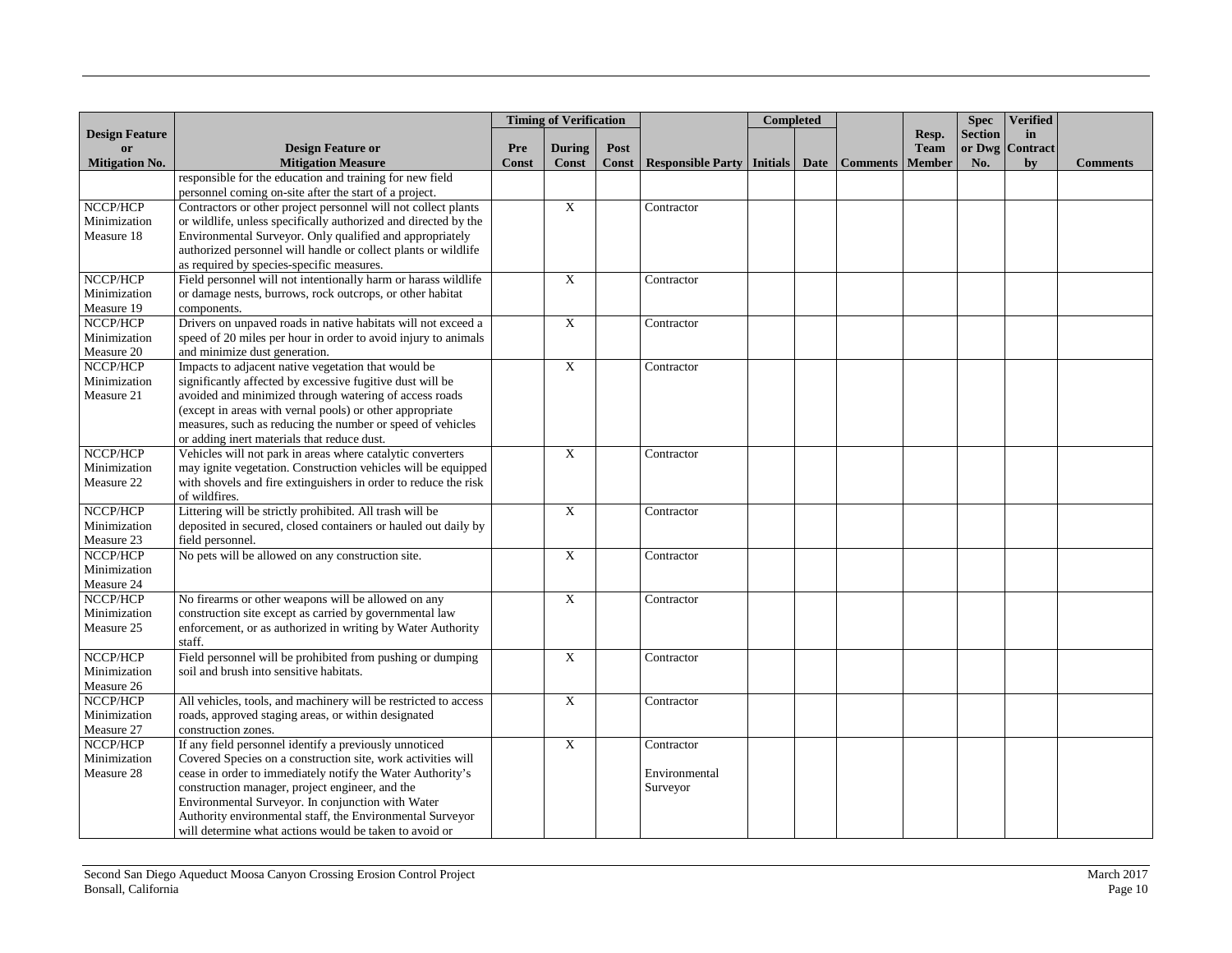|                       |                                                                                                                            |                           | <b>Timing of Verification</b> |       |                          | <b>Completed</b> |      |                 |               | <b>Spec</b>    | <b>Verified</b> |                 |
|-----------------------|----------------------------------------------------------------------------------------------------------------------------|---------------------------|-------------------------------|-------|--------------------------|------------------|------|-----------------|---------------|----------------|-----------------|-----------------|
| <b>Design Feature</b> |                                                                                                                            |                           |                               |       |                          |                  |      |                 | Resp.         | <b>Section</b> | in              |                 |
| or                    | <b>Design Feature or</b>                                                                                                   | Pre                       | <b>During</b>                 | Post  |                          |                  |      |                 | <b>Team</b>   | or Dwg         | Contract        |                 |
| <b>Mitigation No.</b> | <b>Mitigation Measure</b>                                                                                                  | Const                     | <b>Const</b>                  | Const | <b>Responsible Party</b> | Initials         | Date | <b>Comments</b> | <b>Member</b> | No.            | by              | <b>Comments</b> |
|                       | minimize impacts to the species according to the species-                                                                  |                           |                               |       |                          |                  |      |                 |               |                |                 |                 |
|                       | specific conditions outlined in Appendix B of the                                                                          |                           |                               |       |                          |                  |      |                 |               |                |                 |                 |
|                       | NCCP/HCP.                                                                                                                  |                           |                               |       |                          |                  |      |                 |               |                |                 |                 |
| NCCP/HCP              | Field personnel will notify the project                                                                                    |                           | X                             |       | Contractor               |                  |      |                 |               |                |                 |                 |
| Minimization          | engineer/Environmental Surveyor of any sick, injured, or                                                                   |                           |                               |       |                          |                  |      |                 |               |                |                 |                 |
| Measure 29            | dead wildlife found on site.                                                                                               |                           |                               |       |                          |                  |      |                 |               |                |                 |                 |
| NCCP/HCP              | Parking or driving underneath oak trees, except in established                                                             |                           | X                             |       | Contractor               |                  |      |                 |               |                |                 |                 |
| Minimization          | traffic areas, will not be allowed in order to protect root                                                                |                           |                               |       |                          |                  |      |                 |               |                |                 |                 |
| Measure 30            | structures.                                                                                                                |                           |                               |       |                          |                  |      |                 |               |                |                 |                 |
| NCCP/HCP              | Construction footprints will be delineated in the construction                                                             | $\overline{X}$            |                               |       | Water Authority          |                  |      |                 |               |                |                 |                 |
| Minimization          | documents. In addition, if the construction footprint is located                                                           |                           |                               |       |                          |                  |      |                 |               |                |                 |                 |
| Measure 31            | within or near sensitive habitat, the project footprint will be                                                            |                           |                               |       | Contractor               |                  |      |                 |               |                |                 |                 |
|                       | fenced or continuously flagged with streamers or a boundary                                                                |                           |                               |       |                          |                  |      |                 |               |                |                 |                 |
|                       | rope barrier to ensure that habitat is not removed beyond the                                                              |                           |                               |       | Environmental            |                  |      |                 |               |                |                 |                 |
|                       | limits of work. These barriers will be established prior to any                                                            |                           |                               |       | Surveyor                 |                  |      |                 |               |                |                 |                 |
|                       | grading, grubbing, or clearing, and will be monitored by the                                                               |                           |                               |       |                          |                  |      |                 |               |                |                 |                 |
|                       | Environmental Surveyor.                                                                                                    |                           |                               |       |                          |                  |      |                 |               |                |                 |                 |
| NCCP/HCP              | Prior to the start of ground disturbing activities, the Water                                                              | $\boldsymbol{\mathrm{X}}$ |                               |       | <b>Water Authority</b>   |                  |      |                 |               |                |                 |                 |
| Minimization          | Authority or their consultants will prepare a Storm Water                                                                  |                           |                               |       |                          |                  |      |                 |               |                |                 |                 |
| Measure 32            | Pollution Prevention Plan (SWPPP), or an equivalent                                                                        |                           |                               |       | Contractor               |                  |      |                 |               |                |                 |                 |
|                       | document, to reduce or eliminate pollutants during and after                                                               |                           |                               |       |                          |                  |      |                 |               |                |                 |                 |
|                       | construction. The most current and applicable Best                                                                         |                           |                               |       |                          |                  |      |                 |               |                |                 |                 |
|                       | Management Practices (BMPs) will be implemented at all                                                                     |                           |                               |       |                          |                  |      |                 |               |                |                 |                 |
|                       | construction sites in or adjacent to native habitat in                                                                     |                           |                               |       |                          |                  |      |                 |               |                |                 |                 |
|                       | accordance with the project specifications. In addition to the<br>approved manual, BMPs listed in the most recent National |                           |                               |       |                          |                  |      |                 |               |                |                 |                 |
|                       | Pollutant Discharge Elimination System (NPDES) General                                                                     |                           |                               |       |                          |                  |      |                 |               |                |                 |                 |
|                       | Permit and the BMP Fact Sheet located in State Water                                                                       |                           |                               |       |                          |                  |      |                 |               |                |                 |                 |
|                       | Resources Control Board (SWRCB) General Permit for                                                                         |                           |                               |       |                          |                  |      |                 |               |                |                 |                 |
|                       | Small Linear Underground/Overhead Projects will apply. The                                                                 |                           |                               |       |                          |                  |      |                 |               |                |                 |                 |
|                       | fact sheet is attached as an Appendix G and the SWRCB or                                                                   |                           |                               |       |                          |                  |      |                 |               |                |                 |                 |
|                       | RWQCB will be contacted for the latest requirements.                                                                       |                           |                               |       |                          |                  |      |                 |               |                |                 |                 |
| NCCP/HCP              | Refuse and trash will be regularly removed from activity sites                                                             |                           | $\mathbf X$                   |       | Contractor               |                  |      |                 |               |                |                 |                 |
| Minimization          | and disposed of in a lawful manner. Timing of refuse and                                                                   |                           |                               |       |                          |                  |      |                 |               |                |                 |                 |
| Measure 33            | trash removal will be determined by the Environmental                                                                      |                           |                               |       | Environmental            |                  |      |                 |               |                |                 |                 |
|                       | Surveyor and comply with the project specifications that                                                                   |                           |                               |       | Surveyor                 |                  |      |                 |               |                |                 |                 |
|                       | require debris to be removed as work is completed.                                                                         |                           |                               |       |                          |                  |      |                 |               |                |                 |                 |
|                       | Petroleum products, including gasoline, diesel, and hydraulic                                                              |                           |                               |       |                          |                  |      |                 |               |                |                 |                 |
|                       | fluid, will be used during construction in accordance with all                                                             |                           |                               |       |                          |                  |      |                 |               |                |                 |                 |
|                       | federal, state, and local laws, regulations, and permitting                                                                |                           |                               |       |                          |                  |      |                 |               |                |                 |                 |
|                       | requirements. In the event that hazardous materials are                                                                    |                           |                               |       |                          |                  |      |                 |               |                |                 |                 |
|                       | encountered or generated during construction, contractors                                                                  |                           |                               |       |                          |                  |      |                 |               |                |                 |                 |
|                       | certified by the responsible regulatory agency will conduct all                                                            |                           |                               |       |                          |                  |      |                 |               |                |                 |                 |
|                       | recovery operations and dispose of hazardous waste in                                                                      |                           |                               |       |                          |                  |      |                 |               |                |                 |                 |
|                       | accordance with existing regulations and required permits. As                                                              |                           |                               |       |                          |                  |      |                 |               |                |                 |                 |
|                       | required, petroleum products, trash, and other materials will                                                              |                           |                               |       |                          |                  |      |                 |               |                |                 |                 |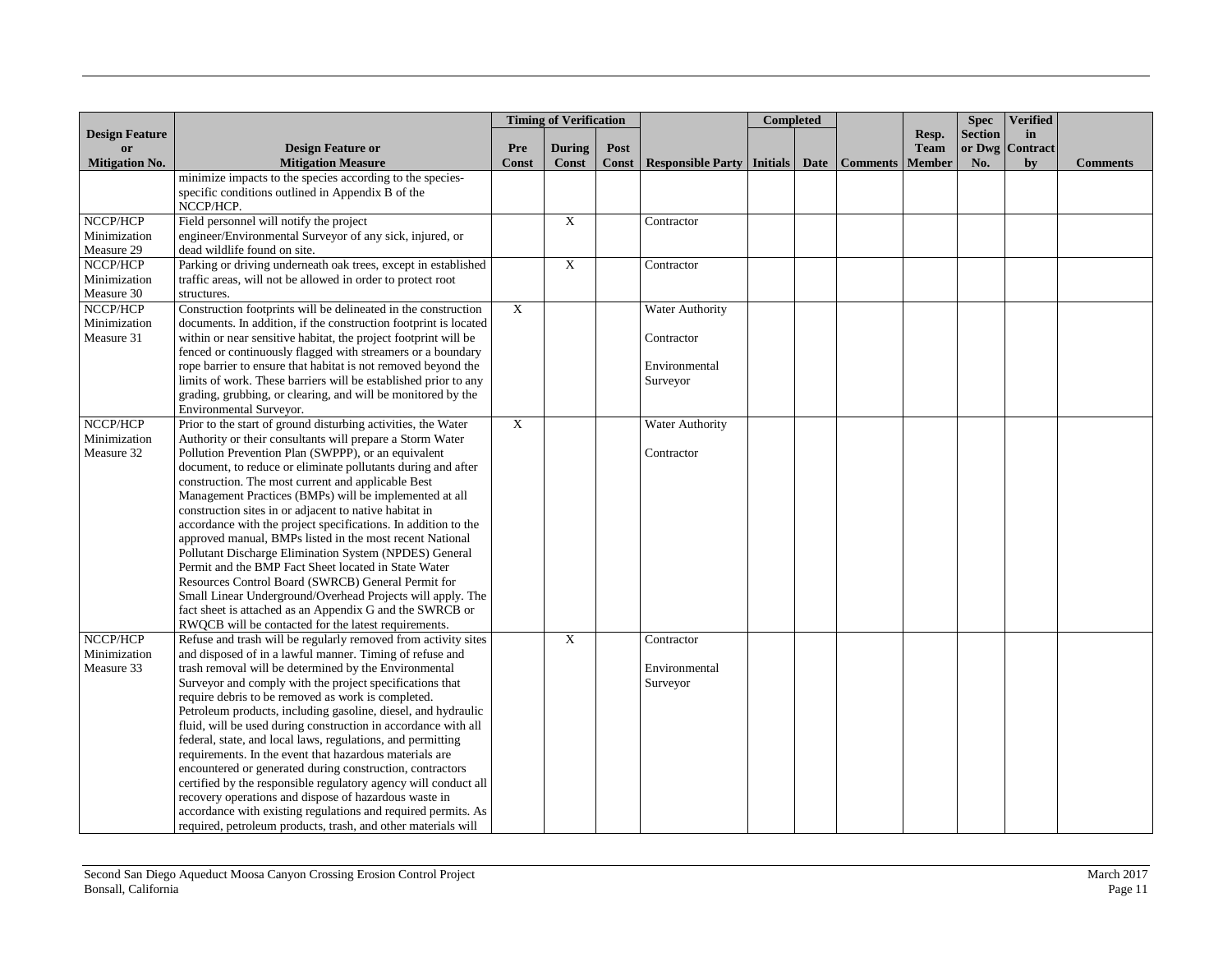|                               |                                                                                                                            |                | <b>Timing of Verification</b> |       |                          | <b>Completed</b> |      |                 |               | <b>Spec</b> | <b>Verified</b> |                 |
|-------------------------------|----------------------------------------------------------------------------------------------------------------------------|----------------|-------------------------------|-------|--------------------------|------------------|------|-----------------|---------------|-------------|-----------------|-----------------|
| <b>Design Feature</b>         |                                                                                                                            |                |                               |       |                          |                  |      |                 | Resp.         | Section     | in              |                 |
| or                            | <b>Design Feature or</b>                                                                                                   | Pre            | <b>During</b>                 | Post  |                          |                  |      |                 | <b>Team</b>   | or Dwg      | <b>Contract</b> |                 |
| <b>Mitigation No.</b>         | <b>Mitigation Measure</b>                                                                                                  | Const          | <b>Const</b>                  | Const | <b>Responsible Party</b> | <b>Initials</b>  | Date | <b>Comments</b> | <b>Member</b> | No.         | by              | <b>Comments</b> |
|                               | be taken to a disposal facility authorized to accept such<br>materials.                                                    |                |                               |       |                          |                  |      |                 |               |             |                 |                 |
| NCCP/HCP                      | Prepare site-specific fire management plans. Include local                                                                 | $\overline{X}$ |                               |       | Contractor               |                  |      |                 |               |             |                 |                 |
| Adjacency                     | fire department contacts and guidelines for pre-fire                                                                       |                |                               |       |                          |                  |      |                 |               |             |                 |                 |
| Guideline 1                   | prevention activities, fire suppression, and post-fire                                                                     |                |                               |       |                          |                  |      |                 |               |             |                 |                 |
|                               | restoration.                                                                                                               |                |                               |       |                          |                  |      |                 |               |             |                 |                 |
| NCCP/HCP                      | Dispose of all exotic plant materials (specifically castorbean                                                             |                | $\mathbf X$                   |       | Contractor               |                  |      |                 |               |             |                 |                 |
| Adjacency                     | [Ricinus communis], tree tobacco [Nicotiana glauca], and                                                                   |                |                               |       |                          |                  |      |                 |               |             |                 |                 |
| Guideline 2                   | other species as determined by the Water                                                                                   |                |                               |       | Environmental            |                  |      |                 |               |             |                 |                 |
|                               | Authority/Environmental Survey) that are removed from the                                                                  |                |                               |       | Surveyor                 |                  |      |                 |               |             |                 |                 |
|                               | project site at a landfill or on-site at a secure, designated                                                              |                |                               |       |                          |                  |      |                 |               |             |                 |                 |
|                               | location to avoid the spread of nonnative plant species                                                                    |                |                               |       |                          |                  |      |                 |               |             |                 |                 |
|                               | through seeds or propagules. If exotic vegetation is processed                                                             |                |                               |       |                          |                  |      |                 |               |             |                 |                 |
|                               | on site, it shall be chipped and staged in a designated mulch<br>site, and all exotic plant material compost piles will be |                |                               |       |                          |                  |      |                 |               |             |                 |                 |
|                               | periodically spot-treated with herbicide to kill any                                                                       |                |                               |       |                          |                  |      |                 |               |             |                 |                 |
|                               | resprouting plants. All exotic plant materials will be covered                                                             |                |                               |       |                          |                  |      |                 |               |             |                 |                 |
|                               | during transport. Exotic plant material will be removed off-                                                               |                |                               |       |                          |                  |      |                 |               |             |                 |                 |
|                               | site to a green waste recycling facility, or otherwise legally                                                             |                |                               |       |                          |                  |      |                 |               |             |                 |                 |
|                               | disposed of, as necessary.                                                                                                 |                |                               |       |                          |                  |      |                 |               |             |                 |                 |
| NCCP/HCP                      | Ensure that all ornamental landscaping and native habitat                                                                  |                | $\mathbf X$                   |       | Contractor               |                  |      |                 |               |             |                 |                 |
| Adjacency                     | restoration materials do not contain invasive ant or other                                                                 |                |                               |       |                          |                  |      |                 |               |             |                 |                 |
| Guideline 3                   | species by inspecting all container stock before it enters                                                                 |                |                               |       |                          |                  |      |                 |               |             |                 |                 |
|                               | Preserve Areas.                                                                                                            |                |                               |       |                          |                  |      |                 |               |             |                 |                 |
| NCCP/HCP                      | California Department Fish and Wildlife employees are                                                                      |                | $\mathbf X$                   |       | Water Authority          |                  |      |                 |               |             |                 |                 |
| Appendix I:                   | authorized to conduct on-site inspections relevant to San                                                                  |                |                               |       |                          |                  |      |                 |               |             |                 |                 |
| Lake, Stream,                 | Diego County Water Authority NCCP/HCP Section 6.6.1.1,                                                                     |                |                               |       |                          |                  |      |                 |               |             |                 |                 |
| and River Work                | upon reasonable notice.                                                                                                    |                |                               |       |                          |                  |      |                 |               |             |                 |                 |
| Condition 1                   |                                                                                                                            |                |                               |       |                          |                  |      |                 |               |             |                 |                 |
| NCCP/HCP                      | Silty/turbid water shall not be discharged into the stream.                                                                | $\overline{X}$ |                               |       | Contractor               |                  |      |                 |               |             |                 |                 |
| Appendix I:                   | Such water shall be settled, filtered, or otherwise treated prior                                                          |                |                               |       |                          |                  |      |                 |               |             |                 |                 |
| Lake, Stream,                 | to discharge. The Contractor's ability to minimize                                                                         |                |                               |       | <b>Water Authority</b>   |                  |      |                 |               |             |                 |                 |
| and River Work<br>Condition 2 | turbidity/siltation shall be the subject of pre-construction                                                               |                |                               |       |                          |                  |      |                 |               |             |                 |                 |
| NCCP/HCP                      | planning and design feature implementation.<br>Preparation shall be made so that runoff from steep, erodible               |                | $\mathbf X$                   |       |                          |                  |      |                 |               |             |                 |                 |
| Appendix I:                   | surfaces will be diverted into stable areas with little erosion                                                            |                |                               |       | Contractor               |                  |      |                 |               |             |                 |                 |
| Lake, Stream,                 | potential. Frequent water checks shall be placed on dirt roads,                                                            |                |                               |       |                          |                  |      |                 |               |             |                 |                 |
| and River Work                | cat tracks, or other work trails to control erosion.                                                                       |                |                               |       |                          |                  |      |                 |               |             |                 |                 |
| Condition 3                   |                                                                                                                            |                |                               |       |                          |                  |      |                 |               |             |                 |                 |
| NCCP/HCP                      | Water containing mud, silt, or other pollutants from                                                                       |                | $\mathbf X$                   |       | Contractor               |                  |      |                 |               |             |                 |                 |
| Appendix I:                   | equipment washing or other activities shall not be allowed to                                                              |                |                               |       |                          |                  |      |                 |               |             |                 |                 |
| Lake, Stream,                 | enter a lake or flowing stream or placed in locations that may                                                             |                |                               |       |                          |                  |      |                 |               |             |                 |                 |
| and River Work                | be subjected to high storm flows.                                                                                          |                |                               |       |                          |                  |      |                 |               |             |                 |                 |
| Condition 4                   |                                                                                                                            |                |                               |       |                          |                  |      |                 |               |             |                 |                 |
| NCCP/HCP                      | Silt settling basins shall be located away from the stream or                                                              |                | X                             |       | Contractor               |                  |      |                 |               |             |                 |                 |
| Appendix I:                   | lake to prevent discolored, silt-bearing water from reaching                                                               |                |                               |       |                          |                  |      |                 |               |             |                 |                 |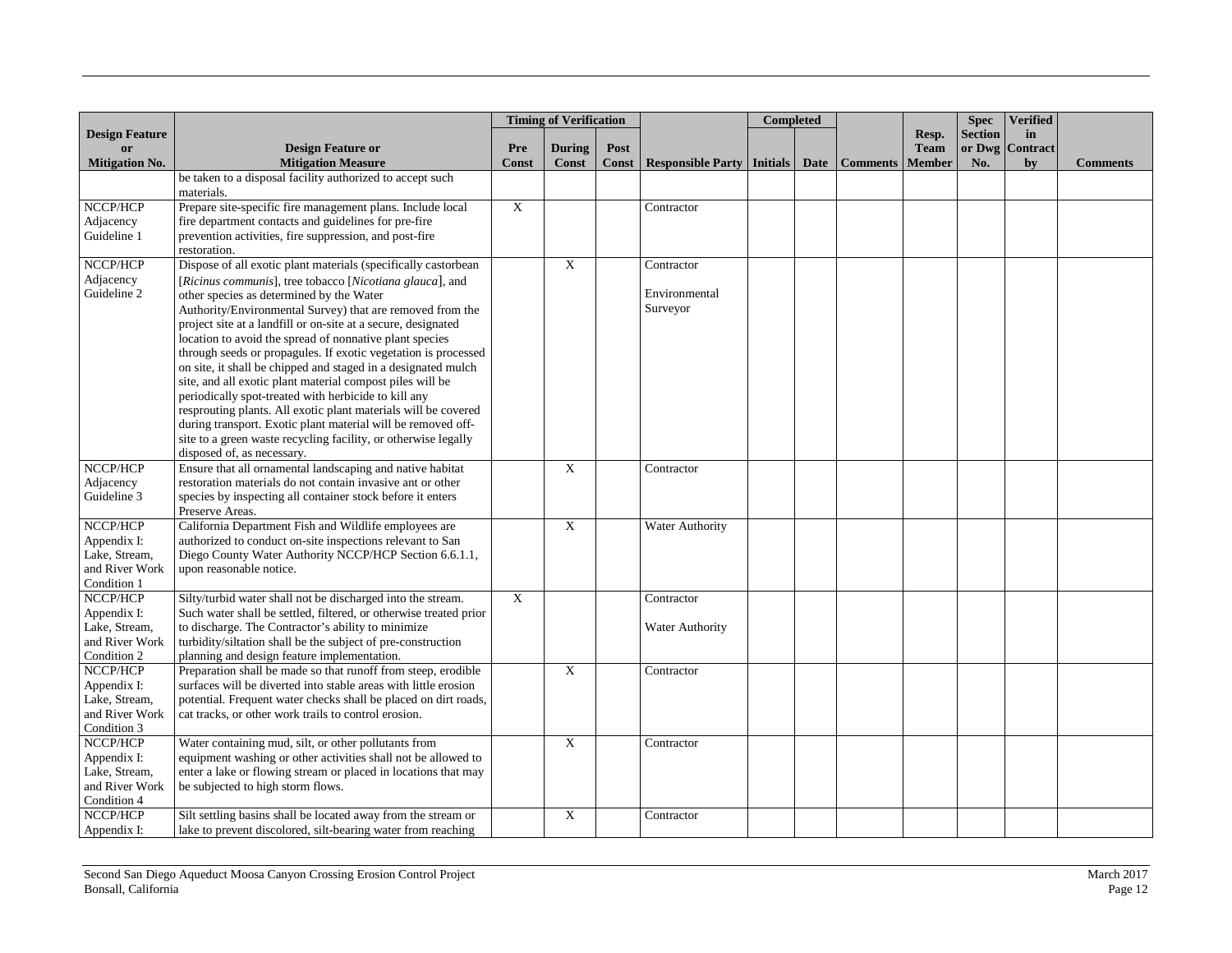|                       |                                                                   |             | <b>Timing of Verification</b> |       |                          | Completed |             |                 |               | <b>Spec</b>    | <b>Verified</b> |                 |
|-----------------------|-------------------------------------------------------------------|-------------|-------------------------------|-------|--------------------------|-----------|-------------|-----------------|---------------|----------------|-----------------|-----------------|
| <b>Design Feature</b> |                                                                   |             |                               |       |                          |           |             |                 | Resp.         | <b>Section</b> | in              |                 |
| or                    | <b>Design Feature or</b>                                          | Pre         | <b>During</b>                 | Post  |                          |           |             |                 | <b>Team</b>   | or Dwg         | <b>Contract</b> |                 |
| <b>Mitigation No.</b> | <b>Mitigation Measure</b>                                         | Const       | Const                         | Const | <b>Responsible Party</b> | Initials  | <b>Date</b> | <b>Comments</b> | <b>Member</b> | No.            | by              | <b>Comments</b> |
| Lake, Stream,         | the stream or lake during any flow regime.                        |             |                               |       |                          |           |             |                 |               |                |                 |                 |
| and River Work        |                                                                   |             |                               |       |                          |           |             |                 |               |                |                 |                 |
| Condition 5           |                                                                   |             |                               |       |                          |           |             |                 |               |                |                 |                 |
| NCCP/HCP              | Notwithstanding the use of silt catchment basins, upon            |             | $\mathbf X$                   |       | Contractor               |           |             |                 |               |                |                 |                 |
| Appendix I:           | California Department Fish and Wildlife (Department)              |             |                               |       |                          |           |             |                 |               |                |                 |                 |
| Lake, Stream,         | determination that turbidity/siltation levels resulting from      |             |                               |       | <b>Water Authority</b>   |           |             |                 |               |                |                 |                 |
| and River Work        | project related activities constitute a significant threat to     |             |                               |       |                          |           |             |                 |               |                |                 |                 |
| Condition 6           | aquatic life, activities associated with the turbidity/siltation, |             |                               |       |                          |           |             |                 |               |                |                 |                 |
|                       | shall be halted until effective Department approved control       |             |                               |       |                          |           |             |                 |               |                |                 |                 |
|                       | devices are installed or abatement procedures are initiated.      |             |                               |       |                          |           |             |                 |               |                |                 |                 |
| NCCP/HCP              | Precautions to minimize turbidity/siltation shall be taken into   | $\mathbf X$ |                               |       | Water Authority          |           |             |                 |               |                |                 |                 |
| Appendix I:           | account during project planning and shall be installed prior to   |             |                               |       |                          |           |             |                 |               |                |                 |                 |
| Lake, Stream,         | construction. This may require that the work site be isolated     |             |                               |       | Contractor               |           |             |                 |               |                |                 |                 |
| and River Work        | and that water be diverted around the work area by means of       |             |                               |       |                          |           |             |                 |               |                |                 |                 |
| Condition 7           | a barrier, temporary culvert, new channel, or other means         |             |                               |       |                          |           |             |                 |               |                |                 |                 |
|                       | approved by California Department Fish and Wildlife               |             |                               |       |                          |           |             |                 |               |                |                 |                 |
|                       | (Department). Precautions may also include placement of silt      |             |                               |       |                          |           |             |                 |               |                |                 |                 |
|                       | fencing, straw bales, sand bags, and/or the construction of silt  |             |                               |       |                          |           |             |                 |               |                |                 |                 |
|                       | catchment basins so that silt or other deleterious materials are  |             |                               |       |                          |           |             |                 |               |                |                 |                 |
|                       | not allowed to pass to downstream reaches. The method used        |             |                               |       |                          |           |             |                 |               |                |                 |                 |
|                       | to prevent siltation shall be monitored and cleaned/repaired      |             |                               |       |                          |           |             |                 |               |                |                 |                 |
|                       | weekly, or more frequently if warranted by local conditions.      |             |                               |       |                          |           |             |                 |               |                |                 |                 |
|                       | Department shall provide any determinations or approvals in       |             |                               |       |                          |           |             |                 |               |                |                 |                 |
|                       | writing within 14 days of receiving from the Water Authority      |             |                               |       |                          |           |             |                 |               |                |                 |                 |
|                       | or its agents a written request which includes a plan sheet or    |             |                               |       |                          |           |             |                 |               |                |                 |                 |
|                       | diagram indicating how the work site will be isolated.            |             |                               |       |                          |           |             |                 |               |                |                 |                 |
| NCCP/HCP              | No equipment shall be operated in ponded or flowing areas         |             | X                             |       | Contractor               |           |             |                 |               |                |                 |                 |
| Appendix I:           | except as otherwise addressed in Water Authority project's        |             |                               |       |                          |           |             |                 |               |                |                 |                 |
| Lake, Stream,         | Notification of Lake or Streambed Alteration application,         |             |                               |       |                          |           |             |                 |               |                |                 |                 |
| and River Work        | contract specifications, and any applicable regulatory            |             |                               |       |                          |           |             |                 |               |                |                 |                 |
| Condition 8           | permits.                                                          |             |                               |       |                          |           |             |                 |               |                |                 |                 |
| NCCP/HCP              | Rock, gravel, and/or other materials shall not be imported to,    |             | X                             |       | Contractor               |           |             |                 |               |                |                 |                 |
| Appendix I:           | taken from, or moved within the bed or banks of the stream        |             |                               |       |                          |           |             |                 |               |                |                 |                 |
| Lake, Stream,         | except as otherwise specifically identified in the project's      |             |                               |       |                          |           |             |                 |               |                |                 |                 |
| and River Work        | Notification of Lake or Streambed Alteration application.         |             |                               |       |                          |           |             |                 |               |                |                 |                 |
| Condition 9           |                                                                   |             |                               |       |                          |           |             |                 |               |                |                 |                 |
| NCCP/HCP              | Temporary fills shall be constructed of nonerodible materials     |             | X                             |       | Contractor               |           |             |                 |               |                |                 |                 |
| Appendix I:           | and shall be removed immediately upon work completion.            |             |                               |       |                          |           |             |                 |               |                |                 |                 |
| Lake, Stream,         |                                                                   |             |                               |       |                          |           |             |                 |               |                |                 |                 |
| and River Work        |                                                                   |             |                               |       |                          |           |             |                 |               |                |                 |                 |
| Condition 10          |                                                                   |             |                               |       |                          |           |             |                 |               |                |                 |                 |
| NCCP/HCP              | If operations require moving equipment across a flowing           |             | X                             |       | Contractor               |           |             |                 |               |                |                 |                 |
| Appendix I:           | stream, such operations shall be conducted without                |             |                               |       |                          |           |             |                 |               |                |                 |                 |
| Lake, Stream,         | substantially increasing stream turbidity. Where repeated         |             |                               |       |                          |           |             |                 |               |                |                 |                 |
| and River Work        | crossings could result in a substantial increase in stream        |             |                               |       |                          |           |             |                 |               |                |                 |                 |
| Condition 11          | turbidly, the Water Authority shall install a permanent or        |             |                               |       |                          |           |             |                 |               |                |                 |                 |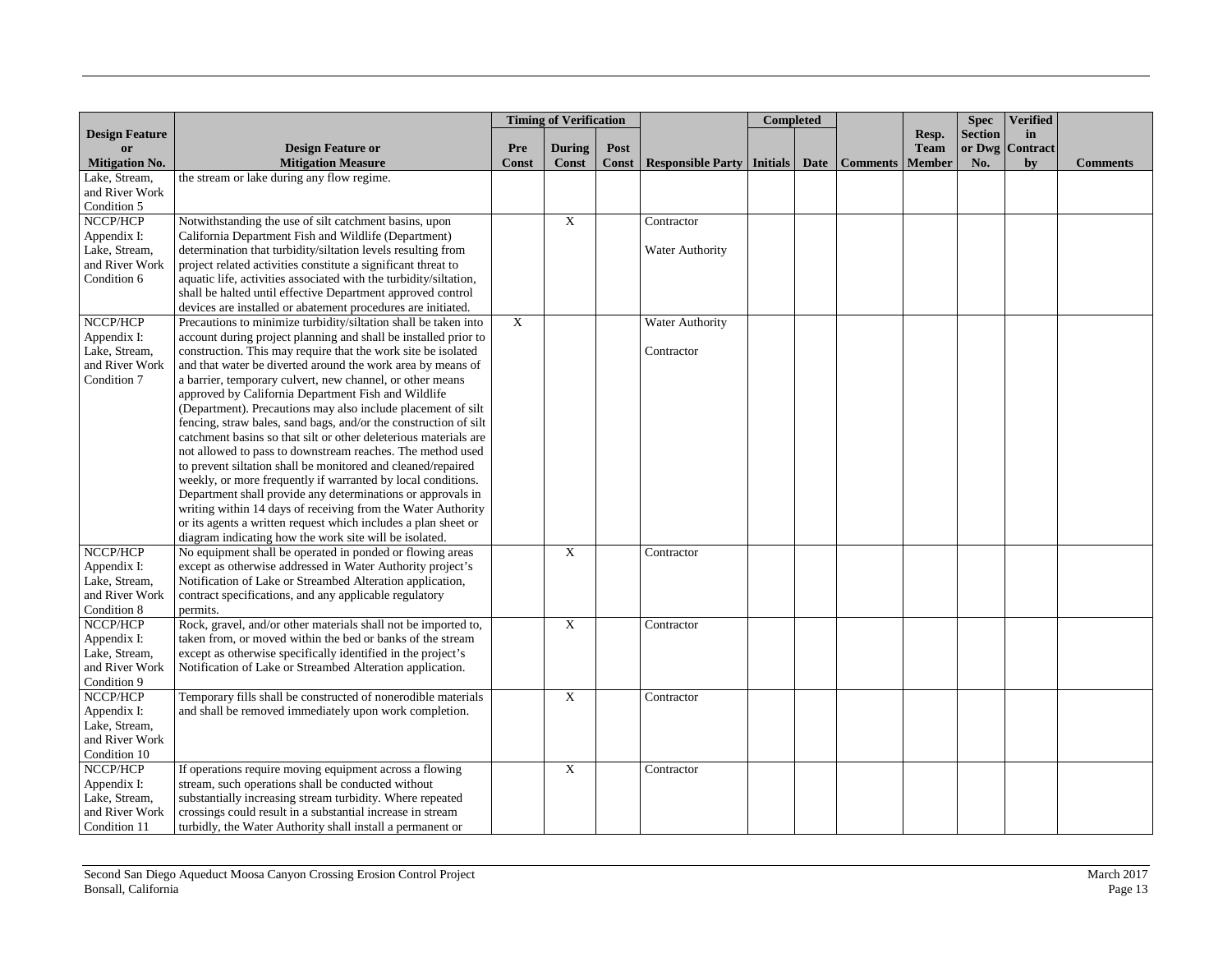|                                 |                                                                                                                               |       | <b>Timing of Verification</b> |       |                          | <b>Completed</b> |             |                 |               | <b>Spec</b>    | <b>Verified</b> |                 |
|---------------------------------|-------------------------------------------------------------------------------------------------------------------------------|-------|-------------------------------|-------|--------------------------|------------------|-------------|-----------------|---------------|----------------|-----------------|-----------------|
| <b>Design Feature</b>           |                                                                                                                               |       |                               |       |                          |                  |             |                 | Resp.         | <b>Section</b> | in              |                 |
| or                              | <b>Design Feature or</b>                                                                                                      | Pre   | <b>During</b>                 | Post  |                          |                  |             |                 | <b>Team</b>   | or Dwg         | Contract        |                 |
| <b>Mitigation No.</b>           | <b>Mitigation Measure</b><br>temporary bridge, culvert, or rock-fill crossing as approved                                     | Const | <b>Const</b>                  | Const | <b>Responsible Party</b> | <b>Initials</b>  | <b>Date</b> | <b>Comments</b> | <b>Member</b> | No.            | by              | <b>Comments</b> |
|                                 | by the Water Authority Project Engineer.                                                                                      |       |                               |       |                          |                  |             |                 |               |                |                 |                 |
| NCCP/HCP                        | Structures and associated materials not designed to withstand                                                                 |       | X                             |       | Contractor               |                  |             |                 |               |                |                 |                 |
| Appendix I:                     | high seasonal flows shall be removed to areas above the high                                                                  |       |                               |       |                          |                  |             |                 |               |                |                 |                 |
| Lake, Stream,                   | water mark before such flows occur.                                                                                           |       |                               |       |                          |                  |             |                 |               |                |                 |                 |
| and River Work                  |                                                                                                                               |       |                               |       |                          |                  |             |                 |               |                |                 |                 |
| Condition 12<br>NCCP/HCP        | Spoil sites shall not be located within a stream/lake, or where                                                               |       | X                             |       | Contractor               |                  |             |                 |               |                |                 |                 |
| Appendix I:                     | spoil shall be washed back into a stream/lake, or where it will                                                               |       |                               |       |                          |                  |             |                 |               |                |                 |                 |
| Lake, Stream,                   | cover aquatic or riparian vegetation, unless the site is                                                                      |       |                               |       |                          |                  |             |                 |               |                |                 |                 |
| and River Work                  | specifically identified in the project's Notification of Lake or                                                              |       |                               |       |                          |                  |             |                 |               |                |                 |                 |
| Condition 13                    | Streambed Alteration application.                                                                                             |       |                               |       |                          |                  |             |                 |               |                |                 |                 |
| NCCP/HCP                        | Staging/storage areas for equipment and materials shall be                                                                    |       | $\mathbf X$                   |       | Contractor               |                  |             |                 |               |                |                 |                 |
| Appendix I:                     | located outside of the stream, unless the area is specifically                                                                |       |                               |       |                          |                  |             |                 |               |                |                 |                 |
| Lake, Stream.<br>and River Work | identified in the project's Notification of Lake or Streambed<br>Alteration application.                                      |       |                               |       |                          |                  |             |                 |               |                |                 |                 |
| Condition 14                    |                                                                                                                               |       |                               |       |                          |                  |             |                 |               |                |                 |                 |
| NCCP/HCP                        | Access to the work site shall be via existing roads and access                                                                |       | X                             |       | <b>Water Authority</b>   |                  |             |                 |               |                |                 |                 |
| Appendix I:                     | ramps when legally available to the Water Authority and its                                                                   |       |                               |       |                          |                  |             |                 |               |                |                 |                 |
| Lake, Stream,                   | contractors for such use.                                                                                                     |       |                               |       | Contractor               |                  |             |                 |               |                |                 |                 |
| and River Work                  |                                                                                                                               |       |                               |       |                          |                  |             |                 |               |                |                 |                 |
| Condition 15<br>NCCP/HCP        |                                                                                                                               |       | $\mathbf X$                   |       |                          |                  |             |                 |               |                |                 |                 |
| Appendix I:                     | No equipment maintenance shall be done within or near any<br>stream channel where petroleum products or other pollutants      |       |                               |       | Contractor               |                  |             |                 |               |                |                 |                 |
| Lake, Stream,                   | from the equipment may enter these areas under any flow.                                                                      |       |                               |       |                          |                  |             |                 |               |                |                 |                 |
| and River Work                  |                                                                                                                               |       |                               |       |                          |                  |             |                 |               |                |                 |                 |
| Condition 16                    |                                                                                                                               |       |                               |       |                          |                  |             |                 |               |                |                 |                 |
| NCCP/HCP                        | No debris, soil, silt, sand, bark, slash, sawdust, rubbish,                                                                   |       | X                             |       | Contractor               |                  |             |                 |               |                |                 |                 |
| Appendix I:                     | cement or concrete or washings thereof, oil or petroleum                                                                      |       |                               |       |                          |                  |             |                 |               |                |                 |                 |
| Lake, Stream,                   | products or other organic or earthen material from any                                                                        |       |                               |       |                          |                  |             |                 |               |                |                 |                 |
| and River Work<br>Condition 17  | construction, or associated activity of whatever nature shall<br>be allowed to enter into or placed where it may be washed by |       |                               |       |                          |                  |             |                 |               |                |                 |                 |
|                                 | rainfall or runoff into waters of the State. When operations                                                                  |       |                               |       |                          |                  |             |                 |               |                |                 |                 |
|                                 | are completed, any excess materials or debris shall be                                                                        |       |                               |       |                          |                  |             |                 |               |                |                 |                 |
|                                 | removed from the work area. No rubbish shall be deposited                                                                     |       |                               |       |                          |                  |             |                 |               |                |                 |                 |
|                                 | within 150 feet of the high water mark of any stream or lake.                                                                 |       |                               |       |                          |                  |             |                 |               |                |                 |                 |
| NCCP/HCP                        | The Water Authority and its contractors, subcontractors, and                                                                  |       | $\overline{X}$                |       | Contractor               |                  |             |                 |               |                |                 |                 |
| Appendix I:<br>Lake, Stream,    | employees shall comply with all litter and pollution laws. It is                                                              |       |                               |       | <b>Water Authority</b>   |                  |             |                 |               |                |                 |                 |
| and River Work                  | the responsibility of the Water Authority to ensure<br>compliance.                                                            |       |                               |       |                          |                  |             |                 |               |                |                 |                 |
| Condition 18                    |                                                                                                                               |       |                               |       |                          |                  |             |                 |               |                |                 |                 |
| NCCP/HCP                        | Any equipment or vehicles driven and/or operated within or                                                                    |       | X                             |       | Contractor               |                  |             |                 |               |                |                 |                 |
| Appendix I:                     | adjacent to the stream/lake shall be checked and maintained                                                                   |       |                               |       |                          |                  |             |                 |               |                |                 |                 |
| Lake, Stream,                   | daily to prevent leaks of materials that if introduced to water                                                               |       |                               |       |                          |                  |             |                 |               |                |                 |                 |
| and River Work                  | could be deleterious to aquatic life.                                                                                         |       |                               |       |                          |                  |             |                 |               |                |                 |                 |
| Condition 19                    |                                                                                                                               |       |                               |       |                          |                  |             |                 |               |                |                 |                 |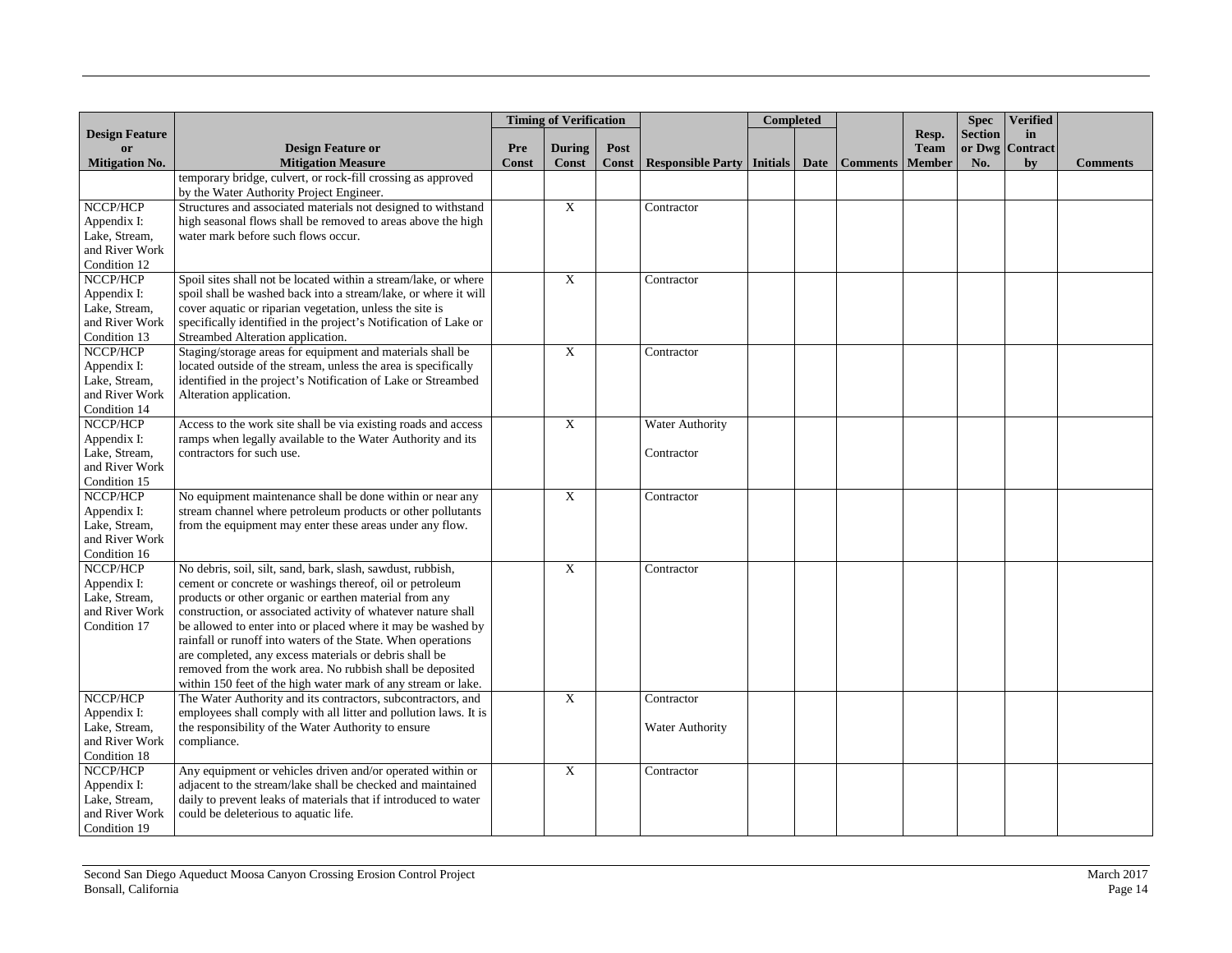|                                 |                                                                                                                                 |                | <b>Timing of Verification</b> |              |                          | Completed       |             |                 |               | <b>Spec</b>    | <b>Verified</b> |                 |
|---------------------------------|---------------------------------------------------------------------------------------------------------------------------------|----------------|-------------------------------|--------------|--------------------------|-----------------|-------------|-----------------|---------------|----------------|-----------------|-----------------|
| <b>Design Feature</b>           |                                                                                                                                 |                |                               |              |                          |                 |             |                 | Resp.         | <b>Section</b> | in              |                 |
| or                              | <b>Design Feature or</b>                                                                                                        | Pre            | <b>During</b>                 | Post         |                          |                 |             |                 | <b>Team</b>   | or Dwg         | <b>Contract</b> |                 |
| <b>Mitigation No.</b>           | <b>Mitigation Measure</b>                                                                                                       | Const          | <b>Const</b>                  | <b>Const</b> | <b>Responsible Party</b> | <b>Initials</b> | <b>Date</b> | <b>Comments</b> | <b>Member</b> | No.            | by              | <b>Comments</b> |
| NCCP/HCP                        | Stationary equipment such as motors, pumps, generators, and                                                                     |                | X                             |              | Contractor               |                 |             |                 |               |                |                 |                 |
| Appendix I:<br>Lake, Stream,    | welders located within or adjacent to the stream/lake shall be                                                                  |                |                               |              |                          |                 |             |                 |               |                |                 |                 |
| and River Work                  | positioned over drip pans or confined within berms capable<br>of containing any spills.                                         |                |                               |              |                          |                 |             |                 |               |                |                 |                 |
| Condition 20                    |                                                                                                                                 |                |                               |              |                          |                 |             |                 |               |                |                 |                 |
| NCCP/HCP                        | The clean-up of all spills shall begin immediately. California                                                                  |                | $\mathbf X$                   |              | Contractor               |                 |             |                 |               |                |                 |                 |
| Appendix I:                     | Department Fish and Wildlife shall be notified immediately                                                                      |                |                               |              |                          |                 |             |                 |               |                |                 |                 |
| Lake, Stream,                   | by the Water Authority of any spills that affect aquatic                                                                        |                |                               |              | <b>Water Authority</b>   |                 |             |                 |               |                |                 |                 |
| and River Work                  | habitat, and shall be consulted regarding clean-up procedures.                                                                  |                |                               |              |                          |                 |             |                 |               |                |                 |                 |
| Condition 21                    |                                                                                                                                 |                |                               |              |                          |                 |             |                 |               |                |                 |                 |
| NCCP/HCP                        | Any materials placed in seasonally dry portions of a stream                                                                     |                | X                             |              | Contractor               |                 |             |                 |               |                |                 |                 |
| Appendix I:                     | or lake that could be washed downstream or could be                                                                             |                |                               |              |                          |                 |             |                 |               |                |                 |                 |
| Lake, Stream,                   | deleterious to aquatic life shall be removed from the project                                                                   |                |                               |              |                          |                 |             |                 |               |                |                 |                 |
| and River Work                  | site prior to inundation by high flows.                                                                                         |                |                               |              |                          |                 |             |                 |               |                |                 |                 |
| Condition 22                    |                                                                                                                                 |                |                               |              |                          |                 |             |                 |               |                |                 |                 |
| NCCP/HCP<br>Appendix I:         | Installation of bridges, culverts, or other structures shall be<br>such that water flow is not impaired. Bottoms of temporary   |                | $\mathbf X$                   |              | Water Authority          |                 |             |                 |               |                |                 |                 |
| Lake, Stream,                   | culverts shall be placed at or below stream channel grade,                                                                      |                |                               |              | Contractor               |                 |             |                 |               |                |                 |                 |
| and River Work                  | and bottoms of permanent culverts shall be placed below                                                                         |                |                               |              |                          |                 |             |                 |               |                |                 |                 |
| Condition 23                    | stream channel grade. Excavation of the streambed and banks                                                                     |                |                               |              |                          |                 |             |                 |               |                |                 |                 |
|                                 | shall be limited to the extent necessary, as determined by the                                                                  |                |                               |              |                          |                 |             |                 |               |                |                 |                 |
|                                 | Water Authority Project Engineer, to install bottoms of                                                                         |                |                               |              |                          |                 |             |                 |               |                |                 |                 |
|                                 | culverts below stream grade. Temporary culverts placed on                                                                       |                |                               |              |                          |                 |             |                 |               |                |                 |                 |
|                                 | existing streambed grade shall be done so with minimal                                                                          |                |                               |              |                          |                 |             |                 |               |                |                 |                 |
|                                 | disturbance.                                                                                                                    |                |                               |              |                          |                 |             |                 |               |                |                 |                 |
| NCCP/HCP                        | All in-stream structures shall be designed so that no sudden                                                                    | $\overline{X}$ |                               |              | Water Authority          |                 |             |                 |               |                |                 |                 |
| Appendix I:                     | change in stream velocity shall occur above, below, or in the                                                                   |                |                               |              |                          |                 |             |                 |               |                |                 |                 |
| Lake, Stream,<br>and River Work | structure. If a sudden change in stream velocities occurs upon<br>installation of the structure, the structure shall be removed |                |                               |              | Contractor               |                 |             |                 |               |                |                 |                 |
| Condition 24                    | immediately.                                                                                                                    |                |                               |              |                          |                 |             |                 |               |                |                 |                 |
| NCCP/HCP                        | If any wildlife is encountered in the stream or lake zone                                                                       |                | X                             |              | Contractor               |                 |             |                 |               |                |                 |                 |
| Appendix I:                     | during the course of construction, said wildlife shall be                                                                       |                |                               |              |                          |                 |             |                 |               |                |                 |                 |
| Lake, Stream.                   | allowed to leave the construction area unharmed.                                                                                |                |                               |              |                          |                 |             |                 |               |                |                 |                 |
| and River Work                  |                                                                                                                                 |                |                               |              |                          |                 |             |                 |               |                |                 |                 |
| Condition 25                    |                                                                                                                                 |                |                               |              |                          |                 |             |                 |               |                |                 |                 |
| <b>PMPP</b> Condition           | The Water Authority and Contractor must allow                                                                                   |                | $\mathbf X$                   |              | Water Authority          |                 |             |                 |               |                |                 |                 |
|                                 | representatives from U.S. Army Corps of Engineer to inspect                                                                     |                |                               |              |                          |                 |             |                 |               |                |                 |                 |
|                                 | the authorized activity at any time deemed necessary to<br>ensure that it is being or has been accomplished with the            |                |                               |              | Contractor               |                 |             |                 |               |                |                 |                 |
|                                 | terms and conditions of permit No. SPL-2012-00106-PJB.                                                                          |                |                               |              |                          |                 |             |                 |               |                |                 |                 |
| <b>PMPP</b> Condition           | The Water Authority and Contractor shall follow, adhere to                                                                      |                | $\mathbf X$                   |              | Water Authority          |                 |             |                 |               |                |                 |                 |
| $\overline{c}$                  | and implement authorized eligible activities as described in                                                                    |                |                               |              |                          |                 |             |                 |               |                |                 |                 |
|                                 | the Department of Army permit.                                                                                                  |                |                               |              | Contractor               |                 |             |                 |               |                |                 |                 |
| <b>PMPP</b> Condition           | Prior to initiating construction in waters of the U.S.,                                                                         | $\overline{X}$ |                               |              | Water Authority          |                 |             |                 |               |                |                 |                 |
| 3                               | including wetlands, the Water Authority shall submit to the                                                                     |                |                               |              |                          |                 |             |                 |               |                |                 |                 |
|                                 | Corps Regulatory Division a complete set of final detailed                                                                      |                |                               |              |                          |                 |             |                 |               |                |                 |                 |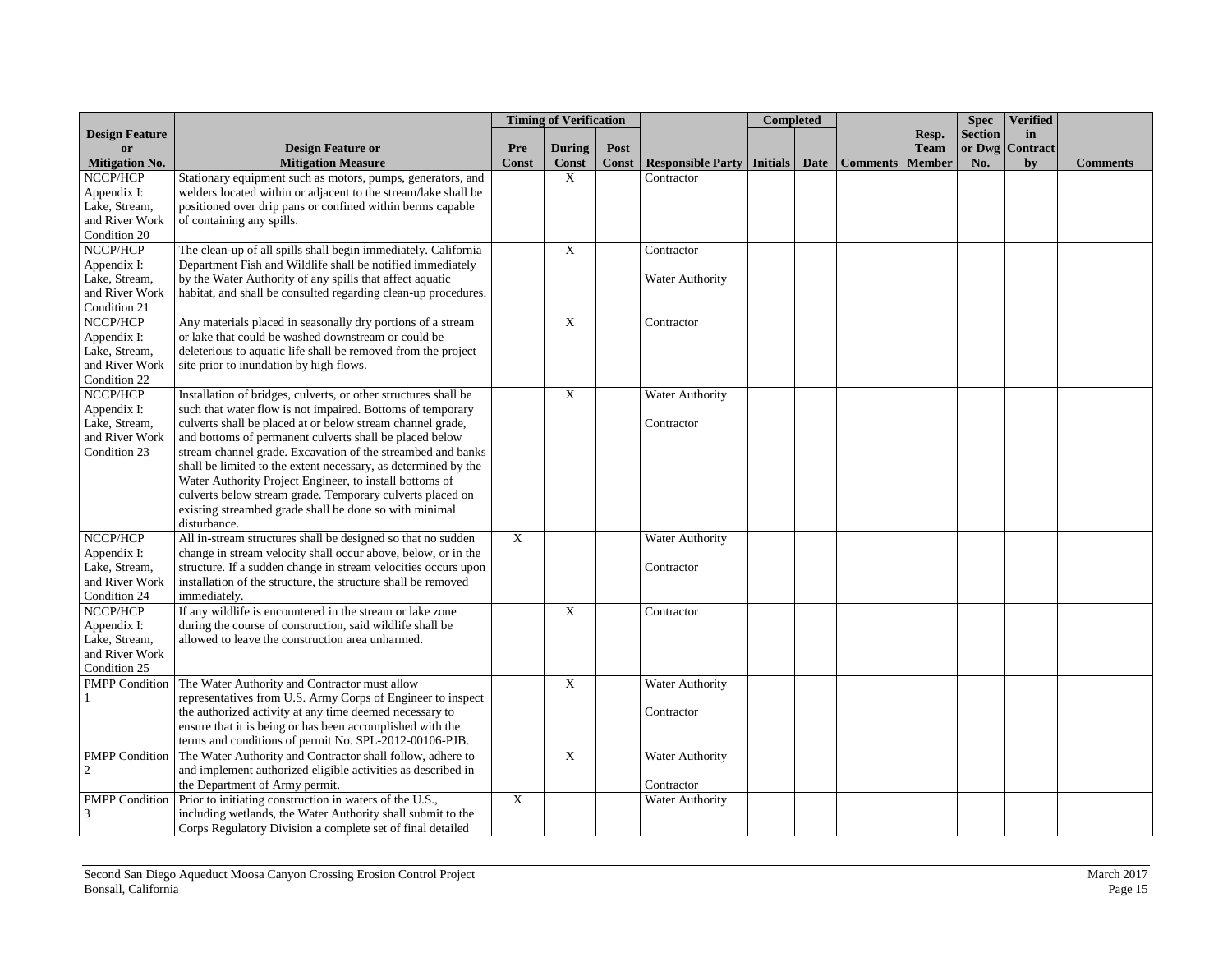|                            |                                                                                                                         |                | <b>Timing of Verification</b> |              |                          | <b>Completed</b> |      |                 | <b>Spec</b>   | <b>Verified</b> |                 |                 |
|----------------------------|-------------------------------------------------------------------------------------------------------------------------|----------------|-------------------------------|--------------|--------------------------|------------------|------|-----------------|---------------|-----------------|-----------------|-----------------|
| <b>Design Feature</b>      |                                                                                                                         |                |                               |              |                          |                  |      |                 | Resp.         | <b>Section</b>  | in              |                 |
| <b>or</b>                  | <b>Design Feature or</b>                                                                                                | Pre            | <b>During</b>                 | Post         |                          |                  |      |                 | <b>Team</b>   | or Dwg          | <b>Contract</b> |                 |
| <b>Mitigation No.</b>      | <b>Mitigation Measure</b>                                                                                               | Const          | <b>Const</b>                  | <b>Const</b> | <b>Responsible Party</b> | <b>Initials</b>  | Date | <b>Comments</b> | <b>Member</b> | No.             | by              | <b>Comments</b> |
|                            | grading/construction plans showing all work and structures in                                                           |                |                               |              |                          |                  |      |                 |               |                 |                 |                 |
|                            | waters of the U.S., including wetlands for a proposed eligible                                                          |                |                               |              |                          |                  |      |                 |               |                 |                 |                 |
|                            | activity. All plans shall be submitted on paper no larger than                                                          |                |                               |              |                          |                  |      |                 |               |                 |                 |                 |
|                            | 11x17 inches. No work in waters of the U.S., including                                                                  |                |                               |              |                          |                  |      |                 |               |                 |                 |                 |
|                            | wetlands is authorized until the Corps Regulatory Division                                                              |                |                               |              |                          |                  |      |                 |               |                 |                 |                 |
|                            | receives and approves (via email or letter) the final detailed                                                          |                |                               |              |                          |                  |      |                 |               |                 |                 |                 |
| <b>PMPP</b> Condition      | grading/construction plans.<br>The Water Authority shall ensure that the project is built in                            |                | $\mathbf X$                   |              |                          |                  |      |                 |               |                 |                 |                 |
|                            | accordance with the final detailed grading/construction plans                                                           |                |                               |              | <b>Water Authority</b>   |                  |      |                 |               |                 |                 |                 |
|                            | submitted to and approved by the Corps Regulatory Division.                                                             |                |                               |              |                          |                  |      |                 |               |                 |                 |                 |
|                            | Adverse impacts to waters of the U.S., including wetlands                                                               |                |                               |              |                          |                  |      |                 |               |                 |                 |                 |
|                            | beyond the Corps-approved construction footprint are not                                                                |                |                               |              |                          |                  |      |                 |               |                 |                 |                 |
|                            | authorized. Such impacts could result in permit suspension                                                              |                |                               |              |                          |                  |      |                 |               |                 |                 |                 |
|                            | and revocation, administrative, civil or criminal penalties,                                                            |                |                               |              |                          |                  |      |                 |               |                 |                 |                 |
|                            | and/or substantial, additional, compensatory mitigation                                                                 |                |                               |              |                          |                  |      |                 |               |                 |                 |                 |
|                            | requirements                                                                                                            |                |                               |              |                          |                  |      |                 |               |                 |                 |                 |
| <b>PMPP</b> Condition      | The Contractor shall clearly mark the limits of the workspace                                                           | $\overline{X}$ | X                             |              | Contractor               |                  |      |                 |               |                 |                 |                 |
| 5                          | with plastic snow fencing, silt fencing, or flagging to ensure                                                          |                |                               |              |                          |                  |      |                 |               |                 |                 |                 |
|                            | mechanized equipment does not enter waters of the U.S.,                                                                 |                |                               |              |                          |                  |      |                 |               |                 |                 |                 |
|                            | including wetlands beyond the Corps-approved construction                                                               |                |                               |              |                          |                  |      |                 |               |                 |                 |                 |
|                            | footprint as shown on plans, maps, drawings or figures                                                                  |                |                               |              |                          |                  |      |                 |               |                 |                 |                 |
|                            | submitted to the Corps Regulatory Division for each eligible                                                            |                |                               |              |                          |                  |      |                 |               |                 |                 |                 |
|                            | activity.                                                                                                               |                |                               |              |                          |                  |      |                 |               |                 |                 |                 |
| <b>PMPP</b> Condition      | The Water Authority shall staff one or more qualified                                                                   |                | X                             |              | Water Authority          |                  |      |                 |               |                 |                 |                 |
| 6                          | biologists/environmental monitors on site during project<br>activities in the waters of the U.S., including wetlands to |                |                               |              |                          |                  |      |                 |               |                 |                 |                 |
|                            | ensure compliance with all requirements of this permit and                                                              |                |                               |              |                          |                  |      |                 |               |                 |                 |                 |
|                            | ensure that adverse impacts do not occur outside of the                                                                 |                |                               |              |                          |                  |      |                 |               |                 |                 |                 |
|                            | permitted project area.                                                                                                 |                |                               |              |                          |                  |      |                 |               |                 |                 |                 |
| <b>PMPP</b> Condition      | The Water Authority shall report any non-compliance                                                                     |                | $\mathbf X$                   |              | <b>Water Authority</b>   |                  |      |                 |               |                 |                 |                 |
|                            | incident with the permit to the Corps Regulatory Division                                                               |                |                               |              |                          |                  |      |                 |               |                 |                 |                 |
|                            | (760-602-4829) within one day of its occurrence. The                                                                    |                |                               |              | Environmental            |                  |      |                 |               |                 |                 |                 |
|                            | Permittee/qualified biological/environmental monitor shall                                                              |                |                               |              | Surveyor                 |                  |      |                 |               |                 |                 |                 |
|                            | submit a written report summarizing the noncompliance with                                                              |                |                               |              |                          |                  |      |                 |               |                 |                 |                 |
|                            | the permit and any measures implemented to rectify the                                                                  |                |                               |              |                          |                  |      |                 |               |                 |                 |                 |
|                            | incident to the Corps Regulatory Division within seven days                                                             |                |                               |              |                          |                  |      |                 |               |                 |                 |                 |
|                            | of notification to the Corps Regulatory Office.                                                                         |                |                               |              |                          |                  |      |                 |               |                 |                 |                 |
| <b>PMPP</b> Condition      | Temporary stockpiling is not authorized within waters of the                                                            |                | X                             |              | Contractor               |                  |      |                 |               |                 |                 |                 |
| 8                          | U.S., including wetlands.                                                                                               |                |                               |              |                          |                  |      |                 |               |                 |                 |                 |
|                            |                                                                                                                         |                |                               |              |                          |                  |      |                 |               |                 |                 |                 |
|                            |                                                                                                                         |                |                               |              |                          |                  |      |                 |               |                 |                 |                 |
| <b>PMPP</b> Condition<br>9 | The Water Authority shall ensure that all vehicle<br>maintenance, staging, storage, laydown areas and dispensing        |                | X                             |              | <b>Water Authority</b>   |                  |      |                 |               |                 |                 |                 |
|                            | of fuel occurs outside of Corps jurisdiction as per Corps                                                               |                |                               |              | Environmental            |                  |      |                 |               |                 |                 |                 |
|                            | approved project site plans. The Permittee shall ensure that                                                            |                |                               |              | Surveyor                 |                  |      |                 |               |                 |                 |                 |
|                            | these designated areas are located in such a manner as to                                                               |                |                               |              |                          |                  |      |                 |               |                 |                 |                 |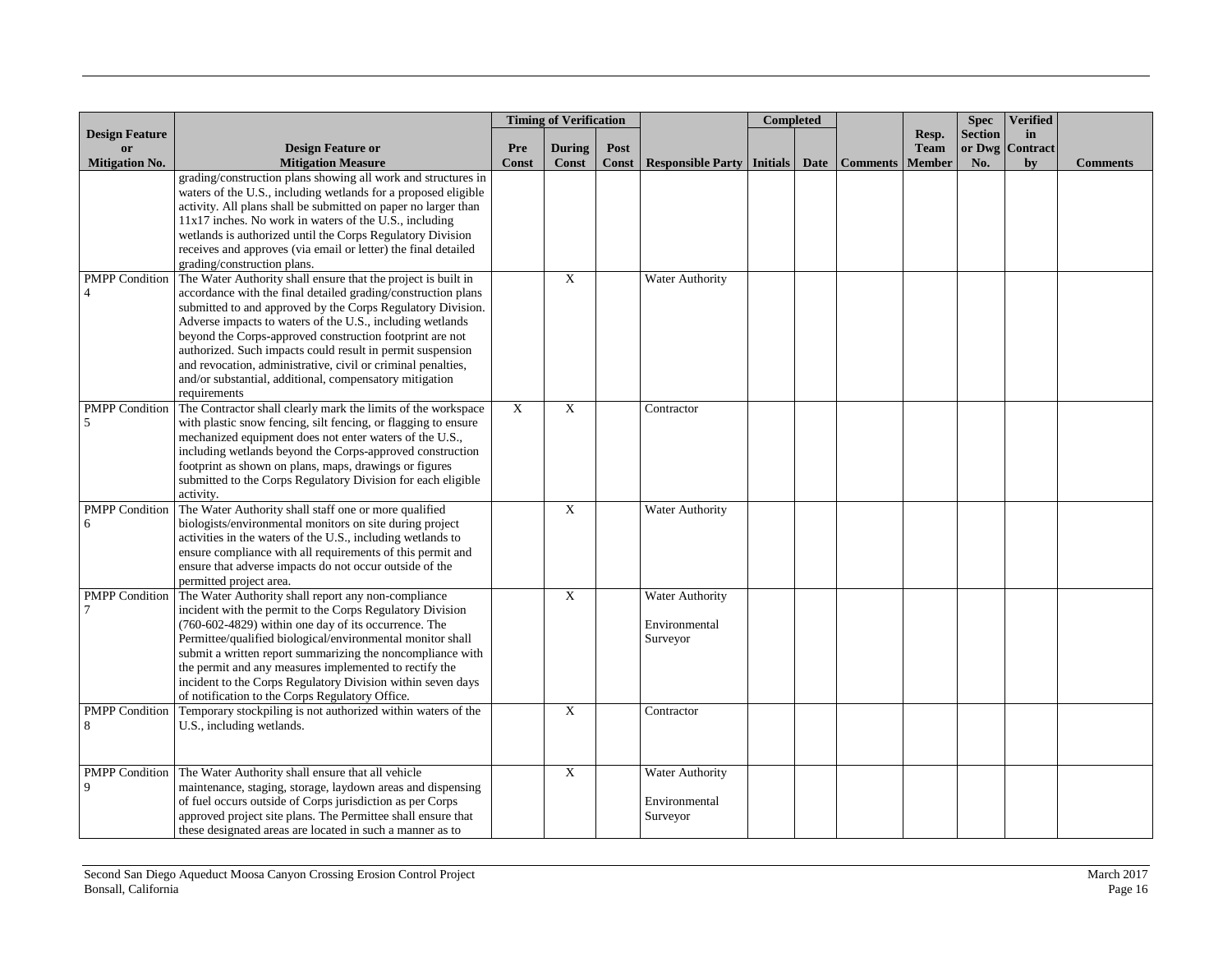|                           |                                                                                                                               | <b>Timing of Verification</b> |               |              | <b>Completed</b>         |          |             |                 | <b>Spec</b>   | <b>Verified</b> |                 |                 |
|---------------------------|-------------------------------------------------------------------------------------------------------------------------------|-------------------------------|---------------|--------------|--------------------------|----------|-------------|-----------------|---------------|-----------------|-----------------|-----------------|
| <b>Design Feature</b>     |                                                                                                                               |                               |               |              |                          |          |             |                 | Resp.         | <b>Section</b>  | in              |                 |
| or                        | <b>Design Feature or</b>                                                                                                      | Pre                           | <b>During</b> | Post         |                          |          |             |                 | <b>Team</b>   | or Dwg          | <b>Contract</b> |                 |
| <b>Mitigation No.</b>     | <b>Mitigation Measure</b>                                                                                                     | <b>Const</b>                  | Const         | <b>Const</b> | <b>Responsible Party</b> | Initials | <b>Date</b> | <b>Comments</b> | <b>Member</b> | No.             | by              | <b>Comments</b> |
|                           | prevent any runoff from entering waters of the U.S.,                                                                          |                               |               |              |                          |          |             |                 |               |                 |                 |                 |
|                           | including wetlands and special aquatic sites.                                                                                 |                               |               |              |                          |          |             |                 |               |                 |                 |                 |
| <b>PMPP</b> Condition     | During construction, the Contractor shall isolate authorized                                                                  |                               | $\mathbf X$   |              | Contractor               |          |             |                 |               |                 |                 |                 |
| 10                        | work activities from flowing stream segments using                                                                            |                               |               |              |                          |          |             |                 |               |                 |                 |                 |
|                           | temporary cofferdams and restore the work area to pre-                                                                        |                               |               |              |                          |          |             |                 |               |                 |                 |                 |
|                           | project conditions after work is complete as per Corp                                                                         |                               |               |              |                          |          |             |                 |               |                 |                 |                 |
|                           | approved site plans. Temporary cofferdams shall be                                                                            |                               |               |              |                          |          |             |                 |               |                 |                 |                 |
|                           | constructed of materials that shall not introduce sediment to                                                                 |                               |               |              |                          |          |             |                 |               |                 |                 |                 |
|                           | the stream channel and shall be completely removed                                                                            |                               |               |              |                          |          |             |                 |               |                 |                 |                 |
|                           | following completion of the work activity.                                                                                    |                               |               |              |                          |          |             |                 |               |                 |                 |                 |
| <b>PMPP</b> Condition     | The Contractor shall discharge only clean construction                                                                        |                               | X             |              | Contractor               |          |             |                 |               |                 |                 |                 |
| 11                        | materials permitted for use in waters of the U.S., including                                                                  |                               |               |              |                          |          |             |                 |               |                 |                 |                 |
|                           | wetlands. The Contractor shall ensure no debris, soil, silt,                                                                  |                               |               |              |                          |          |             |                 |               |                 |                 |                 |
|                           | sand, sawdust, rubbish, cement or concrete washings thereof,<br>oil or petroleum products, from construction shall be allowed |                               |               |              |                          |          |             |                 |               |                 |                 |                 |
|                           | to enter into or placed where it may be washed by rainfall or                                                                 |                               |               |              |                          |          |             |                 |               |                 |                 |                 |
|                           | runoff into waters of the U.S., including wetlands. Upon                                                                      |                               |               |              |                          |          |             |                 |               |                 |                 |                 |
|                           | completion of the eligible activity authorized herein, any and                                                                |                               |               |              |                          |          |             |                 |               |                 |                 |                 |
|                           | all excess material or debris shall be completely removed                                                                     |                               |               |              |                          |          |             |                 |               |                 |                 |                 |
|                           | from the waters of the U.S., including wetlands.                                                                              |                               |               |              |                          |          |             |                 |               |                 |                 |                 |
| <b>PMPP</b> Condition     | Upon completion of work activities, the Contractor shall                                                                      |                               |               | X            | Contractor               |          |             |                 |               |                 |                 |                 |
| 12                        | remove all excess excavated material from waters of the U.S.,                                                                 |                               |               |              |                          |          |             |                 |               |                 |                 |                 |
|                           | including wetlands to an upland storage site designated on                                                                    |                               |               |              |                          |          |             |                 |               |                 |                 |                 |
|                           | project plans outside of the 100-year floodplain or an                                                                        |                               |               |              |                          |          |             |                 |               |                 |                 |                 |
|                           | otherwise Corps-approved upland disposal site.                                                                                |                               |               |              |                          |          |             |                 |               |                 |                 |                 |
| <b>CULTURAL RESOURCES</b> |                                                                                                                               |                               |               |              |                          |          |             |                 |               |                 |                 |                 |
| Design Feature 1          | In the event that buried cultural resources are encountered                                                                   |                               | X             |              |                          |          |             |                 |               |                 |                 |                 |
|                           | during any phase of construction, project activities in the                                                                   |                               |               |              | Water Authority          |          |             |                 |               |                 |                 |                 |
|                           | vicinity of the resources will be temporarily halted, and the                                                                 |                               |               |              | Environmental            |          |             |                 |               |                 |                 |                 |
|                           | Water Authority will consult a qualified archaeologist to                                                                     |                               |               |              | Surveyor                 |          |             |                 |               |                 |                 |                 |
|                           | assess the significance of the resource and to provide proper                                                                 |                               |               |              |                          |          |             |                 |               |                 |                 |                 |
|                           | management recommendations.                                                                                                   |                               |               |              |                          |          |             |                 |               |                 |                 |                 |
| Design Feature 2          | In the event of an unexpected discovery of human remains                                                                      |                               | X             |              | Environmental            |          |             |                 |               |                 |                 |                 |
|                           | during any phase of construction, project activities in the                                                                   |                               |               |              | Surveyor                 |          |             |                 |               |                 |                 |                 |
|                           | vicinity of the discovery will be temporarily halted and the                                                                  |                               |               |              |                          |          |             |                 |               |                 |                 |                 |
|                           | San Diego County Coroner contacted. In the event that the                                                                     |                               |               |              |                          |          |             |                 |               |                 |                 |                 |
|                           | remains are determined to be of Native American origin, the                                                                   |                               |               |              |                          |          |             |                 |               |                 |                 |                 |
|                           | Most Likely Descendent, as identified by the Native                                                                           |                               |               |              |                          |          |             |                 |               |                 |                 |                 |
|                           | American Heritage Commission, will be contacted to                                                                            |                               |               |              |                          |          |             |                 |               |                 |                 |                 |
|                           | determine proper treatment and disposition of the remains.                                                                    |                               |               |              |                          |          |             |                 |               |                 |                 |                 |
| <b>PMPP</b> Condition     | If the Water Authority or its Contractor discovers any                                                                        |                               | $\mathbf X$   |              | <b>Water Authority</b>   |          |             |                 |               |                 |                 |                 |
|                           | previously unknown historic or archeological remains while                                                                    |                               |               |              |                          |          |             |                 |               |                 |                 |                 |
|                           | accomplishing the activity authorized by this permit, the                                                                     |                               |               |              | Contractor               |          |             |                 |               |                 |                 |                 |
|                           | Water Authority must immediately notify the Army Corps'                                                                       |                               |               |              |                          |          |             |                 |               |                 |                 |                 |
|                           | Carlsbad field office of what the Water Authority or its                                                                      |                               |               |              |                          |          |             |                 |               |                 |                 |                 |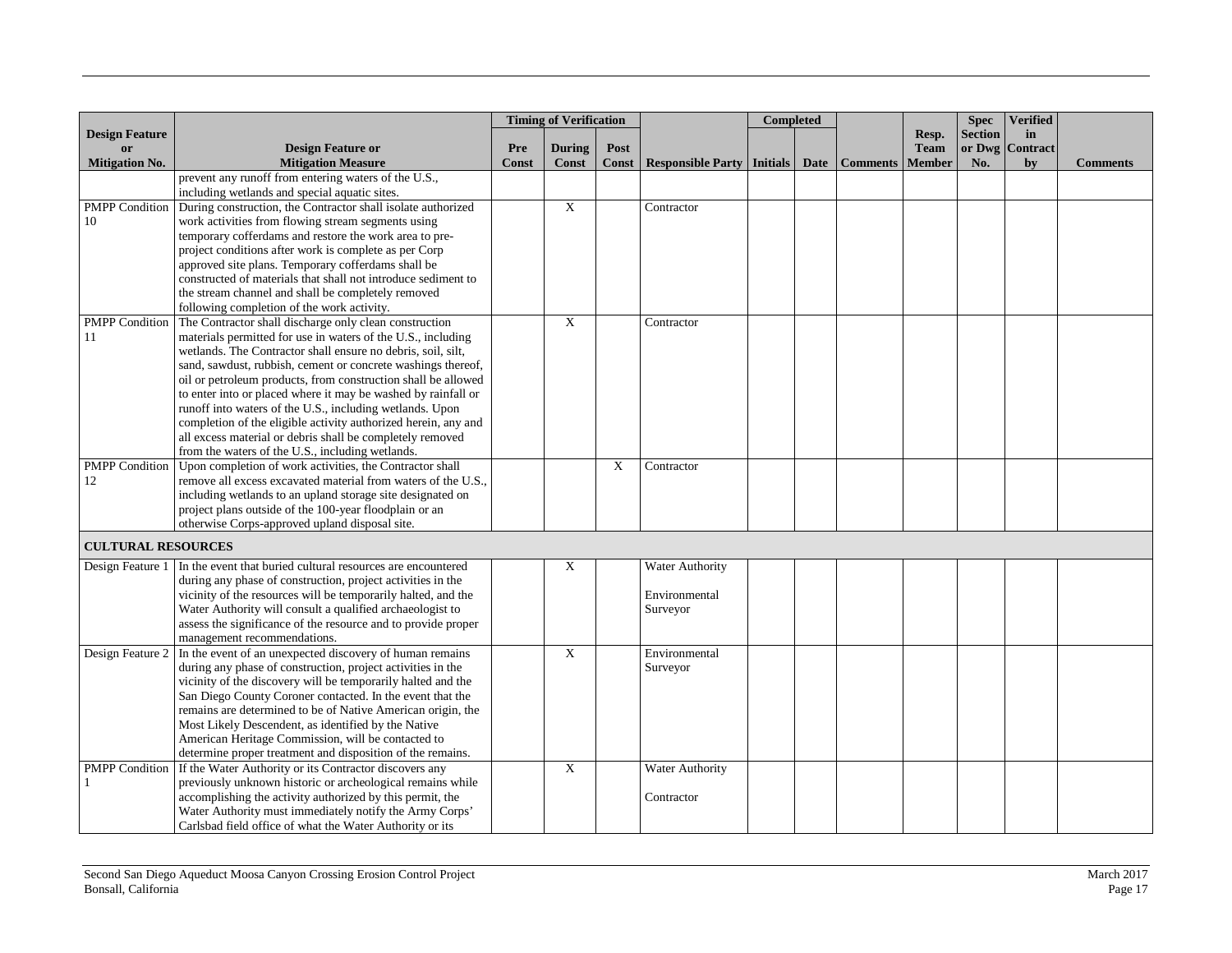|                                                                                                                                                                                                                                                                                                                                                                                                                                                                                                                                                                                                                                                                                                                                                                                                                                                                                                                                                                                                                                                                                                                                                                                                                                                                                                                                                                                                                                                                                                                                                                                                                                                                                                                                                                                                                                                                                                 | <b>Timing of Verification</b> |                               |               | <b>Completed</b> |  |      |                                     | <b>Spec</b>          |                          |                |                                          |
|-------------------------------------------------------------------------------------------------------------------------------------------------------------------------------------------------------------------------------------------------------------------------------------------------------------------------------------------------------------------------------------------------------------------------------------------------------------------------------------------------------------------------------------------------------------------------------------------------------------------------------------------------------------------------------------------------------------------------------------------------------------------------------------------------------------------------------------------------------------------------------------------------------------------------------------------------------------------------------------------------------------------------------------------------------------------------------------------------------------------------------------------------------------------------------------------------------------------------------------------------------------------------------------------------------------------------------------------------------------------------------------------------------------------------------------------------------------------------------------------------------------------------------------------------------------------------------------------------------------------------------------------------------------------------------------------------------------------------------------------------------------------------------------------------------------------------------------------------------------------------------------------------|-------------------------------|-------------------------------|---------------|------------------|--|------|-------------------------------------|----------------------|--------------------------|----------------|------------------------------------------|
| <b>Design Feature or</b><br><b>Mitigation Measure</b>                                                                                                                                                                                                                                                                                                                                                                                                                                                                                                                                                                                                                                                                                                                                                                                                                                                                                                                                                                                                                                                                                                                                                                                                                                                                                                                                                                                                                                                                                                                                                                                                                                                                                                                                                                                                                                           | Pre<br><b>Const</b>           | <b>During</b><br><b>Const</b> | Post<br>Const |                  |  | Date |                                     | Resp.<br><b>Team</b> | or Dwg<br>No.            | by             | <b>Comments</b>                          |
| Contractor have found. The Army Corps will initiate the<br>Federal and state coordination required to determine if the<br>remains warrant a recovery effort or if the site is eligible for<br>listing in the National Register of Historic Places.                                                                                                                                                                                                                                                                                                                                                                                                                                                                                                                                                                                                                                                                                                                                                                                                                                                                                                                                                                                                                                                                                                                                                                                                                                                                                                                                                                                                                                                                                                                                                                                                                                              |                               |                               |               |                  |  |      |                                     |                      |                          |                |                                          |
| <b>GEOLOGY AND SOILS</b>                                                                                                                                                                                                                                                                                                                                                                                                                                                                                                                                                                                                                                                                                                                                                                                                                                                                                                                                                                                                                                                                                                                                                                                                                                                                                                                                                                                                                                                                                                                                                                                                                                                                                                                                                                                                                                                                        |                               |                               |               |                  |  |      |                                     |                      |                          |                |                                          |
| Project construction activities will comply with applicable<br>requirements stated in the State Water Resources Control<br>Board Construction General Permit. The Water Authority<br>will implement a Storm Water Pollution Prevention Plan<br>(SWPPP) (including associated sedimentation BMPs) for the<br>construction activities that are specific for project type,<br>location, and characteristics. Typical control measures that<br>may be implemented as part of the project SWPPP include:<br>a) Preparation and implementation of a "weather triggered"<br>action plan during the rainy season to provide enhanced<br>erosion or sediment control measures prior to predicted<br>storm events (i.e., 40% or greater chance of rain).<br>Use of erosion control/stabilizing measures in appropriate<br>areas (including disturbed areas and graded slopes with<br>grades of 3:1 [horizontal to vertical] or steeper), such as<br>geotextiles, mats, fiber rolls, soil binders, or temporary<br>hydroseeding.<br>Use of sediment controls to protect the site perimeter and<br>prevent off-site sediment transport, including measures<br>such as silt fences, fiber rolls, gravel bags, temporary<br>sediment basins, check dams, street sweeping, energy<br>dissipaters, stabilizing construction access points (e.g.,<br>with temporary gravel or pavement) and sediment<br>stockpiles (e.g., with silt fences and tarps), and use of<br>properly fitted covers for sediment transport vehicles.<br>Storage of BMP materials in applicable on-site areas to<br>provide "standby" capacity adequate to provide complete<br>protection of exposed areas and prevent off-site sediment<br>transport.<br>Provision of training by certified personnel (i.e., either a<br>Qualified SWPPP Developer [QSD] or Qualified SWPPP<br>Practitioner [QSP]) for the personnel responsible for BMP | X                             | X                             |               | Contractor       |  |      |                                     |                      |                          |                |                                          |
| Implementation of permanent native vegetation                                                                                                                                                                                                                                                                                                                                                                                                                                                                                                                                                                                                                                                                                                                                                                                                                                                                                                                                                                                                                                                                                                                                                                                                                                                                                                                                                                                                                                                                                                                                                                                                                                                                                                                                                                                                                                                   |                               |                               |               |                  |  |      |                                     |                      |                          |                |                                          |
|                                                                                                                                                                                                                                                                                                                                                                                                                                                                                                                                                                                                                                                                                                                                                                                                                                                                                                                                                                                                                                                                                                                                                                                                                                                                                                                                                                                                                                                                                                                                                                                                                                                                                                                                                                                                                                                                                                 | installation and maintenance. |                               |               |                  |  |      | <b>Responsible Party   Initials</b> |                      | <b>Comments   Member</b> | <b>Section</b> | <b>Verified</b><br>in<br><b>Contract</b> |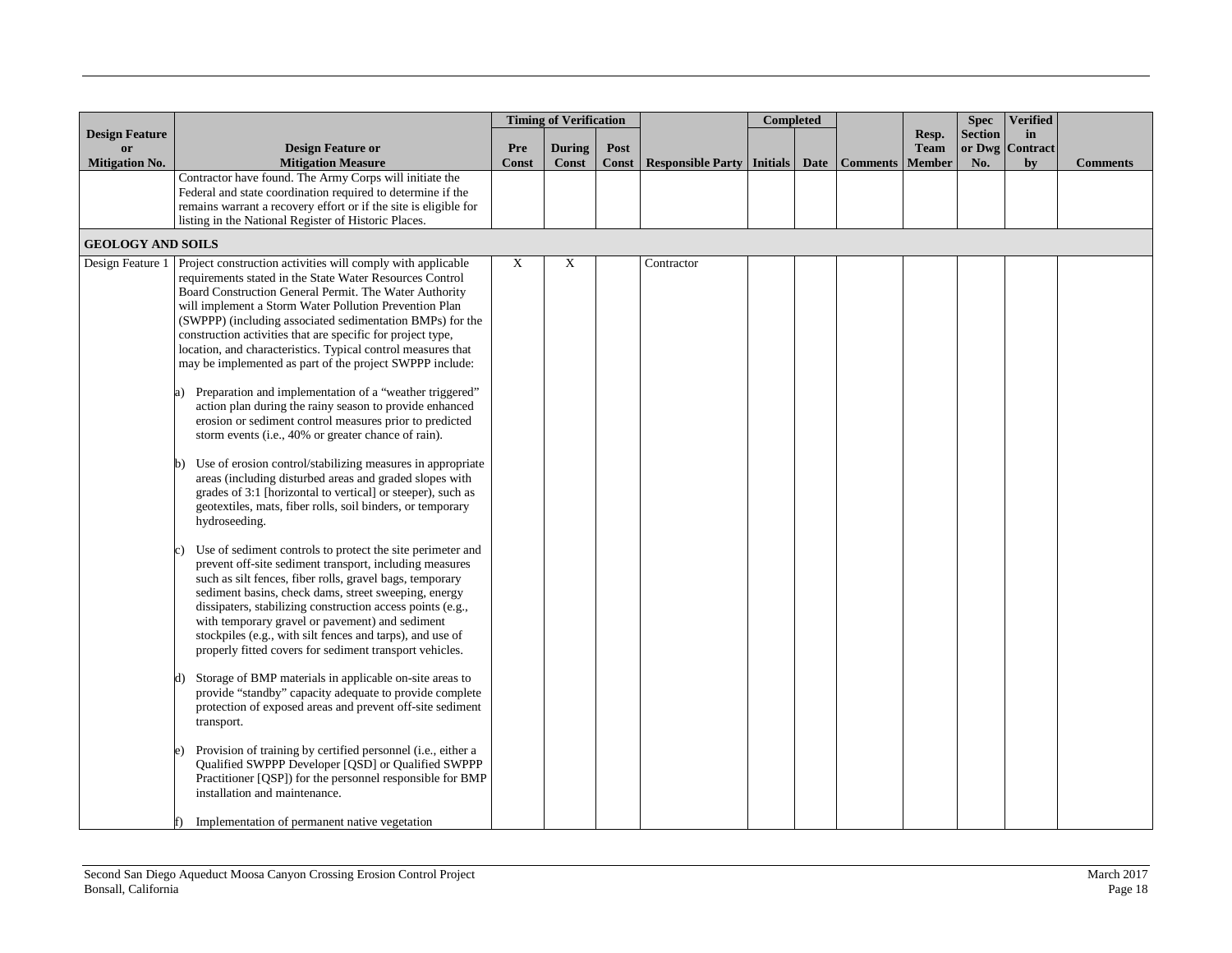|                                        |                                                                                                                                                                                                                                                                                                          |              | <b>Timing of Verification</b> |                      |                                       | <b>Completed</b> |             |                 | <b>Spec</b>                  | <b>Verified</b> |                       |                 |
|----------------------------------------|----------------------------------------------------------------------------------------------------------------------------------------------------------------------------------------------------------------------------------------------------------------------------------------------------------|--------------|-------------------------------|----------------------|---------------------------------------|------------------|-------------|-----------------|------------------------------|-----------------|-----------------------|-----------------|
| <b>Design Feature</b>                  | <b>Design Feature or</b>                                                                                                                                                                                                                                                                                 |              | <b>During</b>                 |                      |                                       |                  |             |                 | Resp.                        | <b>Section</b>  | in                    |                 |
| <sub>or</sub><br><b>Mitigation No.</b> | <b>Mitigation Measure</b>                                                                                                                                                                                                                                                                                | Pre<br>Const | <b>Const</b>                  | Post<br><b>Const</b> | <b>Responsible Party   Initials  </b> |                  | <b>Date</b> | <b>Comments</b> | <b>Team</b><br><b>Member</b> | No.             | or Dwg Contract<br>by | <b>Comments</b> |
|                                        | restoration/planting as soon as feasible after grading or<br>construction.                                                                                                                                                                                                                               |              |                               |                      |                                       |                  |             |                 |                              |                 |                       |                 |
|                                        | Implementation of appropriate monitoring and<br>maintenance efforts (e.g., prior to and after storm events)<br>to ensure proper BMP function and efficiency.                                                                                                                                             |              |                               |                      |                                       |                  |             |                 |                              |                 |                       |                 |
|                                        | Implementation of sampling/analysis,<br>monitoring/reporting, and post-construction management<br>programs per NPDES requirements.                                                                                                                                                                       |              |                               |                      |                                       |                  |             |                 |                              |                 |                       |                 |
|                                        | Implementation of additional BMPs as necessary (and<br>required by appropriate regulatory agencies) to ensure<br>adequate erosion and sediment control.                                                                                                                                                  |              |                               |                      |                                       |                  |             |                 |                              |                 |                       |                 |
|                                        | Design Feature 2 Actual BMPs for the proposed project will be determined<br>during the SWPPP development process, with such measures<br>taking priority over the typical industry standard measures<br>listed above.                                                                                     | $\mathbf X$  | X                             |                      | Contractor                            |                  |             |                 |                              |                 |                       |                 |
|                                        | HAZARDS AND HAZARDOUS MATERIALS                                                                                                                                                                                                                                                                          |              |                               |                      |                                       |                  |             |                 |                              |                 |                       |                 |
| Design Feature 1                       | Standard BMPs will be implemented to prevent impacts to<br>the public through the transport, use, or disposal of any<br>hazardous materials. Standard industry measures include, but<br>are not limited to:                                                                                              |              | Χ                             |                      | Contractor                            |                  |             |                 |                              |                 |                       |                 |
|                                        | a) Hazardous materials used or stored on-site will be<br>restricted to areas at least 50 feet from storm drains and<br>watercourses.                                                                                                                                                                     |              |                               |                      |                                       |                  |             |                 |                              |                 |                       |                 |
|                                        | All hazardous materials will be covered or kept in<br>b)<br>enclosed facilities.                                                                                                                                                                                                                         |              |                               |                      |                                       |                  |             |                 |                              |                 |                       |                 |
|                                        | A written inventory will be kept of all hazardous<br>materials used or stored on-site.                                                                                                                                                                                                                   |              |                               |                      |                                       |                  |             |                 |                              |                 |                       |                 |
|                                        | To prevent discharge in the event of a spill, berms,<br>d)<br>ditches, and/or impervious liners (or other applicable<br>methods) will be provided in material storage and<br>vehicle/equipment storage areas to provide a containment<br>volume of 1.5 times the volume of the stored/used<br>materials. |              |                               |                      |                                       |                  |             |                 |                              |                 |                       |                 |
|                                        | Agency telephone numbers and a summary guide of<br>cleanup procedures will be posted in a conspicuous<br>location at or near the job site staging area.                                                                                                                                                  |              |                               |                      |                                       |                  |             |                 |                              |                 |                       |                 |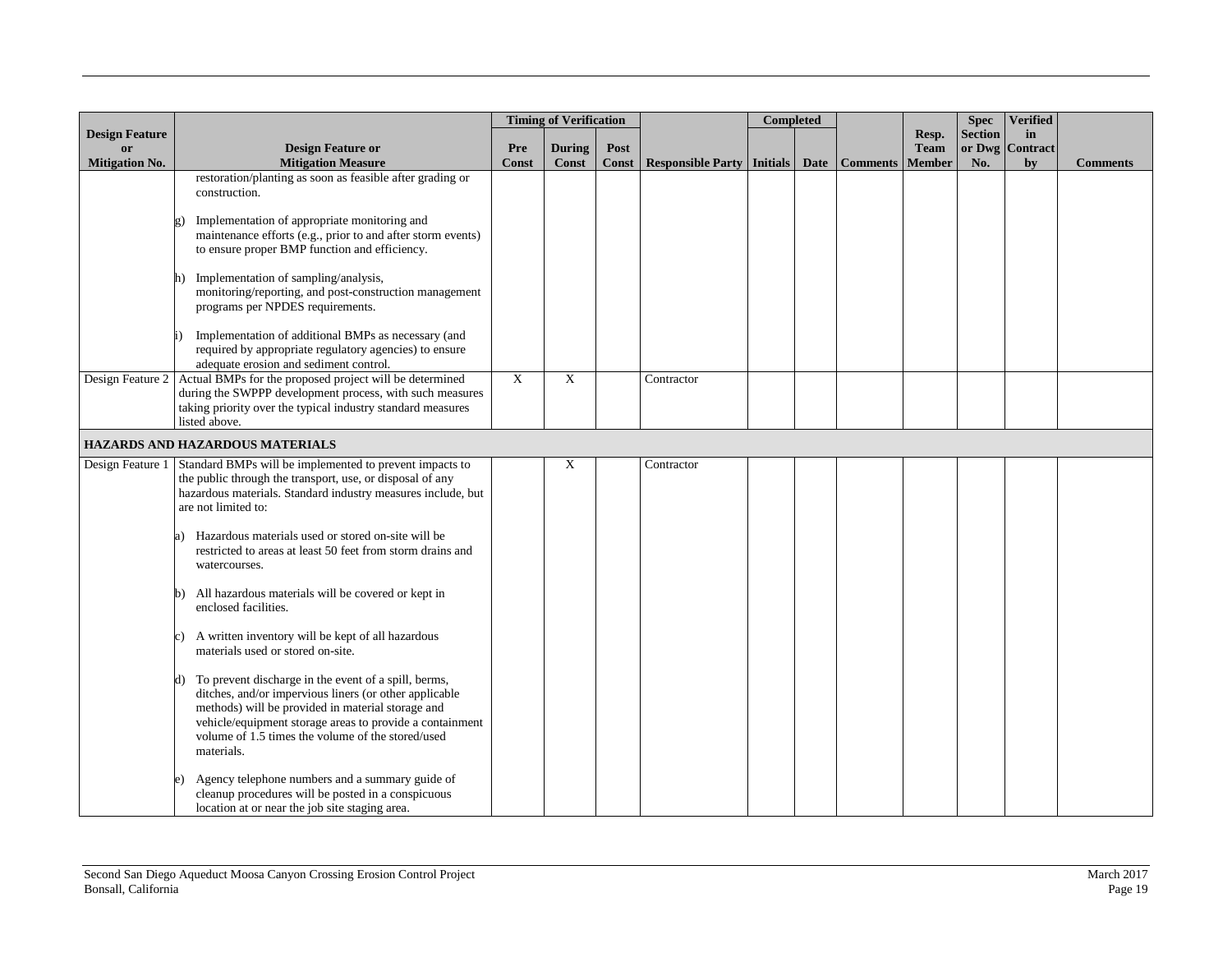|                       |                                                                                                                               |              | <b>Timing of Verification</b> |       |                                     | <b>Completed</b> |             |                 |               | <b>Spec</b>    | <b>Verified</b> |                 |
|-----------------------|-------------------------------------------------------------------------------------------------------------------------------|--------------|-------------------------------|-------|-------------------------------------|------------------|-------------|-----------------|---------------|----------------|-----------------|-----------------|
| <b>Design Feature</b> |                                                                                                                               |              |                               |       |                                     |                  |             |                 | Resp.         | <b>Section</b> | in              |                 |
| or                    | <b>Design Feature or</b>                                                                                                      | <b>Pre</b>   | <b>During</b>                 | Post  |                                     |                  |             |                 | <b>Team</b>   | or Dwg         | Contract        |                 |
| <b>Mitigation No.</b> | <b>Mitigation Measure</b>                                                                                                     | <b>Const</b> | <b>Const</b>                  | Const | <b>Responsible Party   Initials</b> |                  | <b>Date</b> | <b>Comments</b> | <b>Member</b> | No.            | by              | <b>Comments</b> |
| Design Feature 2      | Prior to authorization to proceed, the Water Authority's                                                                      |              | $\mathbf X$                   |       | Contractor                          |                  |             |                 |               |                |                 |                 |
|                       | contractor will prepare a Fire Prevention and Response Plan.                                                                  |              |                               |       |                                     |                  |             |                 |               |                |                 |                 |
|                       | All construction crewmembers will be trained in the                                                                           |              |                               |       |                                     |                  |             |                 |               |                |                 |                 |
|                       | requirements of the plan. Fire safety information will be                                                                     |              |                               |       |                                     |                  |             |                 |               |                |                 |                 |
|                       | disseminated to construction crews during regular project                                                                     |              |                               |       |                                     |                  |             |                 |               |                |                 |                 |
|                       | safety meetings. Fire management techniques will be applied                                                                   |              |                               |       |                                     |                  |             |                 |               |                |                 |                 |
|                       | during project construction as deemed necessary and                                                                           |              |                               |       |                                     |                  |             |                 |               |                |                 |                 |
|                       | depending on the on-site vegetation and the vegetation of<br>surrounding areas.                                               |              |                               |       |                                     |                  |             |                 |               |                |                 |                 |
|                       |                                                                                                                               |              |                               |       |                                     |                  |             |                 |               |                |                 |                 |
|                       | <b>HYDROLOGY / WATER QUALITY</b>                                                                                              |              |                               |       |                                     |                  |             |                 |               |                |                 |                 |
|                       | Design Feature 1   A SWPPP will be implemented to effectively reduce or                                                       | $\mathbf X$  | X                             |       | Contractor                          |                  |             |                 |               |                |                 |                 |
|                       | eliminate pollutants during construction of the proposed                                                                      |              |                               |       |                                     |                  |             |                 |               |                |                 |                 |
|                       | project. The SWPPP will identify all pollutant sources,                                                                       |              |                               |       |                                     |                  |             |                 |               |                |                 |                 |
|                       | including sources of sediment, that may affect the quality of<br>storm water discharges associated with construction activity |              |                               |       |                                     |                  |             |                 |               |                |                 |                 |
|                       | (storm water discharges from the construction site); identify                                                                 |              |                               |       |                                     |                  |             |                 |               |                |                 |                 |
|                       | non-storm water discharges; identify structural and/or                                                                        |              |                               |       |                                     |                  |             |                 |               |                |                 |                 |
|                       | treatment control BMPs that are to be implemented in                                                                          |              |                               |       |                                     |                  |             |                 |               |                |                 |                 |
|                       | accordance with a time schedule to reduce or eliminate                                                                        |              |                               |       |                                     |                  |             |                 |               |                |                 |                 |
|                       | pollutants in storm water discharges and authorized non-                                                                      |              |                               |       |                                     |                  |             |                 |               |                |                 |                 |
|                       | storm water discharges from the construction site during                                                                      |              |                               |       |                                     |                  |             |                 |               |                |                 |                 |
|                       | construction; and develop a maintenance schedule for                                                                          |              |                               |       |                                     |                  |             |                 |               |                |                 |                 |
|                       | permanent or post-construction BMPs that will "to the                                                                         |              |                               |       |                                     |                  |             |                 |               |                |                 |                 |
|                       | maximum extent possible" reduce or eliminate pollutants                                                                       |              |                               |       |                                     |                  |             |                 |               |                |                 |                 |
|                       | after construction is completed. Detailed BMPs to prevent                                                                     |              |                               |       |                                     |                  |             |                 |               |                |                 |                 |
|                       | impacts to water quality will be included in the SWPPP.                                                                       |              |                               |       |                                     |                  |             |                 |               |                |                 |                 |
| <b>NOISE</b>          |                                                                                                                               |              |                               |       |                                     |                  |             |                 |               |                |                 |                 |
| Design Feature 1      | The contractor will comply with the noise thresholds the                                                                      |              | X                             |       | Contractor                          |                  |             |                 |               |                |                 |                 |
|                       | Water Authority has established for this project. Noise levels                                                                |              |                               |       |                                     |                  |             |                 |               |                |                 |                 |
|                       | associated with construction activities are not to exceed an                                                                  |              |                               |       |                                     |                  |             |                 |               |                |                 |                 |
|                       | average sound level of 75 decibels over an 8-hour period,                                                                     |              |                               |       |                                     |                  |             |                 |               |                |                 |                 |
|                       | between 7 a.m. and 7 p.m., Monday through Saturday, as                                                                        |              |                               |       |                                     |                  |             |                 |               |                |                 |                 |
|                       | measured at a residential property boundary.                                                                                  |              |                               |       |                                     |                  |             |                 |               |                |                 |                 |
| Design Feature 2      | All noise-producing project equipment and vehicles using<br>internal combustion engines will be equipped with mufflers;       |              | X                             |       | Contractor                          |                  |             |                 |               |                |                 |                 |
|                       | air-inlet silencers, where appropriate; and any other shrouds,                                                                |              |                               |       |                                     |                  |             |                 |               |                |                 |                 |
|                       | shields, or noise-reducing features in good operating                                                                         |              |                               |       |                                     |                  |             |                 |               |                |                 |                 |
|                       | condition that meet or exceed original factory specification.                                                                 |              |                               |       |                                     |                  |             |                 |               |                |                 |                 |
|                       | Mobile or fixed package equipment (e.g., arc-welders, air                                                                     |              |                               |       |                                     |                  |             |                 |               |                |                 |                 |
|                       | compressors) will be equipped with shrouds and noise control                                                                  |              |                               |       |                                     |                  |             |                 |               |                |                 |                 |
|                       | features that are readily available for that type of equipment.                                                               |              |                               |       |                                     |                  |             |                 |               |                |                 |                 |
| Design Feature 3      | All mobile or fixed noise-producing equipment used on the                                                                     |              | $\mathbf X$                   |       | Contractor                          |                  |             |                 |               |                |                 |                 |
|                       | project that is regulated for noise output by a local, state, or                                                              |              |                               |       |                                     |                  |             |                 |               |                |                 |                 |
|                       | federal agency will comply with such regulation while in the                                                                  |              |                               |       |                                     |                  |             |                 |               |                |                 |                 |
|                       | course of project activity.                                                                                                   |              |                               |       |                                     |                  |             |                 |               |                |                 |                 |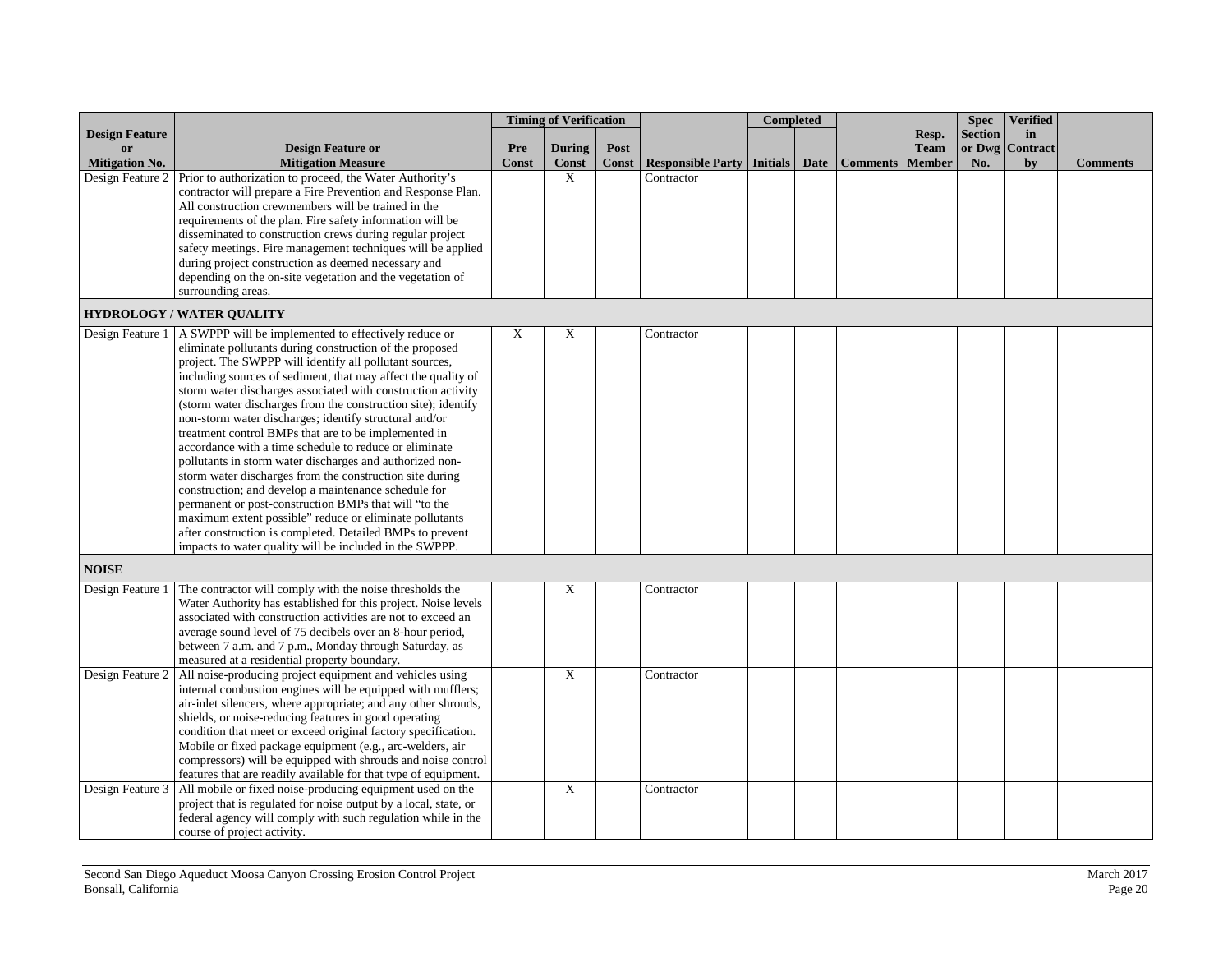|                       |                                                                                 |              | <b>Timing of Verification</b> |              |                          | <b>Completed</b> |             |                 |               | <b>Spec</b>    | <b>Verified</b> |                 |
|-----------------------|---------------------------------------------------------------------------------|--------------|-------------------------------|--------------|--------------------------|------------------|-------------|-----------------|---------------|----------------|-----------------|-----------------|
| <b>Design Feature</b> |                                                                                 |              |                               |              |                          |                  |             |                 | Resp.         | <b>Section</b> | in              |                 |
| or                    | <b>Design Feature or</b>                                                        | Pre          | During                        | Post         |                          |                  |             |                 | <b>Team</b>   |                | or Dwg Contract |                 |
| <b>Mitigation No.</b> | <b>Mitigation Measure</b>                                                       | <b>Const</b> | Const                         | <b>Const</b> | <b>Responsible Party</b> | Initials         | <b>Date</b> | <b>Comments</b> | <b>Member</b> | No.            | by              | <b>Comments</b> |
| Design Feature 4      | Electrically powered equipment will be used instead of                          |              | X                             |              | Contractor               |                  |             |                 |               |                |                 |                 |
|                       | pneumatic or internal combustion-powered equipment, where                       |              |                               |              |                          |                  |             |                 |               |                |                 |                 |
|                       | feasible.                                                                       |              |                               |              |                          |                  |             |                 |               |                |                 |                 |
| Design Feature 5      | Construction site and access road speed limits will be                          |              | X                             |              | Contractor               |                  |             |                 |               |                |                 |                 |
|                       | established and enforced during the construction period;                        |              |                               |              |                          |                  |             |                 |               |                |                 |                 |
|                       | speeds on unpaved roads will not exceed 20 miles per hour.                      |              |                               |              |                          |                  |             |                 |               |                |                 |                 |
|                       | Design Feature 6 The use of noise-producing signals, including horns, whistles, |              | $\mathbf X$                   |              | Contractor               |                  |             |                 |               |                |                 |                 |
|                       | alarms, and bells, will be for safety warning purposes only.                    |              |                               |              |                          |                  |             |                 |               |                |                 |                 |
| Design Feature 7      | No project-related public address or music system will be                       |              | X                             |              | Contractor               |                  |             |                 |               |                |                 |                 |
|                       | audible at any adjacent noise-sensitive receptor.                               |              |                               |              |                          |                  |             |                 |               |                |                 |                 |
| <b>TRAFFIC</b>        |                                                                                 |              |                               |              |                          |                  |             |                 |               |                |                 |                 |
| Design Feature        | To minimize disruption to communities from construction                         | X            | $\mathbf X$                   |              | Contractor               |                  |             |                 |               |                |                 |                 |
|                       | traffic, the Water Authority's contractor will prepare and                      |              |                               |              |                          |                  |             |                 |               |                |                 |                 |
|                       | implement a traffic control plan. The plan will be prepared in                  |              |                               |              |                          |                  |             |                 |               |                |                 |                 |
|                       | accordance with the latest edition of the Federal Highway                       |              |                               |              |                          |                  |             |                 |               |                |                 |                 |
|                       | Administration's (FHWA) Manual on Uniform Traffic                               |              |                               |              |                          |                  |             |                 |               |                |                 |                 |
|                       | Control Devices (FHWA 2009), as modified by the most                            |              |                               |              |                          |                  |             |                 |               |                |                 |                 |
|                       | recent California supplement (FHWA 2012). The traffic                           |              |                               |              |                          |                  |             |                 |               |                |                 |                 |
|                       | control plan will be provided to the County of San Diego                        |              |                               |              |                          |                  |             |                 |               |                |                 |                 |
|                       | Department of Public Works, Transportation Division, for                        |              |                               |              |                          |                  |             |                 |               |                |                 |                 |
|                       | review and issuance of a Traffic Control Permit.                                |              |                               |              |                          |                  |             |                 |               |                |                 |                 |
| Design Feature 2      | The project will not unreasonably restrict access to any                        |              | X                             |              | Contractor               |                  |             |                 |               |                |                 |                 |
|                       | private property.                                                               |              |                               |              |                          |                  |             |                 |               |                |                 |                 |
|                       | UTILITIES AND SERVICE SYSTEMS                                                   |              |                               |              |                          |                  |             |                 |               |                |                 |                 |
| Design Feature 1      | The Water Authority will notify and coordinate with all other                   | X            | X                             |              | <b>Water Authority</b>   |                  |             |                 |               |                |                 |                 |
|                       | utility providers that own easements, ROWs, or facilities                       |              |                               |              |                          |                  |             |                 |               |                |                 |                 |
|                       | within or adjacent to the area affected by the proposed                         |              |                               |              |                          |                  |             |                 |               |                |                 |                 |
|                       | project. Any need to connect with or relocate utilities will be                 |              |                               |              |                          |                  |             |                 |               |                |                 |                 |
|                       | presented to the appropriate utility provider prior to                          |              |                               |              |                          |                  |             |                 |               |                |                 |                 |
|                       | commencement of construction.                                                   |              |                               |              |                          |                  |             |                 |               |                |                 |                 |